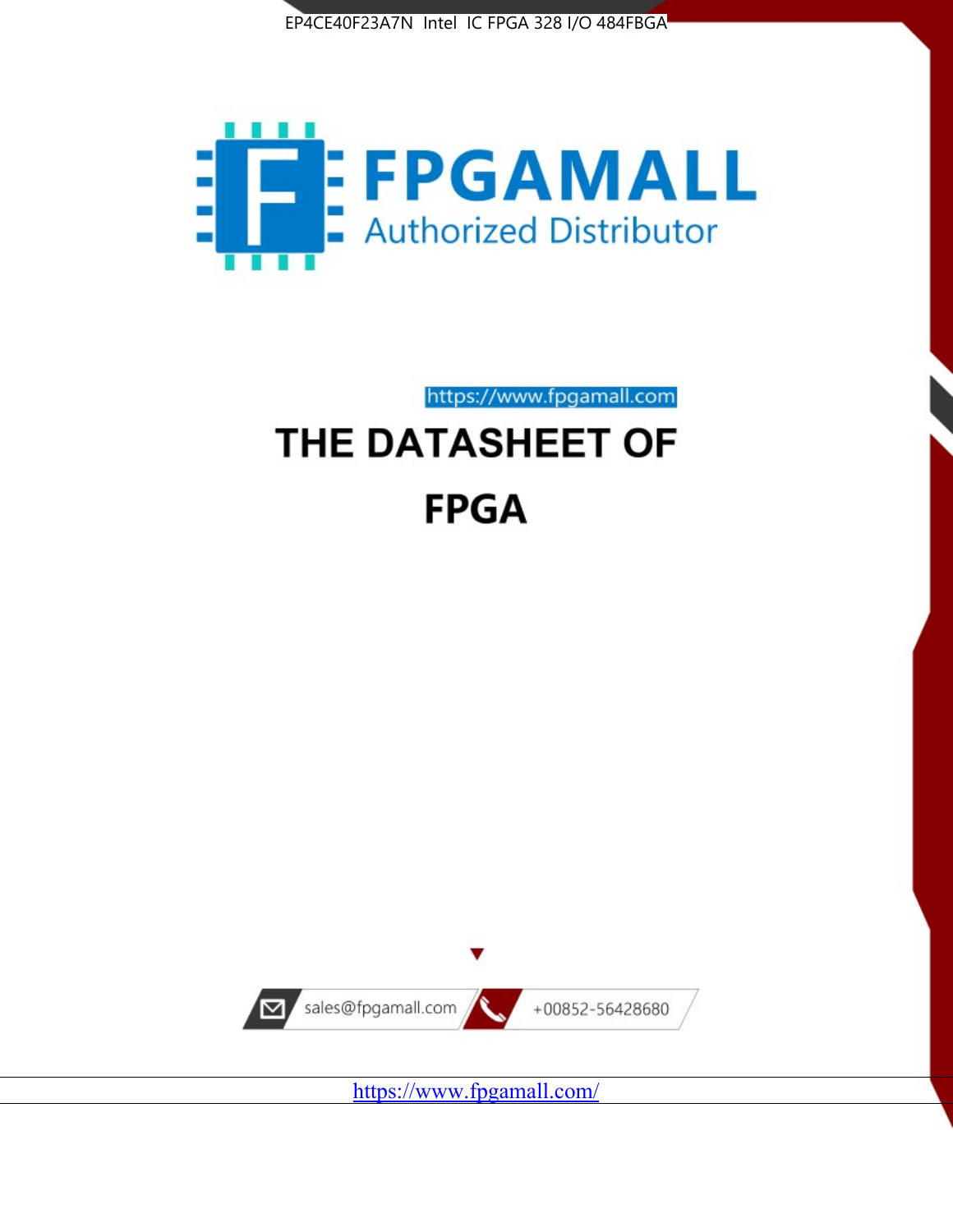

# **1. Cyclone IV Device Datasheet**

**CYIV-53001-2.0**

This chapter describes the electrical and switching characteristics for Cyclone<sup>®</sup> IV devices. Electrical characteristics include operating conditions and power consumption. Switching characteristics include transceiver specifications, core, and periphery performance. This chapter also describes I/O timing, including programmable I/O element (IOE) delay and programmable output buffer delay.

This chapter includes the following sections:

- "Operating Conditions" on page 1–1
- "Power Consumption" on page 1–16
- "Switching Characteristics" on page 1–16
- " $I/O$  Timing" on page  $1-37$
- "Glossary" on page 1–37

# **Operating Conditions**

When Cyclone IV devices are implemented in a system, they are rated according to a set of defined parameters. To maintain the highest possible performance and reliability of Cyclone IV devices, you must consider the operating requirements described in this chapter.

Cyclone IV devices are offered in commercial, industrial, extended industrial and, automotive grades. Cyclone IV E devices offer –6 (fastest), –7, –8, –8L, and –9L speed grades for commercial devices, –8L speed grades for industrial devices, and –7 speed grade for extended industrial and automotive devices. Cyclone IV GX devices offer –6 (fastest), –7, and –8 speed grades for commercial devices and –7 speed grade for industrial devices.

**For more information about the supported speed grades for respective Cyclone IV** devices, refer to the *[Cyclone IV FPGA Device Family Overview](http://www.altera.com/literature/hb/cyclone-iv/cyiv-51001.pdf)* chapter.

 $\mathbb{I} \rightarrow \mathbb{C}$  Cyclone IV E devices are offered in core voltages of 1.0 and 1.2 V. Cyclone IV E devices with a core voltage of 1.0 V have an 'L' prefix attached to the speed grade.

In this chapter, a prefix associated with the operating temperature range is attached to the speed grades; commercial with a "C" prefix, industrial with an "I" prefix, and automotive with an "A" prefix. Therefore, commercial devices are indicated as C6, C7, C8, C8L, or C9L per respective speed grade. Industrial devices are indicated as I7, I8, or I8L. Automotive devices are indicated as A7.

@2016 Altera Corporation. All rights reserved. ALTERA, ARRIA, CYCLONE, HARDCOPY, MAX, MEGACORE, NIOS, QUARTUS and STRATIX words and logos are trademarks of Altera Corporation and registered in the U.S. Patent and Trademark



Cyclone IV Device Handbook, Volume 3 March 2016

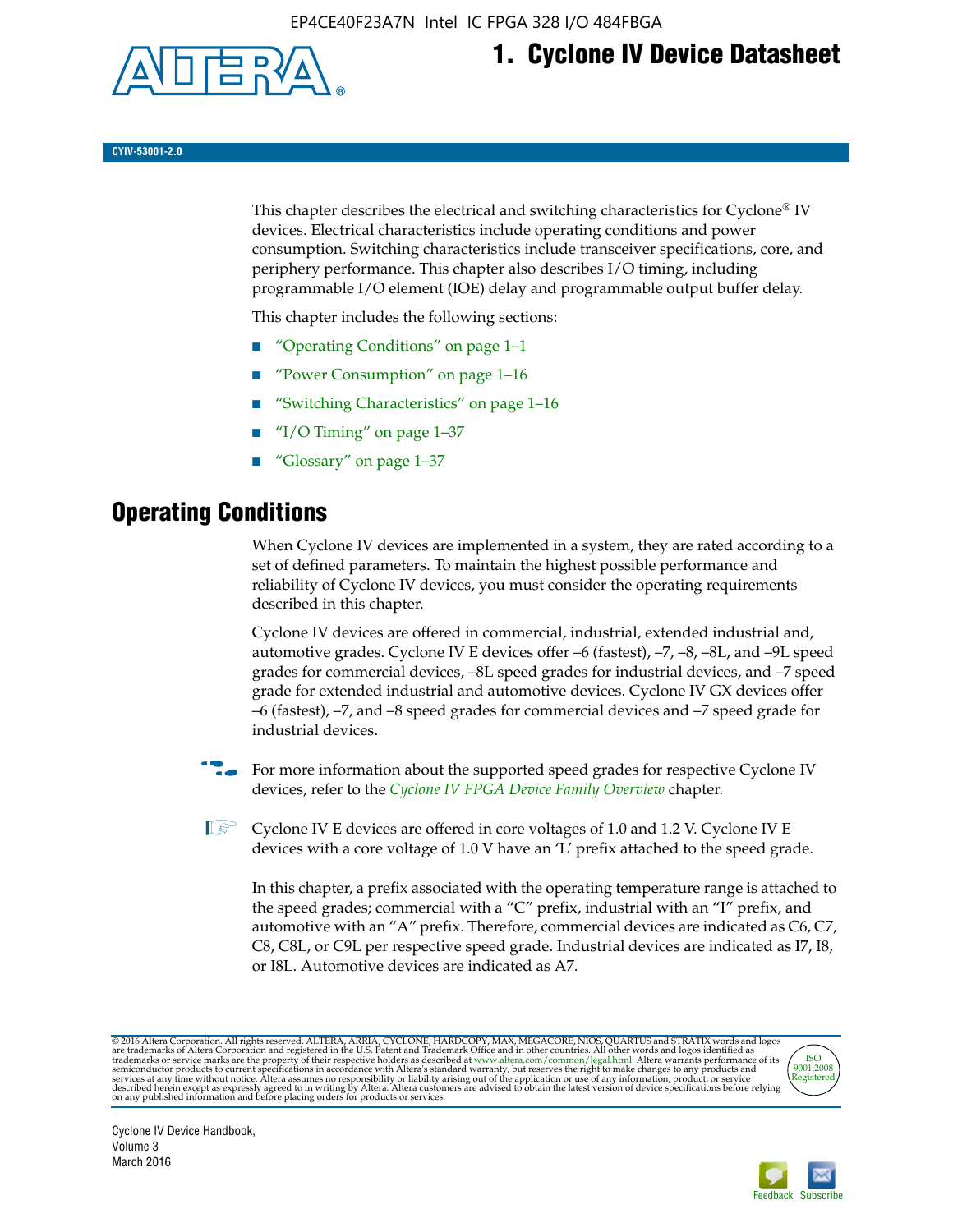$\mathbb{I}$  Cyclone IV E industrial devices I7 are offered with extended operating temperature range.

# **Absolute Maximum Ratings**

Absolute maximum ratings define the maximum operating conditions for Cyclone IV devices. The values are based on experiments conducted with the device and theoretical modeling of breakdown and damage mechanisms. The functional operation of the device is not implied at these conditions. Table 1–1 lists the absolute maximum ratings for Cyclone IV devices.



Conditions beyond those listed in Table  $1-1$  cause permanent damage to the device. Additionally, device operation at the absolute maximum ratings for extended periods of time have adverse effects on the device.

| <b>Symbol</b>            | <b>Parameter</b>                                                                                                                             | Min    | <b>Max</b> | <b>Unit</b> |
|--------------------------|----------------------------------------------------------------------------------------------------------------------------------------------|--------|------------|-------------|
| <b>V<sub>CCINT</sub></b> | Core voltage, PCI Express <sup>®</sup> (PCIe <sup>®</sup> ) hard IP<br>block, and transceiver physical coding sublayer<br>(PCS) power supply | $-0.5$ | 1.8        | V           |
| $V_{CCA}$                | Phase-locked loop (PLL) analog power supply                                                                                                  | $-0.5$ | 3.75       | V           |
| $V_{CCD\_PLL}$           | PLL digital power supply                                                                                                                     | $-0.5$ | 1.8        | V           |
| V <sub>CCIO</sub>        | I/O banks power supply                                                                                                                       | $-0.5$ | 3.75       | V           |
| V <sub>CC_CLKIN</sub>    | Differential clock input pins power supply                                                                                                   | $-0.5$ | 4.5        | V           |
| $V_{\text{CCH_GXB}}$     | Transceiver output buffer power supply                                                                                                       | $-0.5$ | 3.75       | V           |
| $V_{\text{CCA\_GXB}}$    | Transceiver physical medium attachment (PMA)<br>and auxiliary power supply                                                                   | $-0.5$ | 3.75       | V           |
| $V_{CCL_GXB}$            | Transceiver PMA and auxiliary power supply                                                                                                   | $-0.5$ | 1.8        | V           |
| $V_{1}$                  | DC input voltage                                                                                                                             | $-0.5$ | 4.2        | V           |
| $I_{\text{OUT}}$         | DC output current, per pin                                                                                                                   | $-25$  | 40         | mA          |
| $T_{\mathtt{STG}}$       | Storage temperature                                                                                                                          | -65    | 150        | °C          |
| $T_{\rm J}$              | Operating junction temperature                                                                                                               | $-40$  | 125        | °C          |

**Table 1–1. Absolute Maximum Ratings for Cyclone IV Devices** *(1)*

**Note to Table 1–1:**

(1) Supply voltage specifications apply to voltage readings taken at the device pins with respect to ground, not at the power supply.

# **Maximum Allowed Overshoot or Undershoot Voltage**

During transitions, input signals may overshoot to the voltage shown in Table 1–2 and undershoot to –2.0 V for a magnitude of currents less than 100 mA and for periods shorter than 20 ns. Table 1–2 lists the maximum allowed input overshoot voltage and the duration of the overshoot voltage as a percentage over the lifetime of the device. The maximum allowed overshoot duration is specified as a percentage of high-time over the lifetime of the device.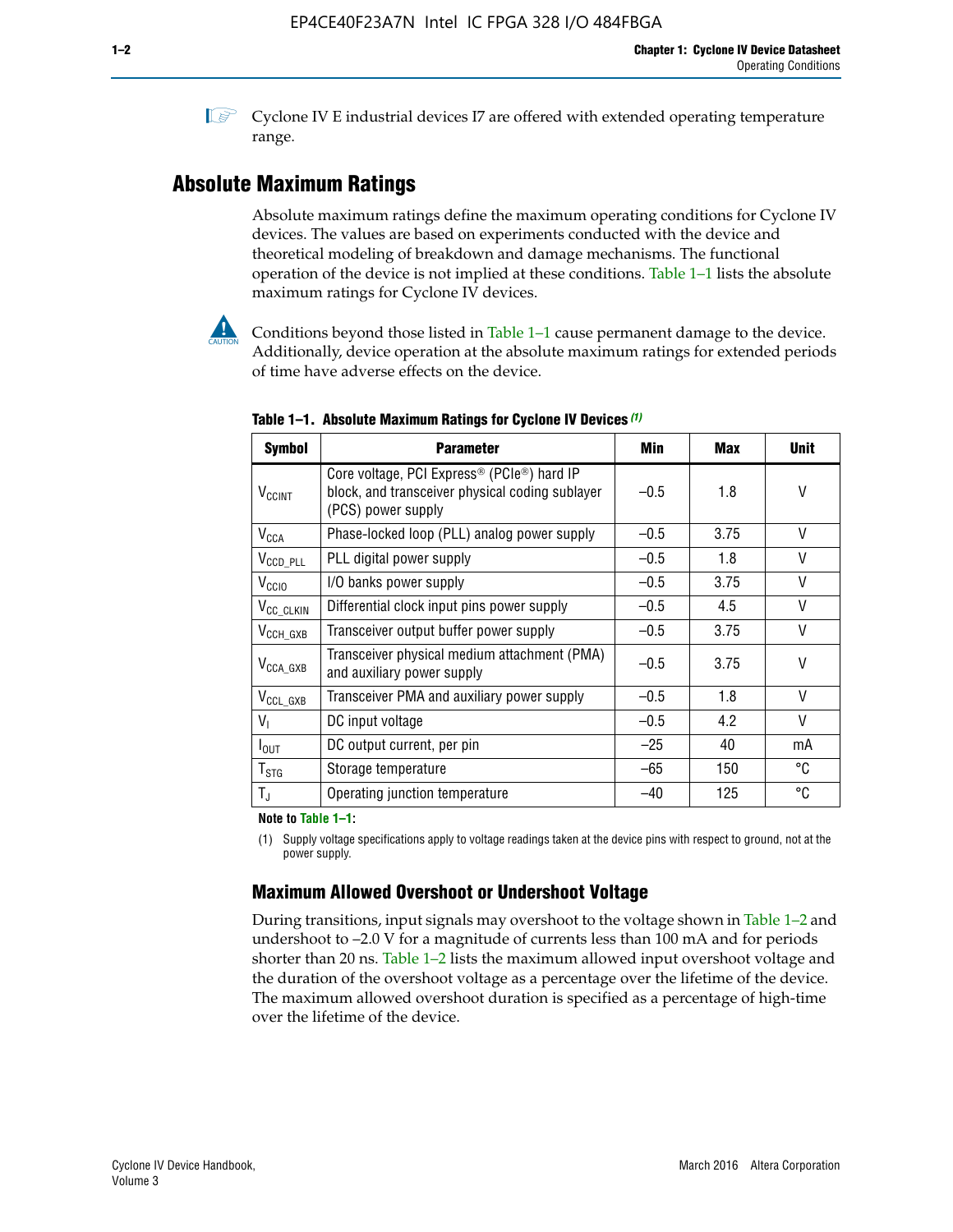$\mathbb{I}$  A DC signal is equivalent to 100% duty cycle. For example, a signal that overshoots to 4.3 V can only be at 4.3 V for 65% over the lifetime of the device; for a device lifetime of 10 years, this amounts to 65/10ths of a year.

| <b>Symbol</b> | <b>Parameter</b>           | <b>Condition (V)</b> | <b>Overshoot Duration as % of High Time</b> | <b>Unit</b>   |
|---------------|----------------------------|----------------------|---------------------------------------------|---------------|
|               |                            | $V_1 = 4.20$         | 100                                         | $\%$          |
|               |                            | $V_1 = 4.25$         | 98                                          | $\%$          |
|               |                            | $V_1 = 4.30$         | 65                                          | $\%$          |
|               |                            | $V_1 = 4.35$         | 43                                          | $\%$          |
| $V_i$         | <b>AC</b> Input<br>Voltage | $V_1 = 4.40$         | 29                                          | $\frac{0}{0}$ |
|               |                            | $V_1 = 4.45$         | 20                                          | $\%$          |
|               |                            | $V_1 = 4.50$         | 13                                          | $\%$          |
|               |                            | $V_1 = 4.55$         | 9                                           | $\frac{0}{0}$ |
|               |                            | $V_1 = 4.60$         | 6                                           | $\%$          |

**Table 1–2. Maximum Allowed Overshoot During Transitions over a 10**-**Year Time Frame for Cyclone IV Devices**

Figure 1–1 shows the methodology to determine the overshoot duration. The overshoot voltage is shown in red and is present on the input pin of the Cyclone IV device at over 4.3 V but below 4.4 V. From Table 1–2, for an overshoot of 4.3 V, the percentage of high time for the overshoot can be as high as 65% over a 10-year period. Percentage of high time is calculated as ([delta  $T$ ]/T)  $\times$  100. This 10-year period assumes that the device is always turned on with 100% I/O toggle rate and 50% duty cycle signal. For lower I/O toggle rates and situations in which the device is in an idle state, lifetimes are increased.



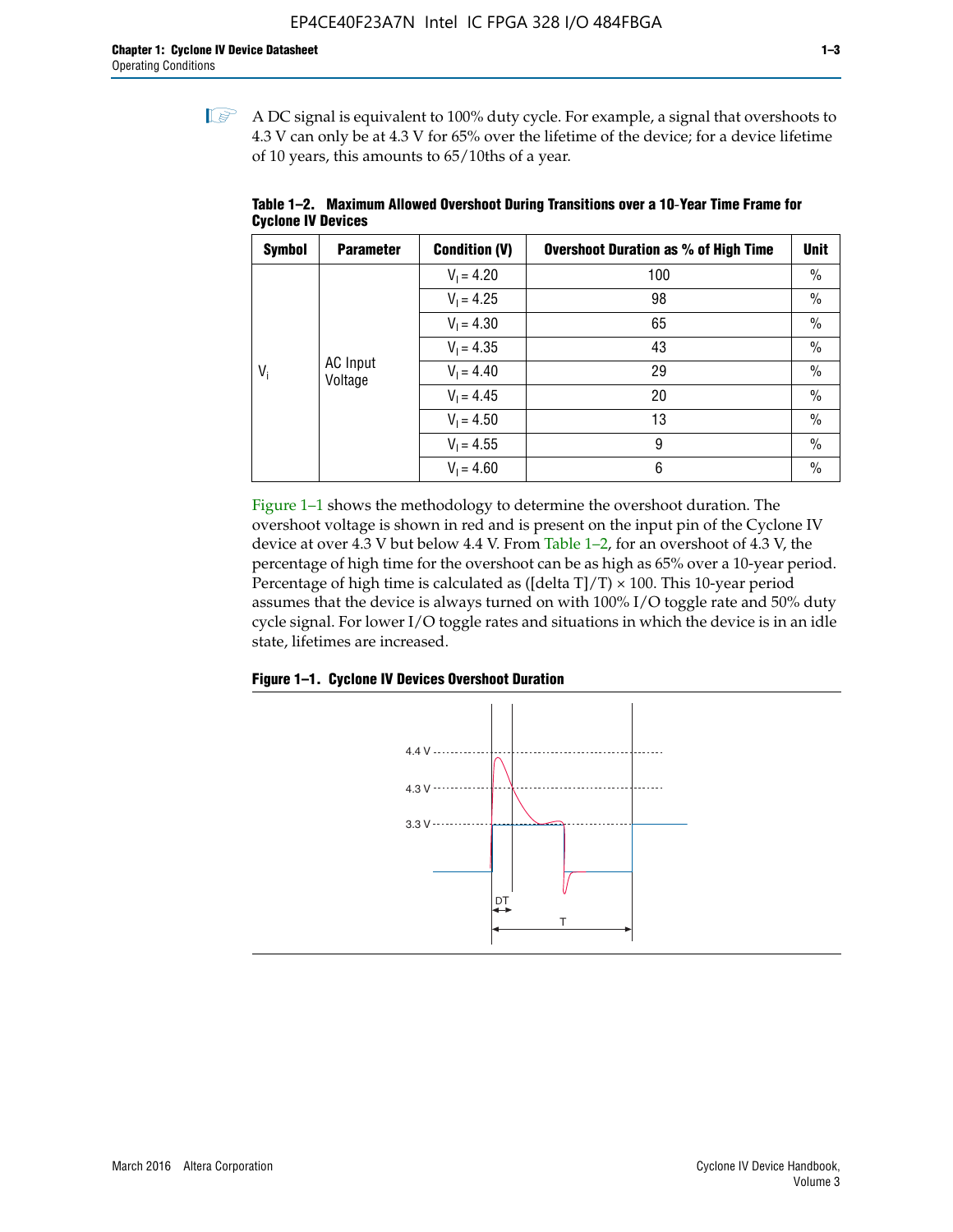# **Recommended Operating Conditions**

This section lists the functional operation limits for AC and DC parameters for Cyclone IV devices. Table 1–3 and Table 1–4 list the steady-state voltage and current values expected from Cyclone IV E and Cyclone IV GX devices. All supplies must be strictly monotonic without plateaus.

**Table 1–3. Recommended Operating Conditions for Cyclone IV E Devices** *(1)***,** *(2)* **(Part 1 of 2)**

| <b>Symbol</b>                                                                                                                                                                                                                                                                                                                                                                                                                                                                                                                                                                                                                                                                                                                                                                                                                                                                                                                                                                                                                                                                  | <b>Parameter</b>                                      | <b>Conditions</b> | <b>Min</b>                                                                                                                   | <b>Typ</b> | <b>Max</b>                                                                                                   | <b>Unit</b>  |
|--------------------------------------------------------------------------------------------------------------------------------------------------------------------------------------------------------------------------------------------------------------------------------------------------------------------------------------------------------------------------------------------------------------------------------------------------------------------------------------------------------------------------------------------------------------------------------------------------------------------------------------------------------------------------------------------------------------------------------------------------------------------------------------------------------------------------------------------------------------------------------------------------------------------------------------------------------------------------------------------------------------------------------------------------------------------------------|-------------------------------------------------------|-------------------|------------------------------------------------------------------------------------------------------------------------------|------------|--------------------------------------------------------------------------------------------------------------|--------------|
| $V_{CClNT}$ (3)<br>$V_{\text{CC10}}$ (3), (4)<br>$V_{CCA}$ (3)<br>$V_{\text{CCD\_PLL}}$ (3)<br>V <sub>1</sub><br>$V_0$<br>$T_{\rm J}$<br>$t_{\rm{RAMP}}$                                                                                                                                                                                                                                                                                                                                                                                                                                                                                                                                                                                                                                                                                                                                                                                                                                                                                                                       | Supply voltage for internal logic,<br>1.2-V operation |                   | 1.15                                                                                                                         | 1.2        | 1.25                                                                                                         | $\mathsf{V}$ |
|                                                                                                                                                                                                                                                                                                                                                                                                                                                                                                                                                                                                                                                                                                                                                                                                                                                                                                                                                                                                                                                                                | Supply voltage for internal logic,<br>1.0-V operation |                   | 0.97                                                                                                                         | 1.0        | 1.03                                                                                                         | $\mathsf{V}$ |
| Supply voltage for output buffers,<br>3.135<br>3.3<br>3.3-V operation<br>Supply voltage for output buffers,<br>3<br>2.85<br>3.0-V operation<br>Supply voltage for output buffers,<br>2.375<br>2.5<br>2.5-V operation<br>Supply voltage for output buffers,<br>1.8<br>1.71<br>1.8-V operation<br>Supply voltage for output buffers,<br>1.425<br>1.5<br>1.5-V operation<br>Supply voltage for output buffers,<br>1.2<br>1.14<br>1.2-V operation<br>Supply (analog) voltage for PLL<br>2.375<br>2.5<br>regulator<br>Supply (digital) voltage for PLL,<br>1.15<br>1.2<br>1.2-V operation<br>Supply (digital) voltage for PLL,<br>0.97<br>1.0<br>1.0-V operation<br>$-0.5$<br>Input voltage<br>$\overline{\phantom{0}}$<br>Output voltage<br>$\pmb{0}$<br>—<br>$\mathbf 0$<br>For commercial use<br>For industrial use<br>$-40$<br>Operating junction temperature<br>For extended temperature<br>$-40$<br>For automotive use<br>$-40$<br>Standard power-on reset<br>$50 \mu s$<br>$(POR)$ $(5)$<br>Power supply ramp time<br>Fast POR (6)<br>$50 \mu s$<br>$\overline{\phantom{0}}$ |                                                       |                   |                                                                                                                              |            | 3.465                                                                                                        | $\vee$       |
|                                                                                                                                                                                                                                                                                                                                                                                                                                                                                                                                                                                                                                                                                                                                                                                                                                                                                                                                                                                                                                                                                | 3.15                                                  | V                 |                                                                                                                              |            |                                                                                                              |              |
|                                                                                                                                                                                                                                                                                                                                                                                                                                                                                                                                                                                                                                                                                                                                                                                                                                                                                                                                                                                                                                                                                |                                                       |                   | 2.625<br>1.89<br>1.575<br>1.26<br>2.625<br>1.25<br>1.03<br>3.6<br>$V_{\rm CClO}$<br>85<br>100<br>125<br>125<br>50 ms<br>3 ms | $\vee$     |                                                                                                              |              |
|                                                                                                                                                                                                                                                                                                                                                                                                                                                                                                                                                                                                                                                                                                                                                                                                                                                                                                                                                                                                                                                                                |                                                       |                   |                                                                                                                              |            | V<br>$\vee$<br>$\mathsf{V}$<br>$\vee$<br>V<br>$\vee$<br>$\mathsf{V}$<br>$\mathsf{V}$<br>°C<br>°C<br>°C<br>°C |              |
|                                                                                                                                                                                                                                                                                                                                                                                                                                                                                                                                                                                                                                                                                                                                                                                                                                                                                                                                                                                                                                                                                |                                                       |                   |                                                                                                                              |            |                                                                                                              |              |
|                                                                                                                                                                                                                                                                                                                                                                                                                                                                                                                                                                                                                                                                                                                                                                                                                                                                                                                                                                                                                                                                                |                                                       |                   |                                                                                                                              |            |                                                                                                              |              |
|                                                                                                                                                                                                                                                                                                                                                                                                                                                                                                                                                                                                                                                                                                                                                                                                                                                                                                                                                                                                                                                                                |                                                       |                   |                                                                                                                              |            |                                                                                                              |              |
|                                                                                                                                                                                                                                                                                                                                                                                                                                                                                                                                                                                                                                                                                                                                                                                                                                                                                                                                                                                                                                                                                |                                                       |                   |                                                                                                                              |            |                                                                                                              |              |
|                                                                                                                                                                                                                                                                                                                                                                                                                                                                                                                                                                                                                                                                                                                                                                                                                                                                                                                                                                                                                                                                                |                                                       |                   |                                                                                                                              |            |                                                                                                              |              |
|                                                                                                                                                                                                                                                                                                                                                                                                                                                                                                                                                                                                                                                                                                                                                                                                                                                                                                                                                                                                                                                                                |                                                       |                   |                                                                                                                              |            |                                                                                                              |              |
|                                                                                                                                                                                                                                                                                                                                                                                                                                                                                                                                                                                                                                                                                                                                                                                                                                                                                                                                                                                                                                                                                |                                                       |                   |                                                                                                                              |            |                                                                                                              |              |
|                                                                                                                                                                                                                                                                                                                                                                                                                                                                                                                                                                                                                                                                                                                                                                                                                                                                                                                                                                                                                                                                                |                                                       |                   |                                                                                                                              |            |                                                                                                              |              |
|                                                                                                                                                                                                                                                                                                                                                                                                                                                                                                                                                                                                                                                                                                                                                                                                                                                                                                                                                                                                                                                                                |                                                       |                   |                                                                                                                              |            |                                                                                                              |              |
|                                                                                                                                                                                                                                                                                                                                                                                                                                                                                                                                                                                                                                                                                                                                                                                                                                                                                                                                                                                                                                                                                |                                                       |                   |                                                                                                                              |            |                                                                                                              |              |
|                                                                                                                                                                                                                                                                                                                                                                                                                                                                                                                                                                                                                                                                                                                                                                                                                                                                                                                                                                                                                                                                                |                                                       |                   |                                                                                                                              |            |                                                                                                              |              |
|                                                                                                                                                                                                                                                                                                                                                                                                                                                                                                                                                                                                                                                                                                                                                                                                                                                                                                                                                                                                                                                                                |                                                       |                   |                                                                                                                              |            |                                                                                                              |              |
|                                                                                                                                                                                                                                                                                                                                                                                                                                                                                                                                                                                                                                                                                                                                                                                                                                                                                                                                                                                                                                                                                |                                                       |                   |                                                                                                                              |            |                                                                                                              |              |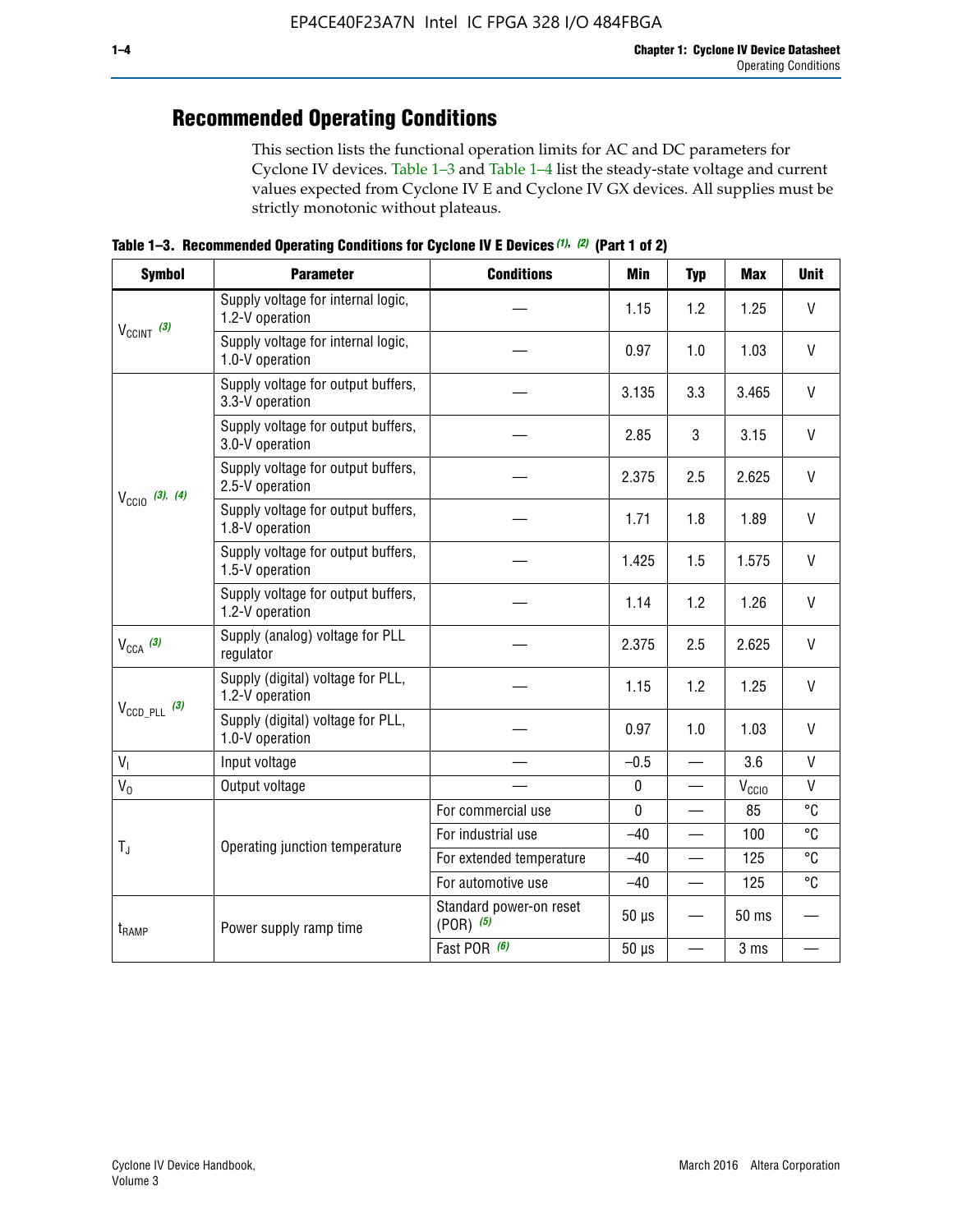| Svmbol             | <b>Parameter</b>                                              | <b>Conditions</b> | Min | Typ | <b>Max</b> | Unit |
|--------------------|---------------------------------------------------------------|-------------------|-----|-----|------------|------|
| <sup>I</sup> Diode | Magnitude of DC current across<br>PCI-clamp diode when enable |                   |     |     | 10         | mA   |

#### **Notes to Table 1–3:**

(1) Cyclone IV E 1.0 V core voltage devices only support C8L, C9L, and I8L speed grades. Cyclone IV E 1.2 V core voltage devices only support C6, C7, C8, I7, and A7 speed grades.

(2)  $V_{CCIO}$  for all I/O banks must be powered up during device operation. All vcca pins must be powered to 2.5 V (even when PLLs are not used) and must be powered up and powered down at the same time.

(3)  $V_{CC}$  must rise monotonically.

(4)  $V_{\text{CCIO}}$  powers all input buffers.

(5) The POR time for Standard POR ranges between 50 and 200 ms. Each individual power supply must reach the recommended operating range within 50 ms.

(6) The POR time for Fast POR ranges between 3 and 9 ms. Each individual power supply must reach the recommended operating range within 3 ms.

| <b>Symbol</b>                                                                                                                                                                                                                                                                                                                                                                                                                                                                                                                                                                                                                                                                                                                                                                                                                                                                                                            | <b>Parameter</b>                                                      | <b>Conditions</b> | Min          | <b>Typ</b> | <b>Max</b> | <b>Unit</b>  |
|--------------------------------------------------------------------------------------------------------------------------------------------------------------------------------------------------------------------------------------------------------------------------------------------------------------------------------------------------------------------------------------------------------------------------------------------------------------------------------------------------------------------------------------------------------------------------------------------------------------------------------------------------------------------------------------------------------------------------------------------------------------------------------------------------------------------------------------------------------------------------------------------------------------------------|-----------------------------------------------------------------------|-------------------|--------------|------------|------------|--------------|
| $V_{\text{CCINT}}$ (3)                                                                                                                                                                                                                                                                                                                                                                                                                                                                                                                                                                                                                                                                                                                                                                                                                                                                                                   | Core voltage, PCIe hard IP block, and<br>transceiver PCS power supply |                   | 1.16         | 1.2        | 1.24       | V            |
| $V_{CCA}$ (1), (3)                                                                                                                                                                                                                                                                                                                                                                                                                                                                                                                                                                                                                                                                                                                                                                                                                                                                                                       | PLL analog power supply                                               |                   | 2.375        | 2.5        | 2.625      | V            |
| $V_{\text{CCD PLL}}$ (2)                                                                                                                                                                                                                                                                                                                                                                                                                                                                                                                                                                                                                                                                                                                                                                                                                                                                                                 | PLL digital power supply                                              |                   | 1.16         | 1.2        | 1.24       | $\mathsf{V}$ |
|                                                                                                                                                                                                                                                                                                                                                                                                                                                                                                                                                                                                                                                                                                                                                                                                                                                                                                                          | I/O banks power supply for 3.3-V<br>operation                         |                   | 3.135        | 3.3        | 3.465      | V            |
| I/O banks power supply for 3.0-V<br>2.85<br>operation<br>I/O banks power supply for 2.5-V<br>2.375<br>operation<br>$V_{\text{CC10}}$ (3), (4)<br>I/O banks power supply for 1.8-V<br>1.71<br>operation<br>I/O banks power supply for 1.5-V<br>1.425<br>operation<br>I/O banks power supply for 1.2-V<br>1.14<br>operation<br>Differential clock input pins power<br>3.135<br>supply for 3.3-V operation<br>Differential clock input pins power<br>2.85<br>supply for 3.0-V operation<br>Differential clock input pins power<br>2.375<br>supply for 2.5-V operation<br>V <sub>CC</sub> CLKIN<br>(3), (5), (6)<br>Differential clock input pins power<br>1.71<br>supply for 1.8-V operation<br>Differential clock input pins power<br>1.425<br>supply for 1.5-V operation<br>Differential clock input pins power<br>1.14<br>supply for 1.2-V operation<br>2.375<br>Transceiver output buffer power supply<br>$V_{CCH_GXB}$ |                                                                       |                   |              | 3          | 3.15       | V            |
|                                                                                                                                                                                                                                                                                                                                                                                                                                                                                                                                                                                                                                                                                                                                                                                                                                                                                                                          | 2.5                                                                   | 2.625             | V            |            |            |              |
|                                                                                                                                                                                                                                                                                                                                                                                                                                                                                                                                                                                                                                                                                                                                                                                                                                                                                                                          |                                                                       |                   |              | 1.8        | 1.89       | V            |
|                                                                                                                                                                                                                                                                                                                                                                                                                                                                                                                                                                                                                                                                                                                                                                                                                                                                                                                          |                                                                       |                   |              | 1.5        | 1.575      | V            |
|                                                                                                                                                                                                                                                                                                                                                                                                                                                                                                                                                                                                                                                                                                                                                                                                                                                                                                                          |                                                                       |                   |              | 1.2        | 1.26       | $\vee$       |
| 3                                                                                                                                                                                                                                                                                                                                                                                                                                                                                                                                                                                                                                                                                                                                                                                                                                                                                                                        |                                                                       |                   |              | 3.3        | 3.465      | V            |
|                                                                                                                                                                                                                                                                                                                                                                                                                                                                                                                                                                                                                                                                                                                                                                                                                                                                                                                          |                                                                       | 3.15              | $\mathsf{V}$ |            |            |              |
|                                                                                                                                                                                                                                                                                                                                                                                                                                                                                                                                                                                                                                                                                                                                                                                                                                                                                                                          | 2.5                                                                   | 2.625             | V            |            |            |              |
|                                                                                                                                                                                                                                                                                                                                                                                                                                                                                                                                                                                                                                                                                                                                                                                                                                                                                                                          |                                                                       |                   |              | 1.8        | 1.89       | V            |
|                                                                                                                                                                                                                                                                                                                                                                                                                                                                                                                                                                                                                                                                                                                                                                                                                                                                                                                          |                                                                       |                   |              | 1.5        | 1.575      | V            |
|                                                                                                                                                                                                                                                                                                                                                                                                                                                                                                                                                                                                                                                                                                                                                                                                                                                                                                                          |                                                                       |                   |              | 1.2        | 1.26       | V            |
|                                                                                                                                                                                                                                                                                                                                                                                                                                                                                                                                                                                                                                                                                                                                                                                                                                                                                                                          |                                                                       |                   |              | 2.5        | 2.625      | V            |

#### **Table 1–4. Recommended Operating Conditions for Cyclone IV GX Devices (Part 1 of 2)**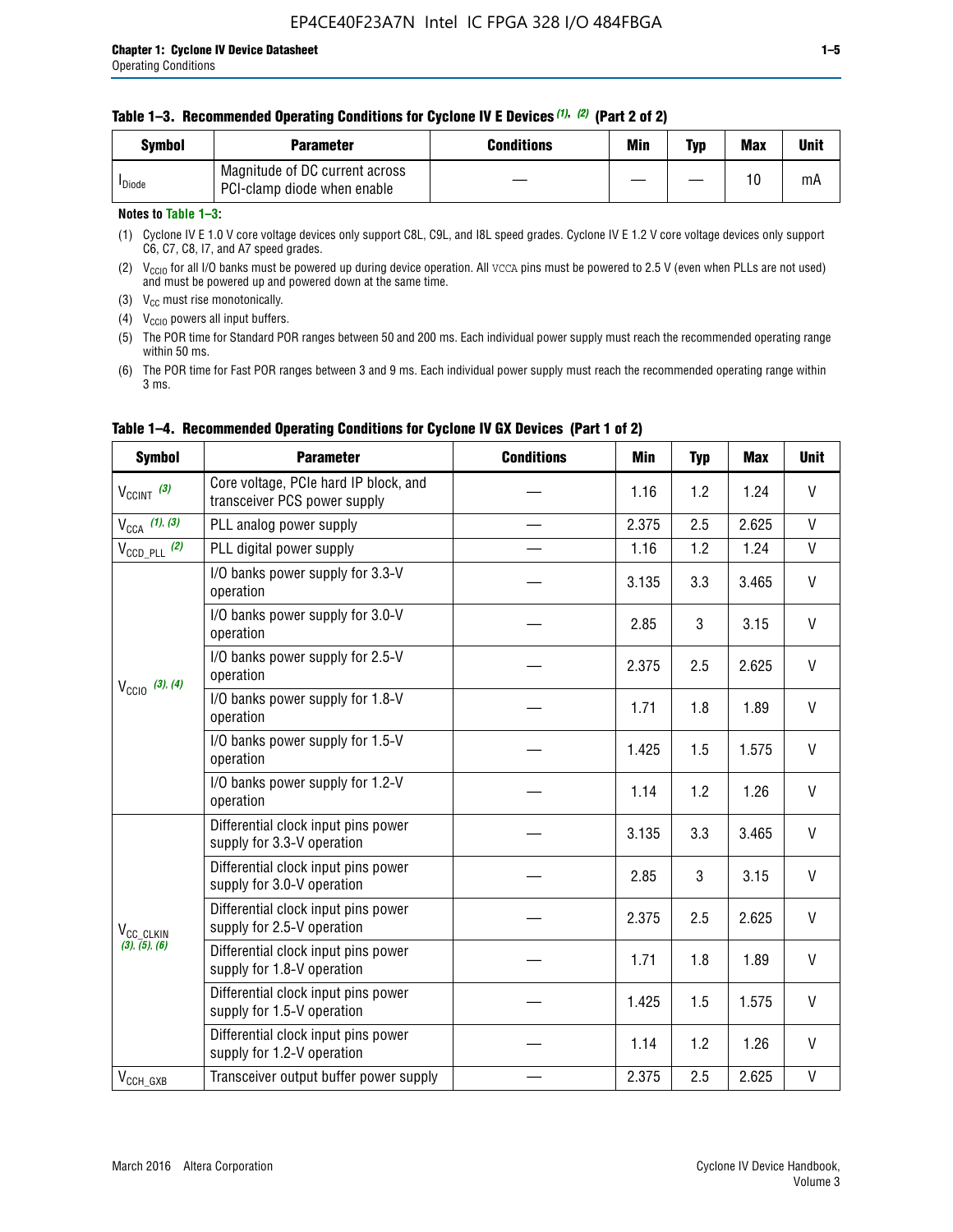| <b>Symbol</b>         | <b>Parameter</b>                                               | <b>Conditions</b>                                            | <b>Min</b>      | <b>Typ</b> | <b>Max</b>        | <b>Unit</b> |
|-----------------------|----------------------------------------------------------------|--------------------------------------------------------------|-----------------|------------|-------------------|-------------|
| $V_{\text{CCA\_GXB}}$ | Transceiver PMA and auxiliary power<br>supply                  |                                                              | 2.375           | 2.5        | 2.625             |             |
| $V_{CCL_GXB}$         | Transceiver PMA and auxiliary power<br>supply                  |                                                              | 1.16            | 1.2        | 1.24              | V           |
| $V_{1}$               | DC input voltage                                               |                                                              | $-0.5$          |            | 3.6               | $\vee$      |
| $V_0$                 | DC output voltage                                              |                                                              | 0               |            | V <sub>CCIO</sub> | V           |
|                       |                                                                | For commercial use                                           | 0               |            | 85                | °C          |
| T,                    |                                                                | For industrial use                                           | $-40$           |            | 100               | °C          |
| $t_{\rm{RAMP}}$       | Power supply ramp time                                         | Standard power-on reset<br>$(POR)$ $(7)$                     | $50 \mu s$      |            | 50 ms             |             |
|                       |                                                                | Operating junction temperature<br>Fast POR (8)<br>$50 \mu s$ | 3 <sub>ms</sub> |            |                   |             |
| <b>I</b> Diode        | Magnitude of DC current across<br>PCI-clamp diode when enabled |                                                              |                 |            | 10                | mA          |

**Table 1–4. Recommended Operating Conditions for Cyclone IV GX Devices (Part 2 of 2)**

#### **Notes to Table 1–4:**

- (1) All VCCA pins must be powered to 2.5 V (even when PLLs are not used) and must be powered up and powered down at the same time.
- (2) You must connect  $V_{CCD-PLL}$  to  $V_{CCINT}$  through a decoupling capacitor and ferrite bead.
- (3) Power supplies must rise monotonically.
- (4)  $V_{\text{CCIO}}$  for all I/O banks must be powered up during device operation. Configurations pins are powered up by V<sub>CCIO</sub> of I/O Banks 3, 8, and 9 where I/O Banks 3 and 9 only support V<sub>CCIO</sub> of 1.5, 1.8, 2.5, 3.0, and 3.3 V. For fast passive parallel (FPP) configuration mode, the V<sub>CCIO</sub> level of I/O<br>Bank 8 must be powered up to 1.5, 1.8, 2.5, 3.0, and 3.3 V.
- (5) You must set  $V_{CC_CCLKIN}$  to 2.5 V if you use CLKIN as a high-speed serial interface (HSSI) refclk or as a DIFFCLK input.
- (6) The CLKIN pins in I/O Banks 3B and 8B can support single-ended I/O standard when the pins are used to clock left PLLs in non-transceiver applications.
- (7) The POR time for Standard POR ranges between 50 and 200 ms.  $V_{\text{CCIA}}$ ,  $V_{\text{CCIA}}$ , and  $V_{\text{CCIO}}$  of I/O Banks 3, 8, and 9 must reach the recommended operating range within 50 ms.
- (8) The POR time for Fast POR ranges between 3 and 9 ms.  $V_{\text{CCH},T}$ ,  $V_{\text{CCA}}$ , and  $V_{\text{CCI}}$  of I/O Banks 3, 8, and 9 must reach the recommended operating range within 3 ms.

# **ESD Performance**

This section lists the electrostatic discharge (ESD) voltages using the human body model (HBM) and charged device model (CDM) for Cyclone IV devices general purpose I/Os (GPIOs) and high-speed serial interface (HSSI) I/Os. Table 1–5 lists the ESD for Cyclone IV devices GPIOs and HSSI I/Os.

|  |  |  | Table 1–5. ESD for Cyclone IV Devices GPIOs and HSSI I/Os |  |  |
|--|--|--|-----------------------------------------------------------|--|--|
|  |  |  |                                                           |  |  |

| <b>Symbol</b>  | <b>Parameter</b>                      | <b>Passing Voltage</b> | <b>Unit</b> |
|----------------|---------------------------------------|------------------------|-------------|
| <b>VESDHBM</b> | ESD voltage using the HBM (GPIOs) (1) | ± 2000                 |             |
|                | ESD using the HBM (HSSI I/Os) (2)     | ± 1000                 |             |
|                | ESD using the CDM (GPIOs)             | ± 500                  |             |
| <b>VESDCDM</b> | ESD using the CDM (HSSI I/Os) (2)     | ± 250                  |             |

#### **Notes to Table 1–5:**

(1) The passing voltage for EP4CGX15 and EP4CGX30 row I/Os is ±1000V.

(2) This value is applicable only to Cyclone IV GX devices.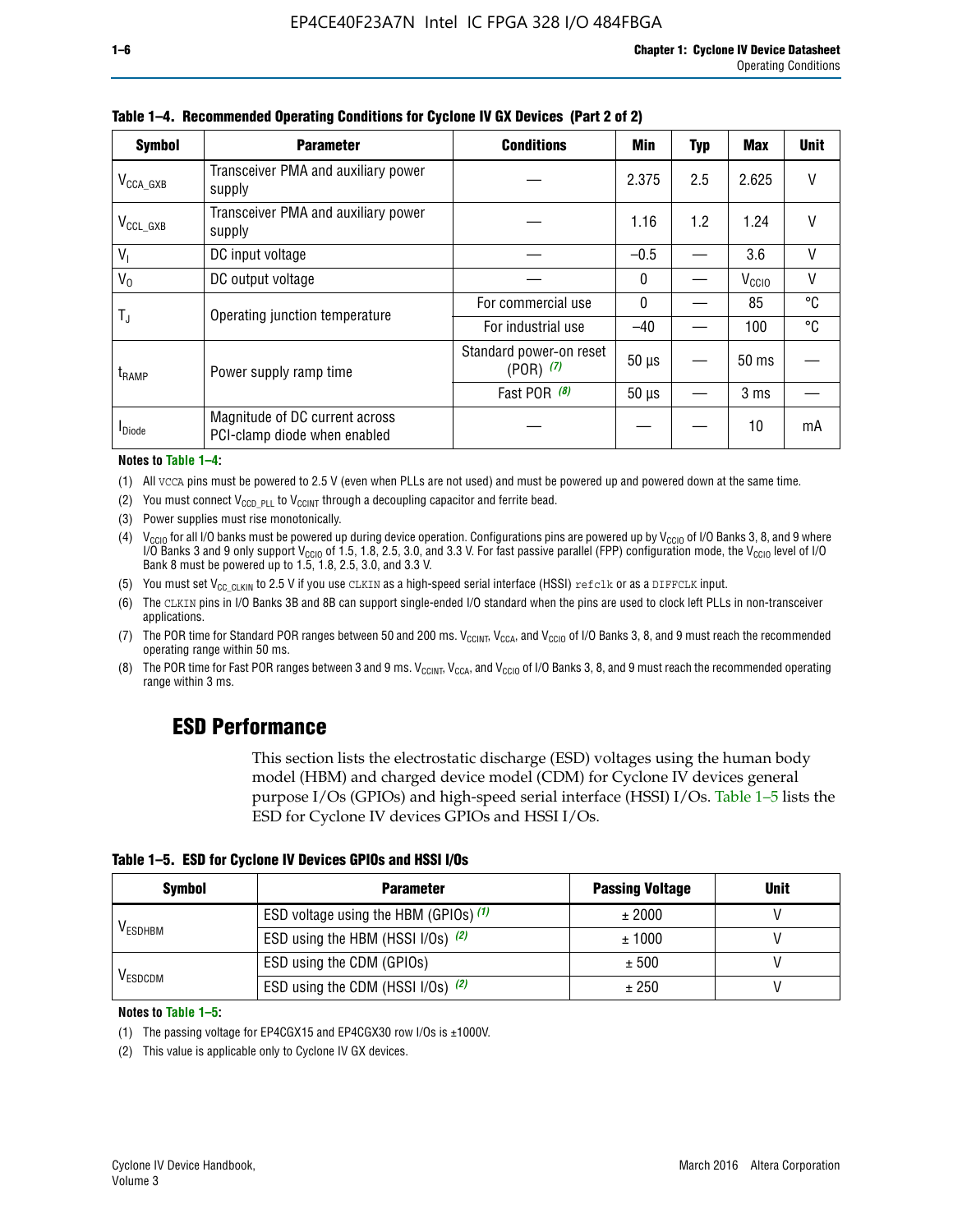# **DC Characteristics**

This section lists the I/O leakage current, pin capacitance, on-chip termination (OCT) tolerance, and bus hold specifications for Cyclone IV devices.

# **Supply Current**

The device supply current requirement is the minimum current drawn from the power supply pins that can be used as a reference for power size planning. Use the Excel-based early power estimator (EPE) to get the supply current estimates for your design because these currents vary greatly with the resources used. Table 1–6 lists the I/O pin leakage current for Cyclone IV devices.

**Table 1–6. I/O Pin Leakage Current for Cyclone IV Devices** *(1)***,** *(2)*

| <b>Symbol</b> | <b>Parameter</b>                     | <b>Conditions</b>            | <b>Device</b> | Min   | Typ | <b>Max</b> | <b>Unit</b> |
|---------------|--------------------------------------|------------------------------|---------------|-------|-----|------------|-------------|
|               | Input pin leakage current            | $V_1 = 0$ V to $V_{CGIOMAX}$ |               | $-10$ |     | 10         | μA          |
| $I_{0Z}$      | Tristated I/O pin leakage<br>current | $V_0 = 0 V to V_{CCIOMAX}$   |               | $-10$ |     | 10         | μA          |

**Notes to Table 1–6:**

(1) This value is specified for normal device operation. The value varies during device power-up. This applies for all V<sub>CCIO</sub> settings (3.3, 3.0, 2.5, 1.8, 1.5, and 1.2 V).

(2) The 10 µA I/O leakage current limit is applicable when the internal clamping diode is off. A higher current can be observed when the diode is on.

### **Bus Hold**

The bus hold retains the last valid logic state after the source driving it either enters the high impedance state or is removed. Each I/O pin has an option to enable bus hold in user mode. Bus hold is always disabled in configuration mode.

Table 1–7 lists bus hold specifications for Cyclone IV devices.

|                                                   |                                  | $V_{CCIO} (V)$ |            |       |            |            |            |            |            |       |            |       |            |    |
|---------------------------------------------------|----------------------------------|----------------|------------|-------|------------|------------|------------|------------|------------|-------|------------|-------|------------|----|
| <b>Parameter</b>                                  | <b>Condition</b>                 | 1.2            |            |       | 1.5        |            | 1.8        |            | 2.5        |       | 3.0        |       | 3.3        |    |
|                                                   |                                  | <b>Min</b>     | <b>Max</b> | Min   | <b>Max</b> | <b>Min</b> | <b>Max</b> | <b>Min</b> | <b>Max</b> | Min   | <b>Max</b> | Min   | <b>Max</b> |    |
| <b>Bus hold</b><br>low,<br>sustaining<br>current  | $V_{IN}$ > $V_{IL}$<br>(maximum) | 8              |            | 12    |            | 30         |            | 50         |            | 70    |            | 70    |            | μA |
| <b>Bus hold</b><br>high,<br>sustaining<br>current | $V_{IN}$ < $V_{IL}$<br>(minimum) | $-8$           |            | $-12$ |            | $-30$      |            | $-50$      |            | $-70$ |            | $-70$ |            | μA |
| <b>Bus hold</b><br>low,<br>overdrive<br>current   | $0 V < V_{IN} < V_{CG10}$        |                | 125        |       | 175        |            | 200        |            | 300        |       | 500        |       | 500        | μA |
| <b>Bus hold</b><br>high,<br>overdrive<br>current  | $0 V < V_{IN} < V_{CG10}$        |                | $-125$     |       | $-175$     |            | $-200$     |            | $-300$     |       | $-500$     |       | $-500$     | μA |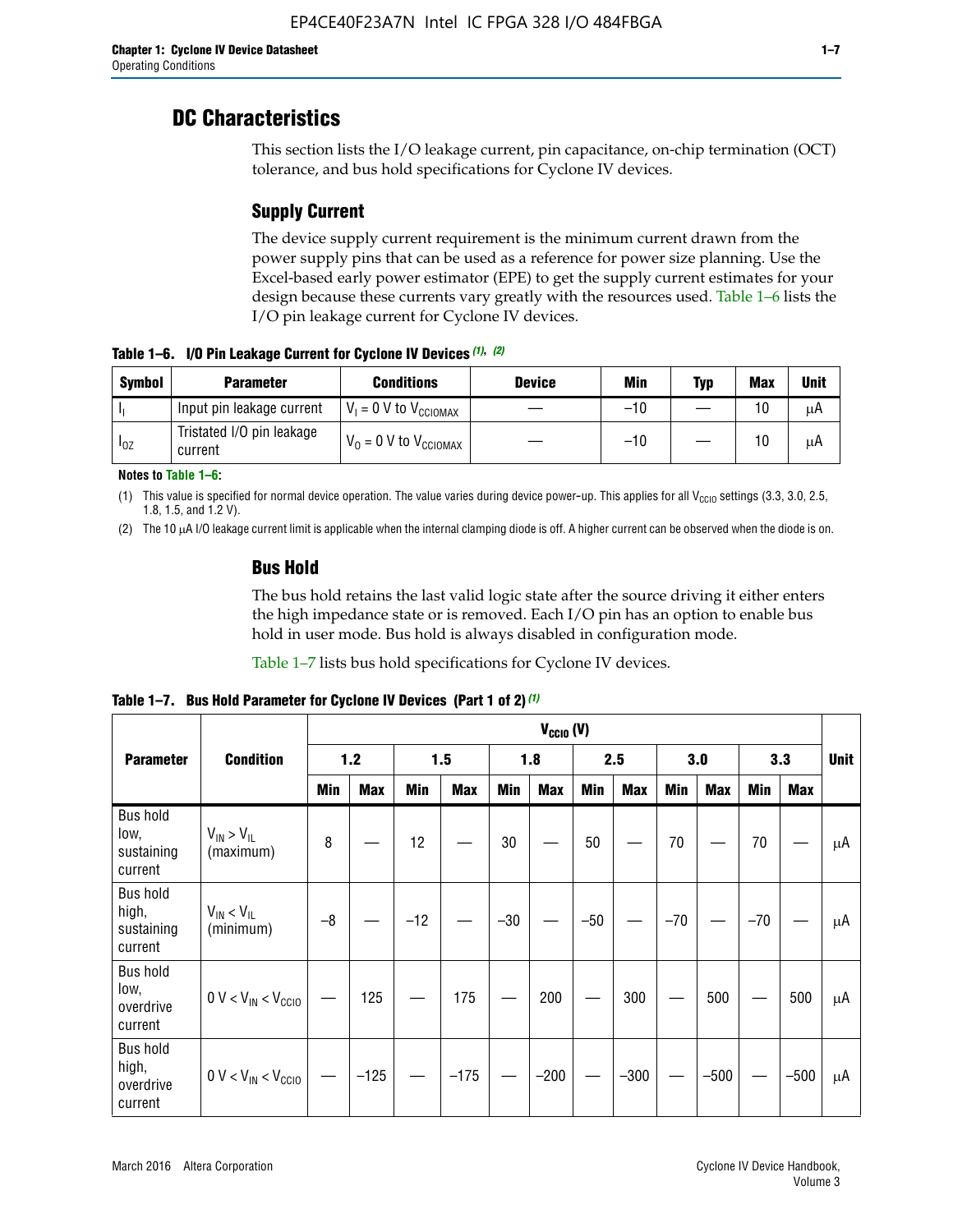| <b>Parameter</b>       | <b>Condition</b> |            | $V_{CClO}$ (V) |            |                    |     |            |     |     |     |            |            |     |             |
|------------------------|------------------|------------|----------------|------------|--------------------|-----|------------|-----|-----|-----|------------|------------|-----|-------------|
|                        |                  | 1.2        |                | 1.5        |                    | 1.8 |            | 2.5 |     | 3.0 |            | 3.3        |     | <b>Unit</b> |
|                        |                  | <b>Min</b> | <b>Max</b>     | <b>Min</b> | <b>Max</b>         | Min | <b>Max</b> | Min | Max | Min | <b>Max</b> | <b>Min</b> | Max |             |
| Bus hold trip<br>point |                  | 0.3        | 0.9            |            | $0.375$ 1.125 0.68 |     | 1.07       | 0.7 | 1.7 | 0.8 | ŋ          | 0.8        |     |             |

**Table 1–7. Bus Hold Parameter for Cyclone IV Devices (Part 2 of 2)** *(1)*

**Note to Table 1–7:**

(1) Bus hold trip points are based on the calculated input voltages from the JEDEC standard.

### **OCT Specifications**

Table 1–8 lists the variation of OCT without calibration across process, temperature, and voltage (PVT).

**Table 1–8. Series OCT Without Calibration Specifications for Cyclone IV Devices**

|                                   |                       | <b>Resistance Tolerance</b> |                                                                             |               |
|-----------------------------------|-----------------------|-----------------------------|-----------------------------------------------------------------------------|---------------|
| <b>Description</b>                | $V_{\text{CCIO}}$ (V) | <b>Commercial Maximum</b>   | <b>Industrial, Extended</b><br>industrial, and<br><b>Automotive Maximum</b> | <b>Unit</b>   |
|                                   | 3.0                   | ±30                         | ±40                                                                         | $\frac{0}{0}$ |
|                                   | 2.5                   | ±30                         | ±40                                                                         | $\frac{0}{0}$ |
| Series OCT without<br>calibration | 1.8                   | ±40                         | ±50                                                                         | $\frac{0}{0}$ |
|                                   | 1.5                   | ±50                         | ±50                                                                         | $\frac{0}{0}$ |
|                                   | 1.2                   | ±50                         | ±50                                                                         | $\frac{0}{0}$ |

OCT calibration is automatically performed at device power-up for OCT-enabled I/Os.

Table 1–9 lists the OCT calibration accuracy at device power-up.

|  |  | Table 1–9. Series OCT with Calibration at Device Power-Up Specifications for Cyclone IV Devices |  |
|--|--|-------------------------------------------------------------------------------------------------|--|
|--|--|-------------------------------------------------------------------------------------------------|--|

|                                   |                      | <b>Calibration Accuracy</b> |                                                                             |               |
|-----------------------------------|----------------------|-----------------------------|-----------------------------------------------------------------------------|---------------|
| <b>Description</b>                | $V_{\text{CCIO}}(V)$ | <b>Commercial Maximum</b>   | <b>Industrial, Extended</b><br>industrial, and<br><b>Automotive Maximum</b> | <b>Unit</b>   |
|                                   | 3.0                  | ±10                         | ±10                                                                         | $\%$          |
| Series OCT with                   | 2.5                  | ±10                         | ±10                                                                         | $\frac{0}{0}$ |
| calibration at device<br>power-up | 1.8                  | ±10                         | ±10                                                                         | $\%$          |
|                                   | 1.5                  | ±10                         | ±10                                                                         | $\%$          |
|                                   | 1.2                  | ±10                         | ±10                                                                         | $\frac{0}{0}$ |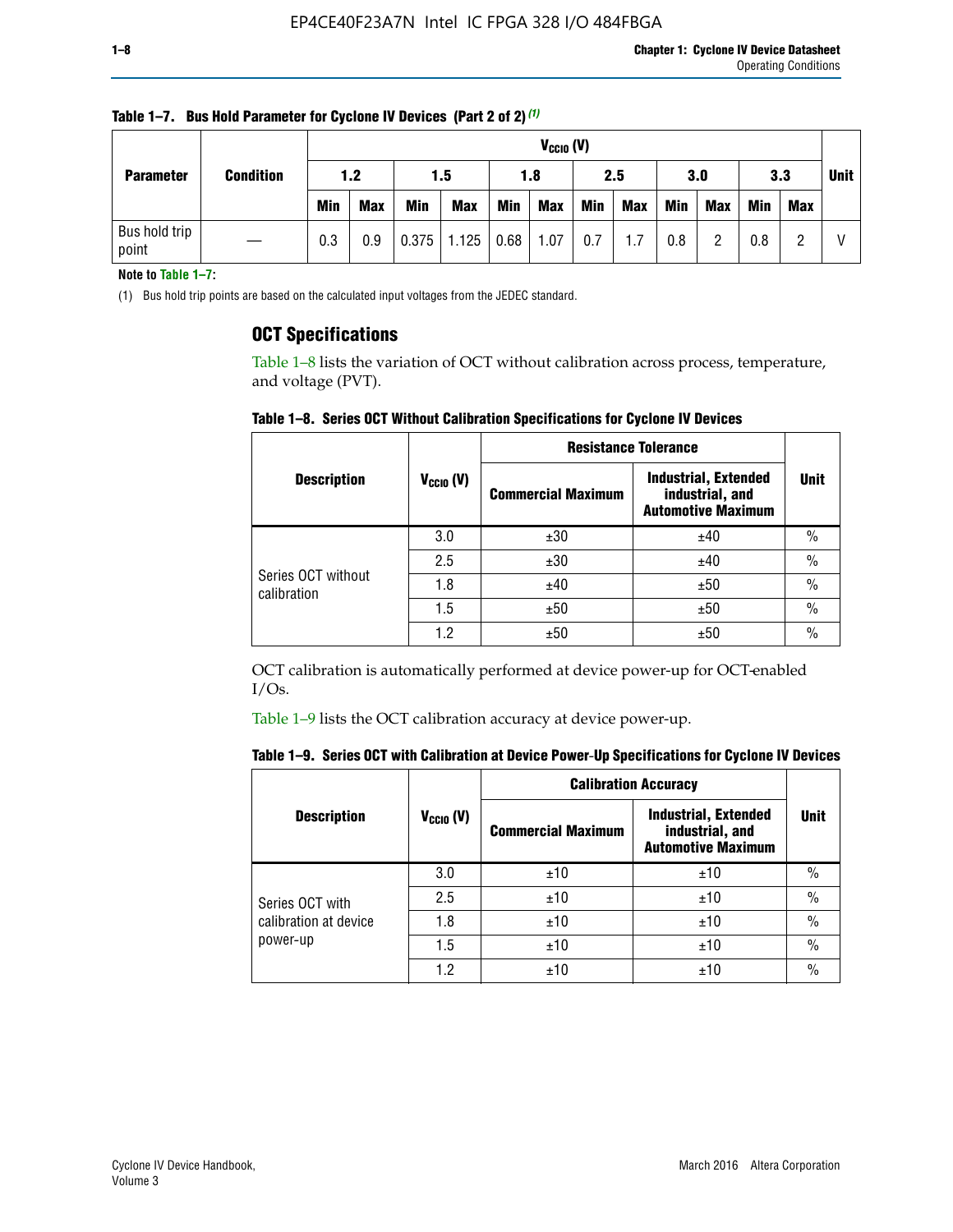The OCT resistance may vary with the variation of temperature and voltage after calibration at device power-up. Use Table 1–10 and Equation 1–1 to determine the final OCT resistance considering the variations after calibration at device power-up. Table 1–10 lists the change percentage of the OCT resistance with voltage and temperature.

**Table 1–10. OCT Variation After Calibration at Device Power**-**Up for Cyclone IV Devices**

| <b>Nominal Voltage</b> | dR/dT (%/°C) | $dR/dV$ (%/mV) |
|------------------------|--------------|----------------|
| 3.0                    | 0.262        | $-0.026$       |
| 2.5                    | 0.234        | $-0.039$       |
| 1.8                    | 0.219        | $-0.086$       |
| 1.5                    | 0.199        | $-0.136$       |
| 1.2                    | 0.161        | $-0.288$       |

#### **Equation 1–1. Final OCT Resistance** *(1)***,** *(2)***,** *(3)***,** *(4)***,** *(5)***,** *(6)*

 $\Delta R_V = (V_2 - V_1) \times 1000 \times dR/dV$  ––––––––––––(7)  $\Delta R_T = (T_2 - T_1) \times dR/dT$  ––––––– (8) For  $\Delta R_x < 0$ ; MF<sub>x</sub> = 1/ ( $|\Delta R_x|/100 + 1$ ) –––––– (9) For  $\Delta R_x > 0$ ;  $\text{MF}_x = \Delta R_x / 100 + 1$  ——– (10)  $MF = MF_V \times MF_T$  –––––––––––(11) Rfinal = Rinitial × MF ––––– *(12)*

#### **Notes to Equation 1–1:**

- (1)  $T_2$  is the final temperature.
- (2)  $T_1$  is the initial temperature.
- (3) MF is multiplication factor.
- (4)  $R<sub>final</sub>$  is final resistance.
- (5) Rinitial is initial resistance.
- (6) Subscript x refers to both  $\sqrt{v}$  and  $\sqrt{v}$ .
- (7)  $\Delta R_V$  is a variation of resistance with voltage.
- (8)  $\Delta R_T$  is a variation of resistance with temperature.
- (9) dR/dT is the change percentage of resistance with temperature after calibration at device power-up.
- (10) dR/dV is the change percentage of resistance with voltage after calibration at device power-up.
- (11)  $V_2$  is final voltage.
- (12)  $V_1$  is the initial voltage.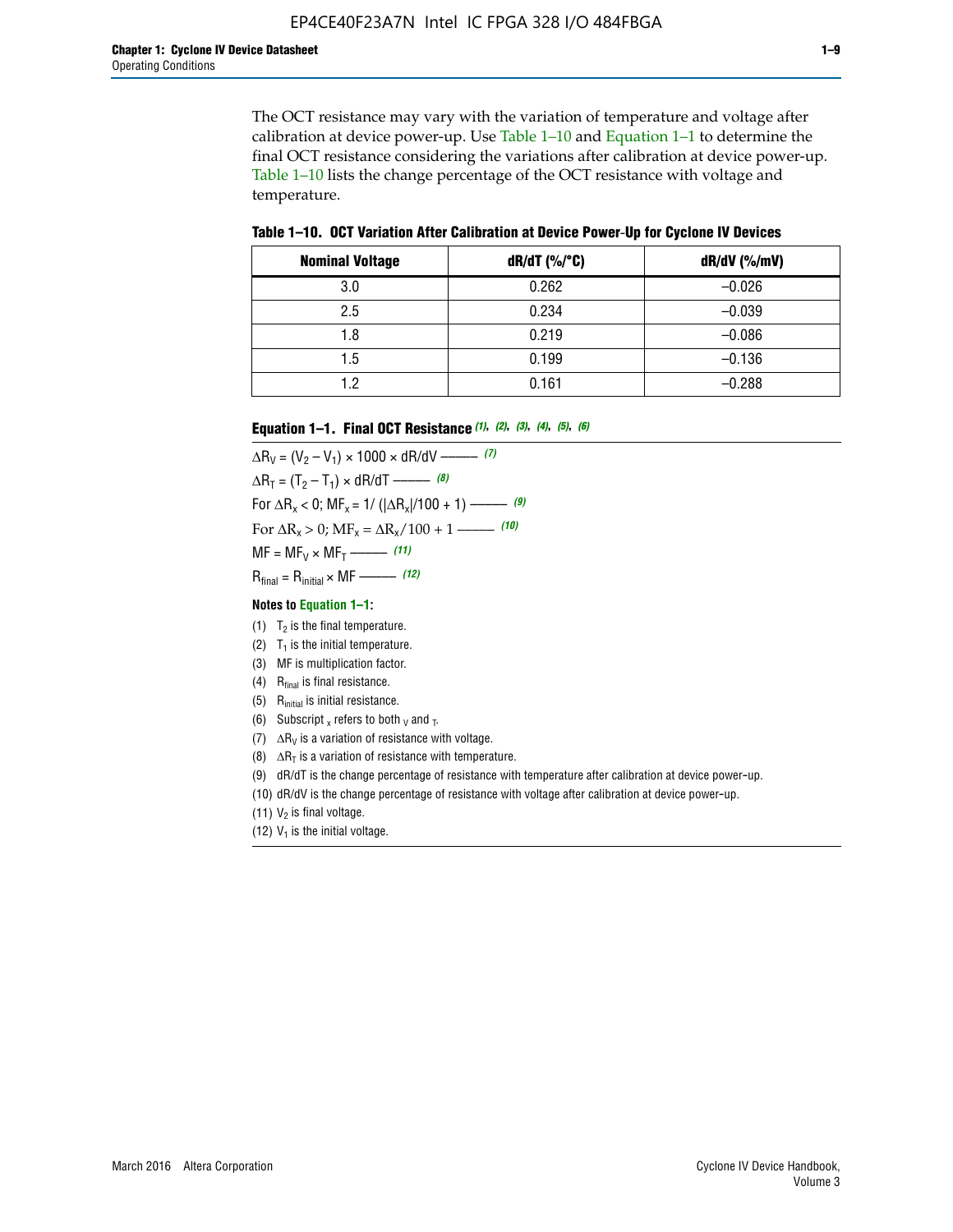Example 1-1 shows how to calculate the change of  $50$ - $\Omega$  I/O impedance from 25°C at 3.0 V to 85°C at 3.15 V.

#### **Example 1–1. Impedance Change**

 $\Delta R_V = (3.15 - 3) \times 1000 \times -0.026 = -3.83$  $\Delta R_T = (85 - 25) \times 0.262 = 15.72$ Because  $\Delta R_V$  is negative,  $MF_V = 1 / (3.83/100 + 1) = 0.963$ Because  $\Delta R_T$  is positive,  $MF_T = 15.72/100 + 1 = 1.157$  $MF = 0.963 \times 1.157 = 1.114$  $R_{final} = 50 \times 1.114 = 55.71 \Omega$ 

### **Pin Capacitance**

Table 1–11 lists the pin capacitance for Cyclone IV devices.

**Table 1–11. Pin Capacitance for Cyclone IV Devices** *(1)*

| <b>Symbol</b>       | <b>Parameter</b>                                                                                    | Typical-<br><b>Quad Flat</b><br><b>Pack</b><br>(QFP) | Typical-<br><b>Quad Flat</b><br><b>No Leads</b><br>(QFN) | Typical-<br><b>Ball-Grid</b><br><b>Array</b><br>(BGA) | <b>Unit</b> |
|---------------------|-----------------------------------------------------------------------------------------------------|------------------------------------------------------|----------------------------------------------------------|-------------------------------------------------------|-------------|
| C <sub>IOTB</sub>   | Input capacitance on top and bottom I/O pins                                                        |                                                      |                                                          | 6                                                     | рF          |
| $C_{IOLR}$          | Input capacitance on right I/O pins                                                                 |                                                      |                                                          | 5                                                     | pF          |
| $C_{LVDSLR}$        | Input capacitance on right I/O pins with dedicated LVDS output                                      | 8                                                    | 8                                                        | 7                                                     | рF          |
| $C_{VREFLR}$<br>(2) | Input capacitance on right dual-purpose VREF pin when used as<br>$V_{BFF}$ or user I/O pin          | 21                                                   | 21                                                       | 21                                                    | pF          |
| $C_{VREFTB}$<br>(2) | Input capacitance on top and bottom dual-purpose VREF pin when<br>used as $V_{BFF}$ or user I/O pin | 23(3)                                                | 23                                                       | 23                                                    | рF          |
| $C_{CLKTB}$         | Input capacitance on top and bottom dedicated clock input pins                                      |                                                      | 7                                                        | 6                                                     | рF          |
| $C_{CLKLR}$         | Input capacitance on right dedicated clock input pins                                               | 6                                                    | 6                                                        | 5                                                     | рF          |

#### **Notes to Table 1–11:**

(1) The pin capacitance applies to FBGA, UBGA, and MBGA packages.

(2) When you use the VREF pin as a regular input or output, you can expect a reduced performance of toggle rate and  $t_{\rm CO}$  because of higher pin capacitance.

(3) CVREFTB for the EP4CE22 device is 30 pF.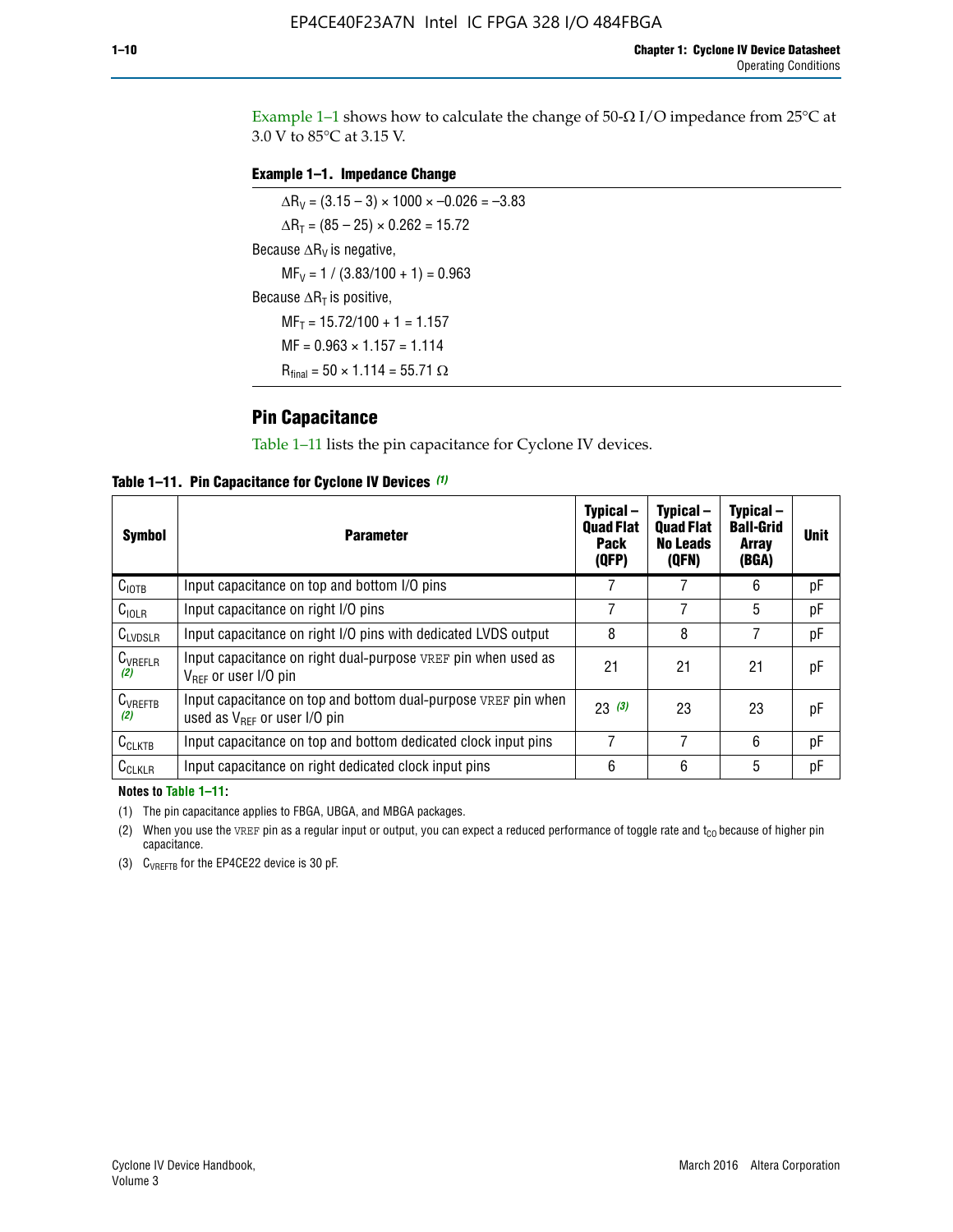# **Internal Weak Pull-Up and Weak Pull-Down Resistor**

Table 1–12 lists the weak pull-up and pull-down resistor values for Cyclone IV devices.

**Table 1–12. Internal Weak Pull**-**Up and Weak Pull**-**Down Resistor Values for Cyclone IV Devices** *(1)*

| <b>Symbol</b> | <b>Parameter</b>                                                            | <b>Conditions</b>                                  | Min | Typ | <b>Max</b> | <b>Unit</b> |
|---------------|-----------------------------------------------------------------------------|----------------------------------------------------|-----|-----|------------|-------------|
|               |                                                                             | $V_{\text{CC10}} = 3.3 \text{ V} \pm 5\%$ (2), (3) |     | 25  | 41         | kΩ          |
|               | Value of the I/O pin pull-up resistor                                       | $V_{\text{CC10}} = 3.0 \text{ V} \pm 5\%$ (2), (3) | 7   | 28  | 47         | $k\Omega$   |
|               | before and during configuration, as                                         | $V_{\text{CC10}} = 2.5 V \pm 5\%$ (2), (3)         | 8   | 35  | 61         | kΩ          |
| $R_{PU}$      | well as user mode if you enable the<br>programmable pull-up resistor option | $V_{\text{CC10}} = 1.8 V \pm 5\%$ (2), (3)         | 10  | 57  | 108        | kΩ          |
|               |                                                                             | $V_{\text{CC10}} = 1.5 V \pm 5\%$ (2), (3)         | 13  | 82  | 163        | kΩ          |
|               |                                                                             | $V_{\text{CC10}} = 1.2 \text{ V} \pm 5\%$ (2), (3) | 19  | 143 | 351        | kΩ          |
|               |                                                                             | $V_{\text{CC10}} = 3.3 V \pm 5\%$ (4)              | 6   | 19  | 30         | kΩ          |
|               |                                                                             | $V_{\text{CC10}} = 3.0 V \pm 5\%$ (4)              | 6   | 22  | 36         | kΩ          |
| $R_{PD}$      | Value of the I/O pin pull-down resistor<br>before and during configuration  | $V_{\text{CC10}} = 2.5 V \pm 5\%$ (4)              | 6   | 25  | 43         | kΩ          |
|               |                                                                             | $V_{\text{CC10}} = 1.8 \text{ V} \pm 5\%$ (4)      | 7   | 35  | 71         | kΩ          |
|               |                                                                             | $V_{\text{CC10}} = 1.5 V \pm 5\%$ (4)              | 8   | 50  | 112        | kΩ          |

#### **Notes to Table 1–12:**

- (1) All I/O pins have an option to enable weak pull-up except the configuration, test, and JTAG pins. The weak pull-down feature is only available for JTAG TCK.
- (2) Pin pull-up resistance values may be lower if an external source drives the pin higher than  $V_{\text{CCIO}}$ .
- (3)  $R_{PU} = (V_{CC10} V_1)/I_{R_PU}$ Minimum condition: –40°C; V<sub>CCIO</sub> = V<sub>CC</sub> + 5%, V<sub>I</sub> = V<sub>CC</sub> + 5% – 50 mV; Typical condition: 25°C; V<sub>CCIO</sub> = V<sub>CC</sub>, V<sub>I</sub> = 0 V; Maximum condition:  $100^{\circ}C$ ;  $V_{\text{CCIO}} = V_{\text{CC}} - 5\%$ ,  $V_1 = 0$  V; in which  $V_1$  refers to the input voltage at the I/O pin.
- (4)  $R_{PD} = V_I/I_{R_PD}$ Minimum condition:  $-40^{\circ}$ C; V<sub>CCIO</sub> = V<sub>CC</sub> + 5%, V<sub>I</sub> = 50 mV; Typical condition: 25°C;  $V_{\text{CCIO}} = V_{\text{CC}}$ ,  $V_{\text{I}} = V_{\text{CC}} - 5\%$ ; Maximum condition: 100°C; V<sub>CClO</sub> = V<sub>CC</sub> – 5%, V<sub>I</sub> = V<sub>CC</sub> – 5%; in which V<sub>I</sub> refers to the input voltage at the I/O pin.

### **Hot-Socketing**

Table 1–13 lists the hot-socketing specifications for Cyclone IV devices.

**Table 1–13. Hot**-**Socketing Specifications for Cyclone IV Devices**

| <b>Symbol</b> | <b>Maximum</b>                    |             |
|---------------|-----------------------------------|-------------|
| $I$ IOPIN(DC) | DC current per I/O pin            | $300 \mu A$ |
| $I$ IOPIN(AC) | AC current per I/O pin            | 8 mA $(1)$  |
| IXCVRTX(DC)   | DC current per transceiver TX pin | 100 mA      |
| IXCVRRX(DC)   | DC current per transceiver RX pin | 50 mA       |

**Note to Table 1–13:**

(1) The I/O ramp rate is 10 ns or more. For ramp rates faster than 10 ns, |IIOPIN| = C dv/dt, in which C is the I/O pin capacitance and dv/dt is the slew rate.

 $\mathbb{I} \rightarrow \mathbb{I}$  During hot-socketing, the I/O pin capacitance is less than 15 pF and the clock pin capacitance is less than 20 pF.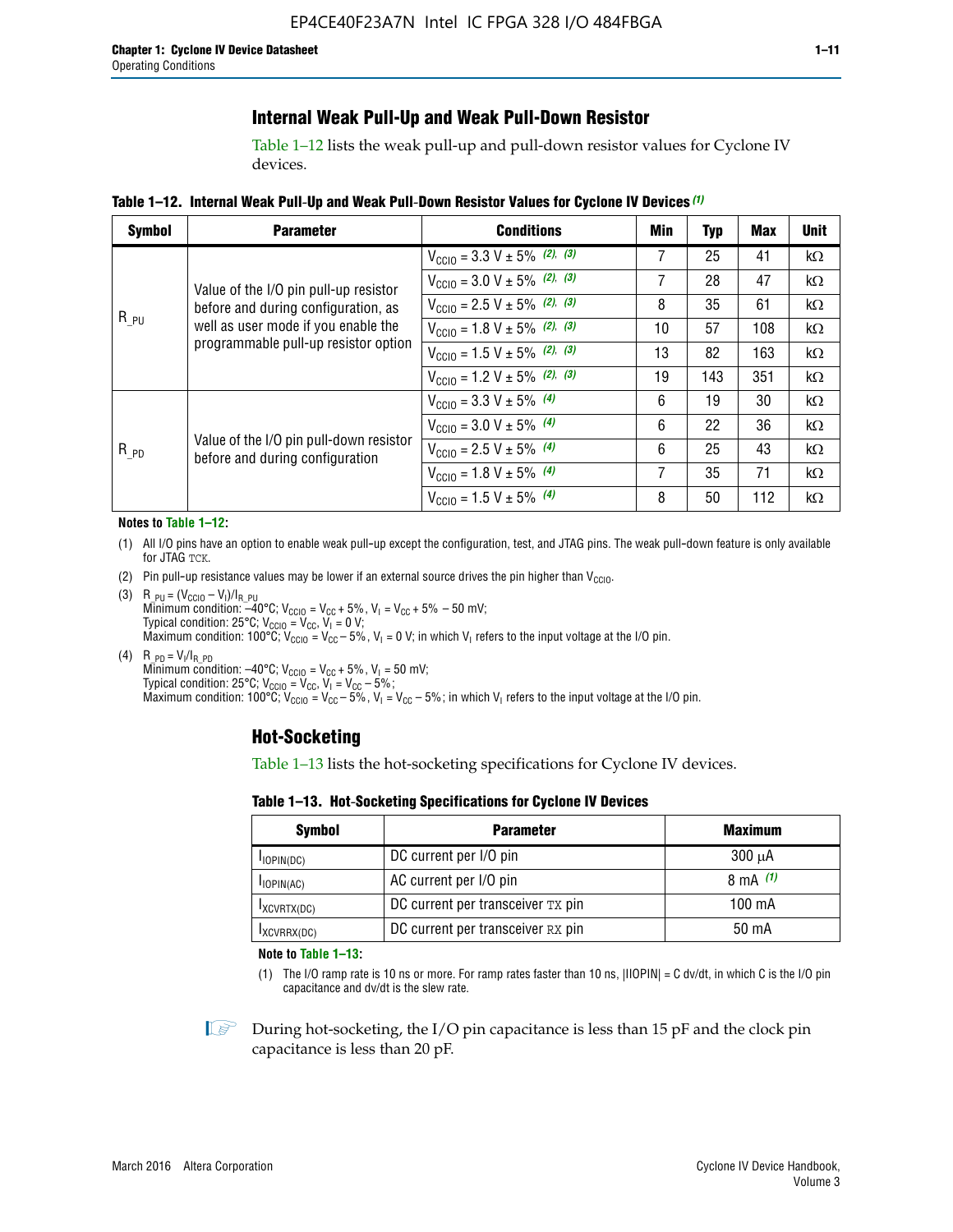# **Schmitt Trigger Input**

Cyclone IV devices support Schmitt trigger input on the TDI, TMS, TCK, nSTATUS, nCONFIG, nCE, CONF\_DONE, and DCLK pins. A Schmitt trigger feature introduces hysteresis to the input signal for improved noise immunity, especially for signals with slow edge rate. Table 1–14 lists the hysteresis specifications across the supported  $V<sub>CCIO</sub>$  range for Schmitt trigger inputs in Cyclone IV devices.

**Table 1–14. Hysteresis Specifications for Schmitt Trigger Input in Cyclone IV Devices**

| <b>Symbol</b>                  | <b>Parameter</b>                        | <b>Conditions (V)</b>   | <b>Minimum</b> | <b>Unit</b> |
|--------------------------------|-----------------------------------------|-------------------------|----------------|-------------|
|                                |                                         | $V_{\text{CGI0}} = 3.3$ | 200            | mV          |
|                                | Hysteresis for Schmitt trigger<br>input | $V_{\text{CCIO}} = 2.5$ | 200            | mV          |
| $\mathsf{V}_{\mathsf{SCHMIT}}$ |                                         | $V_{\text{CCIO}} = 1.8$ | 140            | mV          |
|                                |                                         | $V_{\text{CC10}} = 1.5$ | 110            | mV          |

# **I/O Standard Specifications**

The following tables list input voltage sensitivities ( $V<sub>IH</sub>$  and  $V<sub>II</sub>$ ), output voltage ( $V<sub>OH</sub>$ and  $V_{OL}$ ), and current drive characteristics ( $I_{OH}$  and  $I_{OL}$ ), for various I/O standards supported by Cyclone IV devices. Table 1–15 through Table 1–20 provide the I/O standard specifications for Cyclone IV devices.

|                   | $V_{CClO}(V)$ |     | $V_{IL}(V)$ |        | $V_{IH} (V)$               |                            | $V_{OL}(V)$             | $V_{OH} (V)$                 | l <sub>OL</sub>              | l <sub>oh</sub> |             |
|-------------------|---------------|-----|-------------|--------|----------------------------|----------------------------|-------------------------|------------------------------|------------------------------|-----------------|-------------|
| I/O Standard      | Min           | Typ | <b>Max</b>  | Min    | <b>Max</b>                 | Min                        | <b>Max</b>              | Max                          | Min                          | (mA)<br>(4)     | (mA)<br>(4) |
| 3.3-V LVTTL (3)   | 3.135         | 3.3 | 3.465       |        | 0.8                        | 1.7                        | 3.6                     | 0.45                         | 2.4                          | 4               | $-4$        |
| 3.3-V LVCMOS (3)  | 3.135         | 3.3 | 3.465       |        | 0.8                        | 1.7                        | 3.6                     | 0.2                          | $V_{\text{CCIO}} - 0.2$      | $\overline{2}$  | $-2$        |
| 3.0-V LVTTL $(3)$ | 2.85          | 3.0 | 3.15        | $-0.3$ | 0.8                        | 1.7                        | $V_{\text{CC10}} + 0.3$ | 0.45                         | 2.4                          | 4               | $-4$        |
| 3.0-V LVCMOS (3)  | 2.85          | 3.0 | 3.15        | $-0.3$ | 0.8                        | 1.7                        | $V_{\text{CCI}0}$ + 0.3 | 0.2                          | $V_{\text{CC10}} - 0.2$      | 0.1             | $-0.1$      |
| $2.5 V$ (3)       | 2.375         | 2.5 | 2.625       | $-0.3$ | 0.7                        | 1.7                        | $V_{\text{CCI}0}$ + 0.3 | 0.4                          | 2.0                          | 1               | $-1$        |
| 1.8V              | 1.71          | 1.8 | 1.89        | $-0.3$ | 0.35x<br>V <sub>CCIO</sub> | 0.65x<br>V <sub>CCIO</sub> | 2.25                    | 0.45                         | $V_{CGIO}$ –<br>0.45         | $\overline{2}$  | $-2$        |
| 1.5V              | 1.425         | 1.5 | 1.575       | $-0.3$ | 0.35x<br>V <sub>CCIO</sub> | 0.65x<br>V <sub>CCIO</sub> | $V_{\text{CC10}} + 0.3$ | 0.25x<br>$V_{\rm CClO}$      | 0.75x<br>V <sub>CCIO</sub>   | $\overline{2}$  | $-2$        |
| 1.2V              | 1.14          | 1.2 | 1.26        | $-0.3$ | 0.35x<br>V <sub>CCIO</sub> | 0.65x<br>V <sub>CCIO</sub> | $V_{\text{CGI0}} + 0.3$ | 0.25x<br>$V_{\rm CClO}$      | 0.75x<br>V <sub>CCIO</sub>   | $\overline{2}$  | $-2$        |
| 3.0-V PCI         | 2.85          | 3.0 | 3.15        |        | 0.3x<br>V <sub>CCIO</sub>  | 0.5x<br>V <sub>CCIO</sub>  | $V_{\text{CC10}} + 0.3$ | $0.1 \times V_{CC10}$        | $0.9 \times V_{\text{CC10}}$ | 1.5             | $-0.5$      |
| 3.0-V PCI-X       | 2.85          | 3.0 | 3.15        |        | 0.35x<br>V <sub>CCIO</sub> | 0.5x<br>V <sub>CCIO</sub>  | $V_{\text{CC}10}$ + 0.3 | $0.1 \times V_{\text{CC10}}$ | $0.9 \times V_{\text{CC10}}$ | 1.5             | $-0.5$      |

**Table 1–15. Single**-**Ended I/O Standard Specifications for Cyclone IV Devices** *(1)***,** *(2)*

#### **Notes to Table 1–15:**

(1) For voltage-referenced receiver input waveform and explanation of terms used in Table 1–15, refer to "Glossary" on page 1–37.

(2) AC load  $CL = 10$  pF

(3) For more information about interfacing Cyclone IV devices with 3.3/3.0/2.5-V LVTTL/LVCMOS I/O standards, refer to *[AN 447: Interfacing Cyclone III](http://www.altera.com/literature/an/an447.pdf)  [and Cyclone IV Devices with 3.3/3.0/2.5-V LVTTL/LVCMOS I/O Systems](http://www.altera.com/literature/an/an447.pdf)*.

(4) To meet the IOL and IOH specifications, you must set the current strength settings accordingly. For example, to meet the **3.3-V LVTTL** specification (4 mA), set the current strength settings to 4 mA or higher. Setting at lower current strength may not meet the lou and lon specifications in the handbook.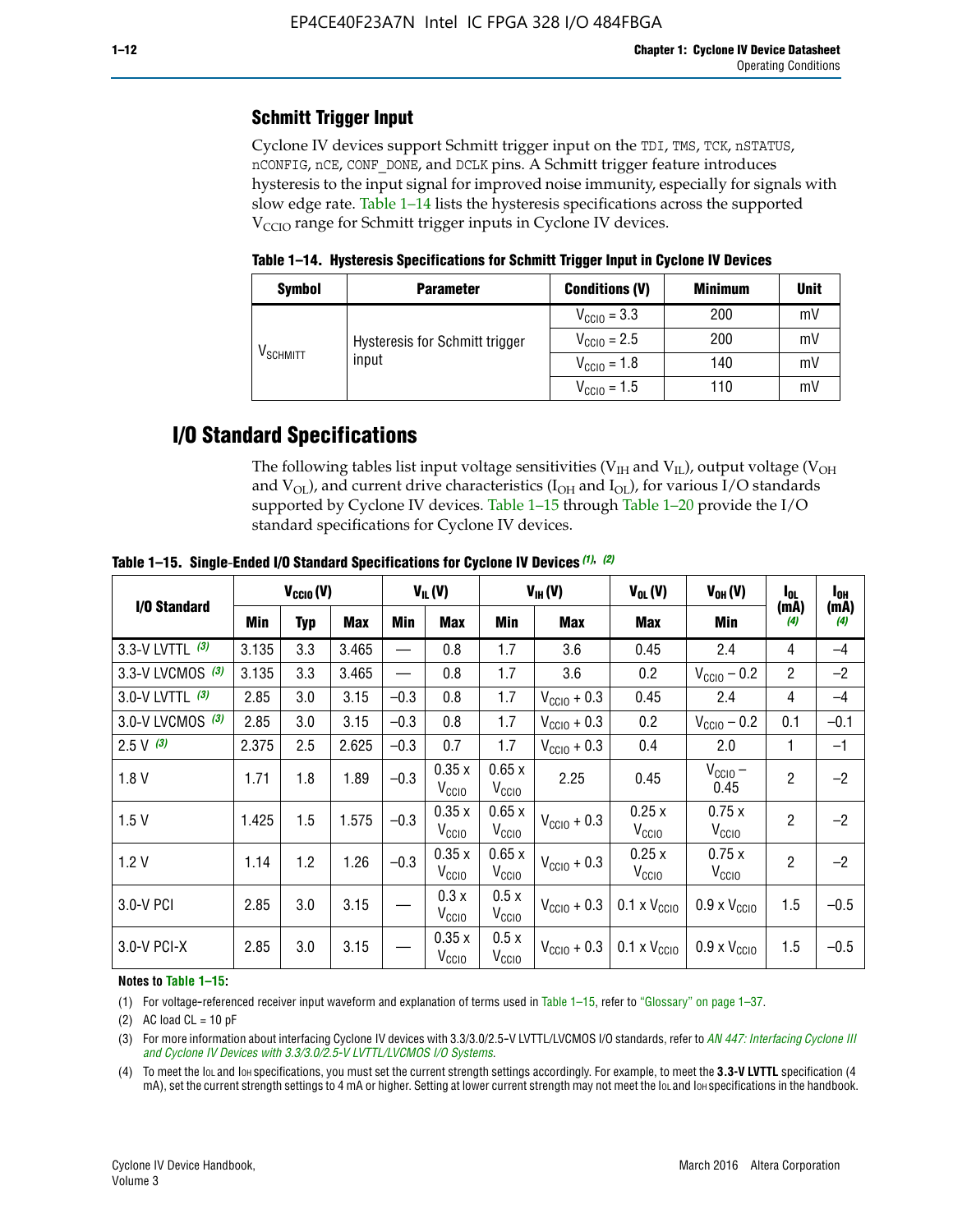| 1/0                    | $V_{CGI0}(V)$ |            |       | $V_{REF}(V)$                                                           |                                                                      |                                                                        | $V_{TT}(V)^{(2)}$   |                           |                     |
|------------------------|---------------|------------|-------|------------------------------------------------------------------------|----------------------------------------------------------------------|------------------------------------------------------------------------|---------------------|---------------------------|---------------------|
| <b>Standard</b>        | <b>Min</b>    | <b>Typ</b> | Max   | Min                                                                    | <b>Typ</b>                                                           | <b>Max</b>                                                             | Min                 | <b>Typ</b>                | <b>Max</b>          |
| SSTL-2<br>Class I, II  | 2.375         | 2.5        | 2.625 | 1.19                                                                   | 1.25                                                                 | 1.31                                                                   | $V_{REF}$ –<br>0.04 | V <sub>REF</sub>          | $V_{REF}$ +<br>0.04 |
| SSTL-18<br>Class I, II | 1.7           | 1.8        | 1.9   | 0.833                                                                  | 0.9                                                                  | 0.969                                                                  | $V_{REF}$ –<br>0.04 | V <sub>REF</sub>          | $V_{REF}$ +<br>0.04 |
| HSTL-18<br>Class I, II | 1.71          | 1.8        | .89   | 0.85                                                                   | 0.9                                                                  | 0.95                                                                   | 0.85                | 0.9                       | 0.95                |
| HSTL-15<br>Class I, II | 1.425         | 1.5        | 1.575 | 0.71                                                                   | 0.75                                                                 | 0.79                                                                   | 0.71                | 0.75                      | 0.79                |
| HSTL-12<br>Class I, II | 1.14          | 1.2        | 1.26  | $0.48 \times V_{\text{CC10}}$ (3)<br>$0.47 \times V_{\text{CC10}}$ (4) | $0.5 \times V_{\text{CC10}}$ (3)<br>$0.5 \times V_{\text{CC10}}$ (4) | $0.52 \times V_{\text{CC10}}$ (3)<br>$0.53 \times V_{\text{CC10}}$ (4) |                     | 0.5x<br>V <sub>CCIO</sub> |                     |

|  |  |  |  | Table 1–16. Single-Ended SSTL and HSTL I/O Reference Voltage Specifications for Cyclone IV Devices (1) |
|--|--|--|--|--------------------------------------------------------------------------------------------------------|
|--|--|--|--|--------------------------------------------------------------------------------------------------------|

**Notes to Table 1–16:**

(1) For an explanation of terms used in Table 1–16, refer to "Glossary" on page 1–37.

(2)  $V_{TT}$  of the transmitting device must track  $V_{REF}$  of the receiving device.

(3) Value shown refers to DC input reference voltage,  $V_{REF(DC)}$ .

(4) Value shown refers to AC input reference voltage,  $V_{REF(AC)}$ .

|  |  |  |  |  | Table 1–17.  Single-Ended SSTL and HSTL I/O Standards Signal Specifications for Cyclone IV Devices |
|--|--|--|--|--|----------------------------------------------------------------------------------------------------|
|--|--|--|--|--|----------------------------------------------------------------------------------------------------|

| I/O                        |         | $V_{IL(DC)}(V)$      |                      | $V_{IH(DC)}(V)$   |         | $V_{IL(AC)}(V)$     |                     | $V_{IH(AC)}(V)$      | $V_{OL}(V)$                        | $V_{OH} (V)$                       | $I_{0L}$ | $I_{0H}$ |
|----------------------------|---------|----------------------|----------------------|-------------------|---------|---------------------|---------------------|----------------------|------------------------------------|------------------------------------|----------|----------|
| <b>Standard</b>            | Min     | <b>Max</b>           | Min                  | <b>Max</b>        | Min     | <b>Max</b>          | Min                 | <b>Max</b>           | <b>Max</b>                         | Min                                | (mA)     | (mA)     |
| SSTL-2<br>Class I          |         | $V_{REF}$ –<br>0.18  | $V_{REF} +$<br>0.18  |                   |         | $V_{REF}$ –<br>0.35 | $V_{REF} +$<br>0.35 |                      | $V_{TT}$ –<br>0.57                 | $V_{TT}$ +<br>0.57                 | 8.1      | $-8.1$   |
| SSTL-2<br>Class II         |         | $V_{REF}$ –<br>0.18  | $V_{REF} +$<br>0.18  |                   |         | $V_{REF}$ –<br>0.35 | $V_{REF} +$<br>0.35 |                      | $V_{TT}$ –<br>0.76                 | $V_{TT}$ +<br>0.76                 | 16.4     | $-16.4$  |
| SSTL-18<br>Class I         |         | $V_{REF}$ –<br>0.125 | $V_{REF}$ +<br>0.125 |                   |         | $V_{REF}$ –<br>0.25 | $V_{REF}$ +<br>0.25 |                      | $V_{TT}$ –<br>0.475                | $V_{TT}$ +<br>0.475                | 6.7      | $-6.7$   |
| SSTL-18<br>Class II        |         | $V_{REF}$ –<br>0.125 | $V_{REF}$ +<br>0.125 |                   |         | $V_{REF}$ –<br>0.25 | $V_{REF}$ +<br>0.25 |                      | 0.28                               | $V_{CC10} -$<br>0.28               | 13.4     | $-13.4$  |
| HSTL-18<br>Class I         |         | $V_{REF}$ –<br>0.1   | $V_{REF}$ +<br>0.1   |                   |         | $V_{REF}$ –<br>0.2  | $V_{REF}$ +<br>0.2  |                      | 0.4                                | $V_{CCIO}$<br>0.4                  | 8        | $-8$     |
| HSTL-18<br>Class II        |         | $V_{REF}$ –<br>0.1   | $V_{REF}$ +<br>0.1   |                   |         | $V_{REF}$ –<br>0.2  | $V_{REF}$ +<br>0.2  |                      | 0.4                                | $V_{\text{CC1O}} -$<br>0.4         | 16       | $-16$    |
| HSTL-15<br>Class I         |         | $V_{REF}$ –<br>0.1   | $V_{REF}$ +<br>0.1   |                   |         | $V_{REF}$ –<br>0.2  | $V_{REF}$ +<br>0.2  |                      | 0.4                                | $V_{\text{CC1O}} -$<br>0.4         | 8        | $-8$     |
| HSTL-15<br>Class II        |         | $V_{REF}$ –<br>0.1   | $V_{REF}$ +<br>0.1   |                   |         | $V_{REF}$ –<br>0.2  | $V_{REF}$ +<br>0.2  |                      | 0.4                                | $V_{CC10}$ –<br>0.4                | 16       | $-16$    |
| <b>HSTL-12</b><br>Class I  | $-0.15$ | $V_{REF}-$<br>0.08   | $V_{REF} +$<br>0.08  | $V_{CGI0} + 0.15$ | $-0.24$ | $V_{REF}$ –<br>0.15 | $V_{REF} +$<br>0.15 | $V_{CCIO} +$<br>0.24 | $0.25 \times$<br>V <sub>CCIO</sub> | $0.75 \times$<br>V <sub>CCIO</sub> | 8        | $-8$     |
| <b>HSTL-12</b><br>Class II | $-0.15$ | $V_{REF}-$<br>0.08   | $V_{REF} +$<br>0.08  | $V_{CGI0} + 0.15$ | $-0.24$ | $V_{REF}$ –<br>0.15 | $V_{REF} +$<br>0.15 | $V_{CCIO}$ +<br>0.24 | $0.25 \times$<br>V <sub>CCIO</sub> | $0.75 \times$<br>V <sub>CCIO</sub> | 14       | $-14$    |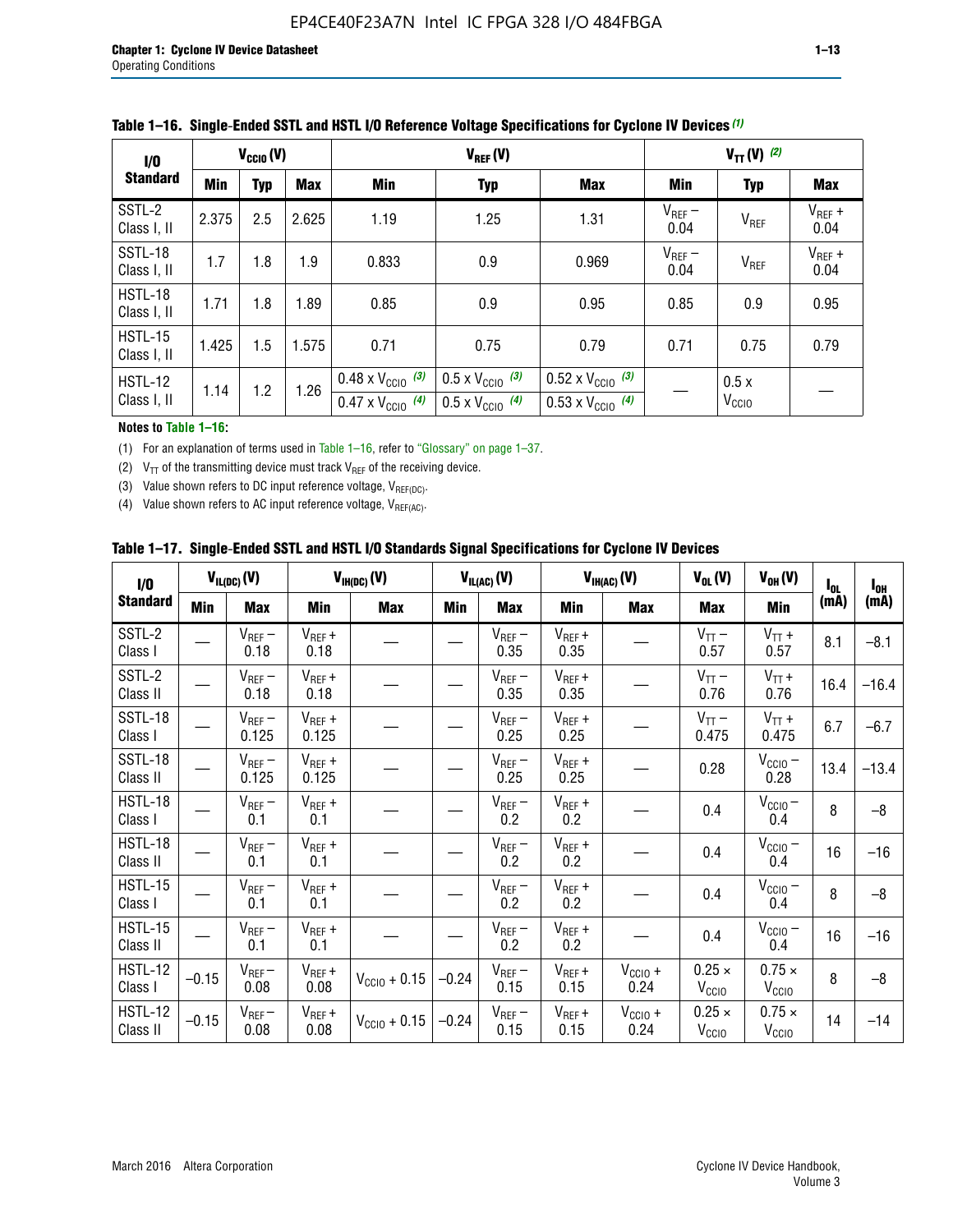**f For more information about receiver input and transmitter output waveforms, and for** other differential I/O standards, refer to the *[I/O Features in Cyclone IV Devices](http://www.altera.com/literature/hb/cyclone-iv/cyiv-51006.pdf)* chapter*.*

**Table 1–18. Differential SSTL I/O Standard Specifications for Cyclone IV Devices** *(1)*

| I/O Standard           |       | $V_{\text{CCIO}}(V)$ |            |      | $V_{\text{Swing(DC)}}(V)$ |                           | $V_{X(AC)}(V)$ |                                 | (V) | $V_{\text{Swing}(AC)}$       |                                | $V_{OX(AC)}(V)$ |                                 |
|------------------------|-------|----------------------|------------|------|---------------------------|---------------------------|----------------|---------------------------------|-----|------------------------------|--------------------------------|-----------------|---------------------------------|
|                        | Min   | Typ                  | <b>Max</b> | Min  | <b>Max</b>                | <b>Min</b>                | <b>Typ</b>     | <b>Max</b>                      | Min | <b>Max</b>                   | Min                            | <b>Typ</b>      | <b>Max</b>                      |
| SSTL-2<br>Class I, II  | 2.375 | 2.5                  | 2.625      | 0.36 | V <sub>CCIO</sub>         | $V_{\text{CC10}}/2 - 0.2$ |                | $V_{\text{CC10}}/2$<br>$+0.2$   | 0.7 | $V_{\text{CCI}}$<br>$\Omega$ | $V_{\text{CC10}}/2 -$<br>0.125 |                 | $V_{\text{CC10}}/2$<br>$+0.125$ |
| SSTL-18<br>Class I, II | 1.7   | .8                   | .90        | 0.25 | V <sub>CCIO</sub>         | $V_{CC10}/2 -$<br>0.175   |                | $V_{\text{CC10}}/2$<br>$+0.175$ | 0.5 | $V_{\text{CCI}}$<br>0        | $V_{\text{CC10}}/2 -$<br>0.125 |                 | $V_{\text{CC10}}/2$<br>$+0.125$ |

#### **Note to Table 1–18:**

(1) Differential SSTL requires a  $V_{REF}$  input.

**Table 1–19. Differential HSTL I/O Standard Specifications for Cyclone IV Devices** *(1)*

|                               |       | $V_{CClO}(V)$ |            |         | $V_{\text{DIF(DC)}}(V)$ |                               | $V_{X(AC)}(V)$ |                            |                            | $V_{CM(DC)}(V)$ |                            |         | $V_{\text{DIF(AC)}}(V)$    |
|-------------------------------|-------|---------------|------------|---------|-------------------------|-------------------------------|----------------|----------------------------|----------------------------|-----------------|----------------------------|---------|----------------------------|
| I/O Standard                  | Min   | Typ           | <b>Max</b> | Min     | <b>Max</b>              | Min                           | <b>Typ</b>     | <b>Max</b>                 | Min                        | <b>Typ</b>      | <b>Max</b>                 | Mi<br>n | <b>Max</b>                 |
| HSTL-18<br>Class I, II        | 1.71  | 1.8           | .89        | 0.2     |                         | 0.85                          |                | 0.95                       | 0.85                       |                 | 0.95                       | 0.4     |                            |
| <b>HSTL-15</b><br>Class I, II | 1.425 | 1.5           | .575       | $0.2\,$ |                         | 0.71                          |                | 0.79                       | 0.71                       |                 | 0.79                       | 0.4     |                            |
| <b>HSTL-12</b><br>Class I, II | 1.14  | 1.2           | 1.26       | 0.16    | V <sub>CCIO</sub>       | $0.48 \times V_{\text{CC10}}$ |                | 0.52x<br>V <sub>CCIO</sub> | 0.48x<br>V <sub>CCIO</sub> |                 | 0.52x<br>V <sub>CCIO</sub> | 0.3     | 0.48x<br>V <sub>CCIO</sub> |

#### **Note to Table 1–19:**

(1) Differential HSTL requires a  $V_{REF}$  input.

**Table 1–20. Differential I/O Standard Specifications for Cyclone IV Devices** *(1)* **(Part 1 of 2)**

| I/O Standard                            |       | $V_{CCl0} (V)$ |            |            | $V_{ID}$ (mV) |      | $V_{\text{lcm}}(V)^{(2)}$                  |            |     | $V_{0D}$ (mV) $(3)$ |     |       | $V_{0S} (V)^{(3)}$ |       |
|-----------------------------------------|-------|----------------|------------|------------|---------------|------|--------------------------------------------|------------|-----|---------------------|-----|-------|--------------------|-------|
|                                         | Min   | Typ            | <b>Max</b> | <b>Min</b> | Max           | Min  | <b>Condition</b>                           | <b>Max</b> | Min | Typ                 | Max | Min   | <b>Typ</b>         | Max   |
|                                         |       |                |            |            |               | 0.05 | $D_{MAX} \leq 500$ Mbps                    | 1.80       |     |                     |     |       |                    |       |
| <b>LVPECL</b><br>(Row I/Os)<br>(6)      | 2.375 | 2.5            | 2.625      | 100        |               | 0.55 | 500 Mbps $\leq D_{MAX}$<br>$\leq$ 700 Mbps | 1.80       |     |                     |     |       |                    |       |
|                                         |       |                |            |            |               | 1.05 | $D_{MAX}$ > 700 Mbps                       | 1.55       |     |                     |     |       |                    |       |
|                                         |       |                |            |            |               | 0.05 | $D_{MAX} \leq 500$ Mbps                    | 1.80       |     |                     |     |       |                    |       |
| <b>LVPECL</b><br>(Column<br>$1/Os)$ (6) | 2.375 | 2.5            | 2.625      | 100        |               | 0.55 | 500 Mbps $\leq D_{MAX}$<br>$\leq$ 700 Mbps | 1.80       |     |                     |     |       |                    |       |
|                                         |       |                |            |            |               | 1.05 | $D_{MAX}$ > 700 Mbps                       | 1.55       |     |                     |     |       |                    |       |
|                                         |       |                |            |            |               | 0.05 | $D_{MAX} \leq 500$ Mbps                    | 1.80       |     |                     |     |       |                    |       |
| LVDS (Row<br>I/Os)                      | 2.375 | 2.5            | 2.625      | 100        |               | 0.55 | 500 Mbps $\leq D_{MAX}$<br>$\leq 700$ Mbps | 1.80       | 247 |                     | 600 | 1.125 | 1.25               | 1.375 |
|                                         |       |                |            |            |               | 1.05 | $D_{MAX}$ > 700 Mbps                       | 1.55       |     |                     |     |       |                    |       |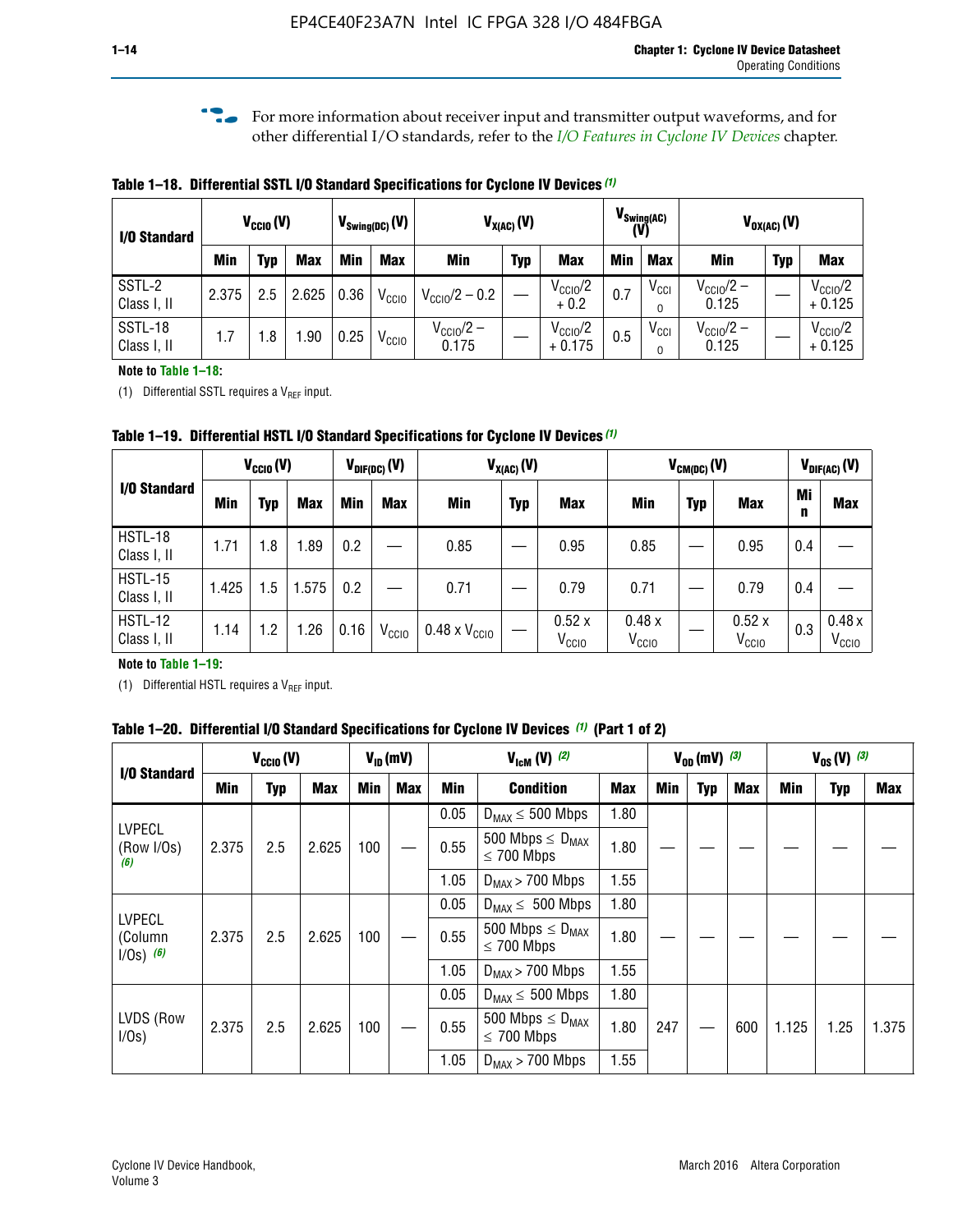#### EP4CE40F23A7N Intel IC FPGA 328 I/O 484FBGA

| I/O Standard                            |            | $V_{CClO}(V)$ |            |            | $V_{ID}(mV)$ |            | $V_{\text{lcm}}(V)^{(2)}$                  |            |     | $V_{0D}$ (mV) $(3)$ |            |            | $V_{0S} (V)$ (3) |            |
|-----------------------------------------|------------|---------------|------------|------------|--------------|------------|--------------------------------------------|------------|-----|---------------------|------------|------------|------------------|------------|
|                                         | <b>Min</b> | <b>Typ</b>    | <b>Max</b> | <b>Min</b> | <b>Max</b>   | <b>Min</b> | <b>Condition</b>                           | <b>Max</b> | Min | <b>Typ</b>          | <b>Max</b> | <b>Min</b> | <b>Typ</b>       | <b>Max</b> |
|                                         |            |               |            |            |              | 0.05       | $D_{MAX} \leq 500$ Mbps                    | 1.80       |     |                     |            |            |                  |            |
| <b>LVDS</b><br>(Column<br>$I/Os$ )      | 2.375      | 2.5           | 2.625      | 100        |              | 0.55       | 500 Mbps $\leq D_{MAX}$<br>$\leq 700$ Mbps | 1.80       | 247 |                     | 600        | 1.125      | 1.25             | 1.375      |
|                                         |            |               |            |            |              | 1.05       | $D_{MAX}$ > 700 Mbps                       | 1.55       |     |                     |            |            |                  |            |
| <b>BLVDS (Row</b><br>$1/0s)$ (4)        | 2.375      | 2.5           | 2.625      | 100        |              |            |                                            |            |     |                     |            |            |                  |            |
| <b>BLVDS</b><br>(Column<br>$1/0s)$ (4)  | 2.375      | 2.5           | 2.625      | 100        |              |            |                                            |            |     |                     |            |            |                  |            |
| mini-LVDS<br>(Row I/Os)<br>(5)          | 2.375      | 2.5           | 2.625      |            |              |            |                                            |            | 300 |                     | 600        | 1.0        | 1.2              | 1.4        |
| mini-LVDS<br>(Column<br>$1/0s)$ (5)     | 2.375      | 2.5           | 2.625      |            |              |            |                                            |            | 300 |                     | 600        | 1.0        | 1.2              | 1.4        |
| RSDS <sup>®</sup> (Row<br>$1/0s)$ $(5)$ | 2.375      | 2.5           | 2.625      |            |              |            |                                            |            | 100 | 200                 | 600        | 0.5        | 1.2              | 1.5        |
| <b>RSDS</b><br>(Column<br>$1/0s)$ (5)   | 2.375      | 2.5           | 2.625      |            |              |            |                                            |            | 100 | 200                 | 600        | 0.5        | 1.2              | 1.5        |
| PPDS (Row<br>$1/Os)$ (5)                | 2.375      | 2.5           | 2.625      |            |              |            |                                            |            | 100 | 200                 | 600        | 0.5        | 1.2              | 1.4        |
| <b>PPDS</b><br>(Column<br>$1/0s)$ (5)   | 2.375      | 2.5           | 2.625      |            |              |            |                                            |            | 100 | 200                 | 600        | 0.5        | 1.2              | 1.4        |

#### **Table 1–20. Differential I/O Standard Specifications for Cyclone IV Devices** *(1)* **(Part 2 of 2)**

#### **Notes to Table 1–20:**

(1) For an explanation of terms used in Table 1–20, refer to "Glossary" on page 1–37.

(2)  $V_{IN}$  range: 0  $V \le V_{IN} \le 1.85$  V.

(3) R<sub>L</sub> range:  $90 \le R_L \le 110 \Omega$ .

(4) There are no fixed  $V_{IN}$ ,  $V_{OD}$ , and  $V_{OS}$  specifications for BLVDS. They depend on the system topology.

(5) The Mini-LVDS, RSDS, and PPDS standards are only supported at the output pins.

(6) The LVPECL I/O standard is only supported on dedicated clock input pins. This I/O standard is not supported for output pins.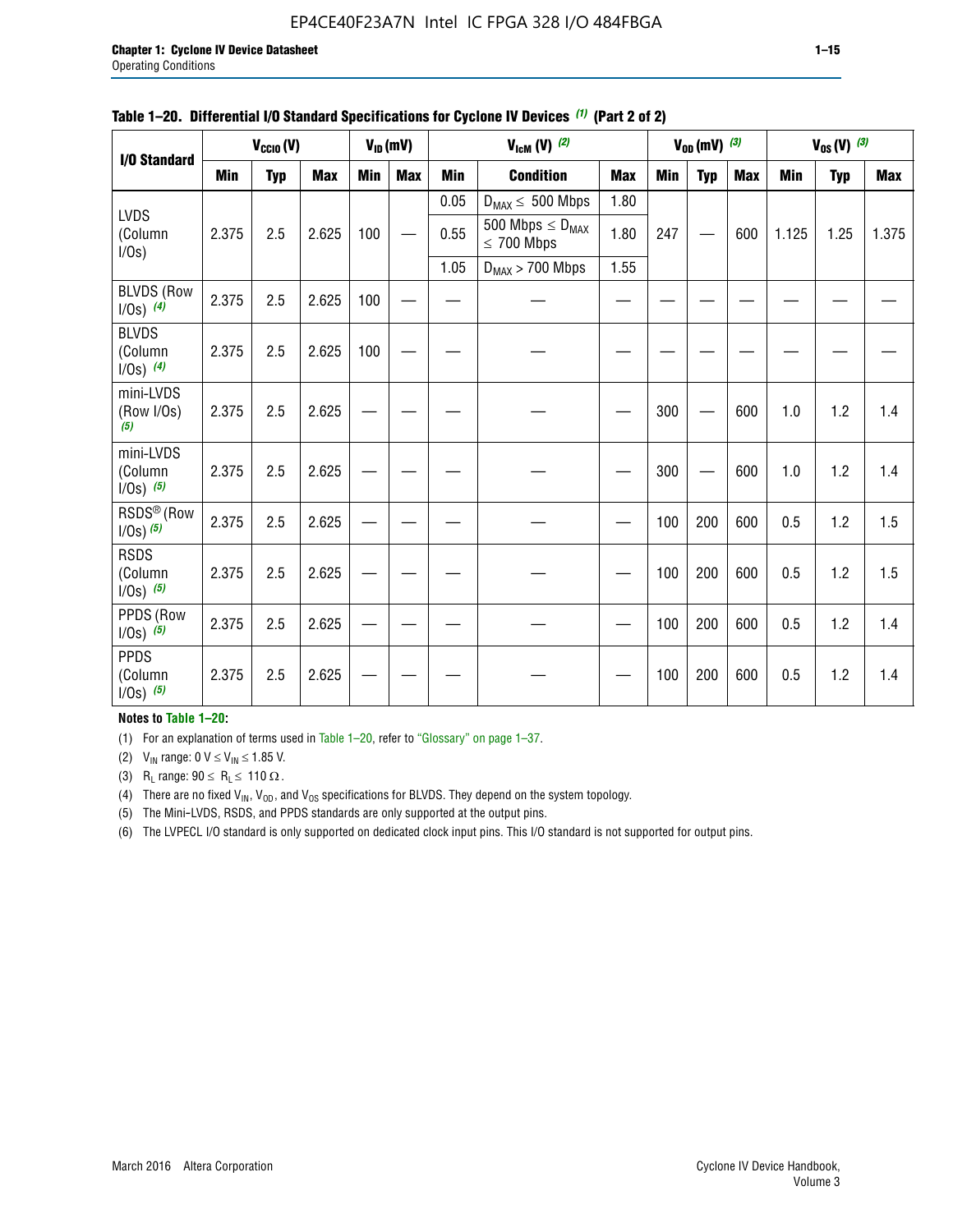# **Power Consumption**

Use the following methods to estimate power for a design:

- the Excel-based EPE
- the Quartus® II PowerPlay power analyzer feature

The interactive Excel-based EPE is used prior to designing the device to get a magnitude estimate of the device power. The Quartus II PowerPlay power analyzer provides better quality estimates based on the specifics of the design after place-and-route is complete. The PowerPlay power analyzer can apply a combination of user-entered, simulation-derived, and estimated signal activities that, combined with detailed circuit models, can yield very accurate power estimates.

f For more information about power estimation tools, refer to the *[Early Power Estimator](http://www.altera.com/literature/ug/ug_epe.pdf
)  [User Guide](http://www.altera.com/literature/ug/ug_epe.pdf
)* and the *[PowerPlay Power Analysis](http://www.altera.com/literature/hb/qts/qts_qii53013.pdf)* chapter in volume 3 of the *Quartus II Handboo*k.

# **Switching Characteristics**

This section provides performance characteristics of Cyclone IV core and periphery blocks for commercial grade devices.

These characteristics can be designated as Preliminary or Final.

- Preliminary characteristics are created using simulation results, process data, and other known parameters. The upper-right hand corner of these tables show the designation as "Preliminary".
- Final numbers are based on actual silicon characterization and testing. The numbers reflect the actual performance of the device under worst-case silicon process, voltage, and junction temperature conditions. There are no designations on finalized tables.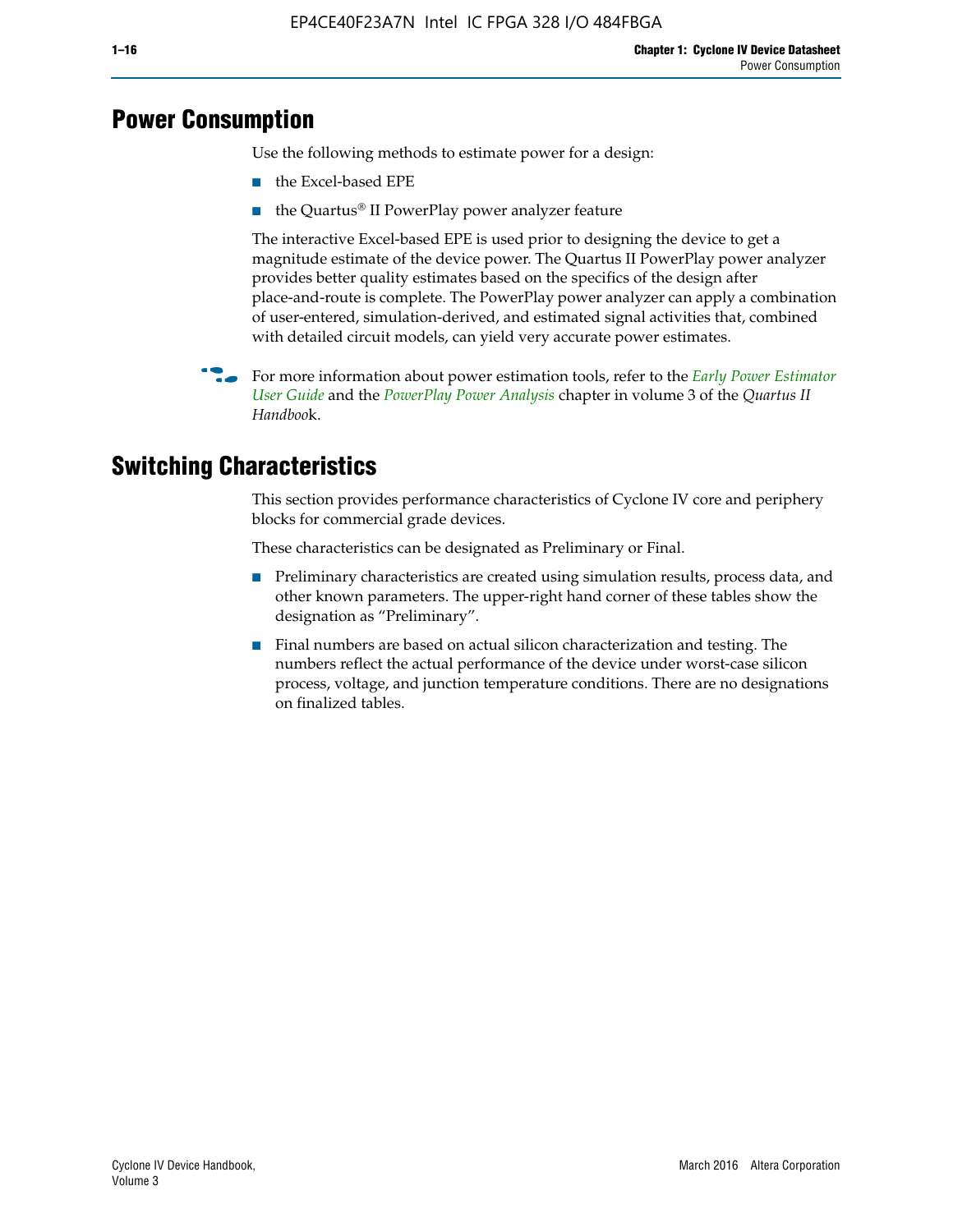# **Transceiver Performance Specifications**

Table 1–21 lists the Cyclone IV GX transceiver specifications.

#### **Table 1–21. Transceiver Specification for Cyclone IV GX Devices (Part 1 of 4)**

| Symbol/                                                   |                                                      |                     | C <sub>6</sub>             |                                                                     |                     | C7, I7                     |                |                     | C <sub>8</sub>             |                |              |
|-----------------------------------------------------------|------------------------------------------------------|---------------------|----------------------------|---------------------------------------------------------------------|---------------------|----------------------------|----------------|---------------------|----------------------------|----------------|--------------|
| <b>Description</b>                                        | <b>Conditions</b>                                    | <b>Min</b>          | <b>Typ</b>                 | <b>Max</b>                                                          | <b>Min</b>          | <b>Typ</b>                 | <b>Max</b>     | <b>Min</b>          | <b>Typ</b>                 | <b>Max</b>     | <b>Unit</b>  |
| <b>Reference Clock</b>                                    |                                                      |                     |                            |                                                                     |                     |                            |                |                     |                            |                |              |
| Supported I/O<br><b>Standards</b>                         |                                                      |                     |                            | 1.2 V PCML, 1.5 V PCML, 3.3 V PCML, Differential LVPECL, LVDS, HCSL |                     |                            |                |                     |                            |                |              |
| Input frequency<br>from REFCLK input<br>pins              |                                                      | 50                  |                            | 156.25                                                              | 50                  |                            | 156.25         | 50                  |                            | 156.25         | <b>MHz</b>   |
| Spread-spectrum<br>modulating clock<br>frequency          | Physical interface<br>for PCI Express<br>(PIPE) mode | 30                  |                            | 33                                                                  | 30                  |                            | 33             | 30                  |                            | 33             | kHz          |
| Spread-spectrum<br>downspread                             | PIPE mode                                            |                     | 0 <sub>to</sub><br>$-0.5%$ |                                                                     |                     | 0 <sub>to</sub><br>$-0.5%$ |                |                     | 0 <sub>to</sub><br>$-0.5%$ |                |              |
| Peak-to-peak<br>differential input<br>voltage             |                                                      | 0.1                 |                            | 1.6                                                                 | 0.1                 |                            | 1.6            | 0.1                 |                            | 1.6            | $\mathsf{V}$ |
| V <sub>ICM</sub> (AC coupled)                             |                                                      |                     | $1100 \pm 5\%$             |                                                                     |                     | $1100 \pm 5\%$             |                |                     | $1100 \pm 5\%$             |                | mV           |
| $VICM$ (DC coupled)                                       | HCSL I/O<br>standard for PCIe<br>reference clock     | 250                 |                            | 550                                                                 | 250                 |                            | 550            | 250                 |                            | 550            | mV           |
| <b>Transmitter REFCLK</b><br>Phase Noise (1)              | Frequency offset                                     |                     |                            | $-123$                                                              |                     |                            | $-123$         |                     |                            | $-123$         | dBc/Hz       |
| <b>Transmitter REFCLK</b><br>Total Jitter (1)             | $= 1$ MHz $- 8$ MHZ                                  |                     |                            | 42.3                                                                |                     |                            | 42.3           |                     |                            | 42.3           | ps           |
| $R_{ref}$                                                 |                                                      |                     | 2000<br>± 1%               |                                                                     |                     | 2000<br>± 1%               |                |                     | 2000<br>± 1%               |                | $\Omega$     |
| <b>Transceiver Clock</b>                                  |                                                      |                     |                            |                                                                     |                     |                            |                |                     |                            |                |              |
| cal blk clk clock<br>frequency                            |                                                      | 10                  |                            | 125                                                                 | 10                  |                            | 125            | 10                  |                            | 125            | <b>MHz</b>   |
| fixedclk Clock<br>frequency                               | <b>PCIe Receiver</b><br>Detect                       |                     | 125                        |                                                                     |                     | 125                        |                |                     | 125                        |                | <b>MHz</b>   |
| reconfig clk<br>clock frequency                           | Dynamic<br>reconfiguration<br>clock frequency        | 2.5/<br>37.5<br>(2) |                            | 50                                                                  | 2.5/<br>37.5<br>(2) |                            | 50             | 2.5/<br>37.5<br>(2) |                            | 50             | <b>MHz</b>   |
| Delta time between<br>reconfig_clk                        |                                                      |                     |                            | $\overline{2}$                                                      |                     |                            | $\overline{2}$ |                     |                            | $\overline{2}$ | ms           |
| Transceiver block<br>minimum<br>power-down pulse<br>width |                                                      |                     | 1                          |                                                                     |                     | 1                          |                |                     | $\mathbf{1}$               |                | $\mu s$      |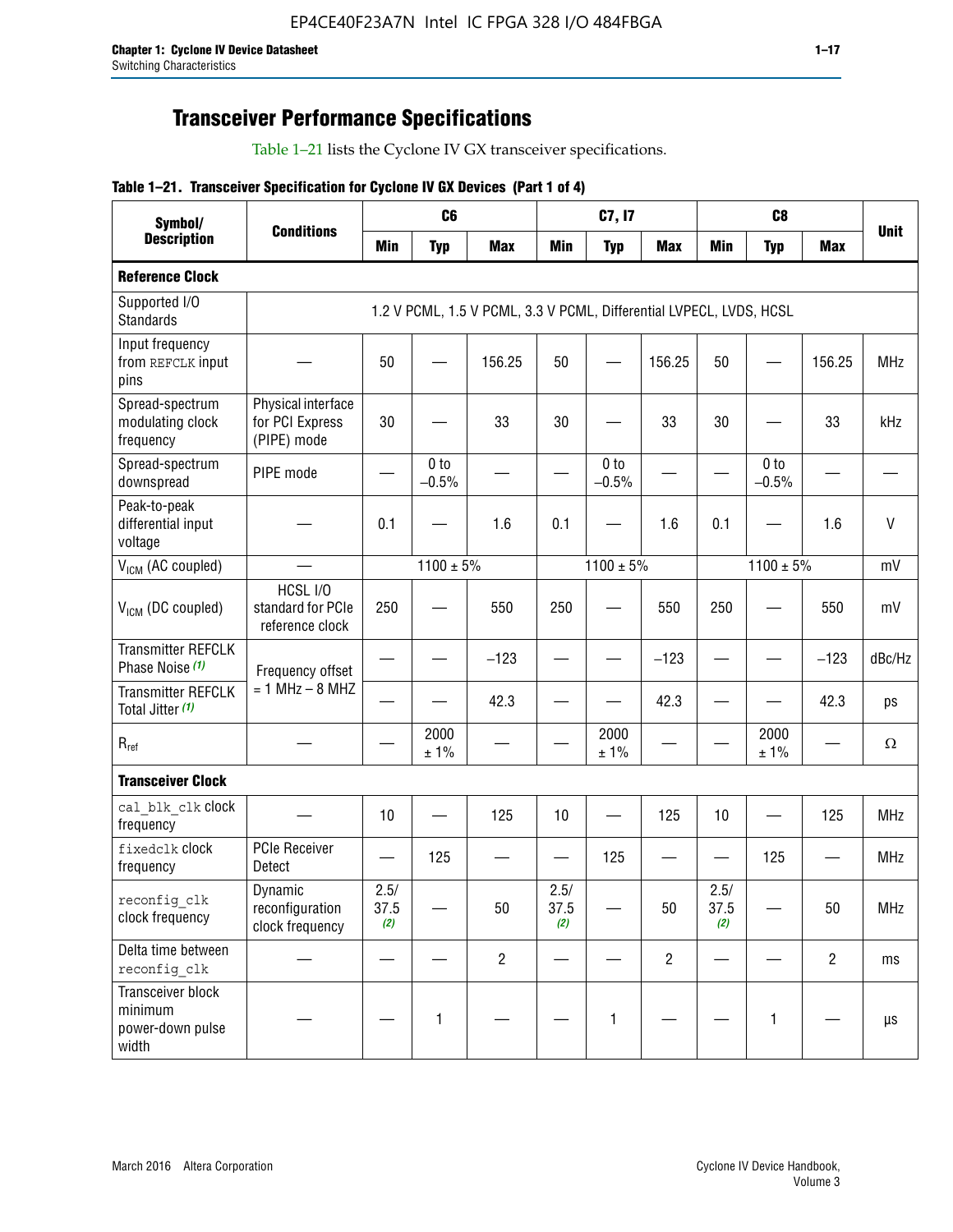| Symbol/                                                                                        |                                                                           |                          | C <sub>6</sub>   |                                    |                          | C7, I7                                 |                                  |            | C <sub>8</sub>           |                                 |              |
|------------------------------------------------------------------------------------------------|---------------------------------------------------------------------------|--------------------------|------------------|------------------------------------|--------------------------|----------------------------------------|----------------------------------|------------|--------------------------|---------------------------------|--------------|
| <b>Description</b>                                                                             | <b>Conditions</b>                                                         | <b>Min</b>               | <b>Typ</b>       | <b>Max</b>                         | <b>Min</b>               | <b>Typ</b>                             | <b>Max</b>                       | <b>Min</b> | <b>Typ</b>               | <b>Max</b>                      | <b>Unit</b>  |
| <b>Receiver</b>                                                                                |                                                                           |                          |                  |                                    |                          |                                        |                                  |            |                          |                                 |              |
| Supported I/O<br>Standards                                                                     | 1.4 V PCML,<br>1.5 V PCML,<br>2.5 V PCML,<br>LVPECL, LVDS                 |                          |                  |                                    |                          |                                        |                                  |            |                          |                                 |              |
| Data rate (F324 and<br>smaller package) (15)                                                   |                                                                           | 600                      |                  | 2500                               | 600                      |                                        | 2500                             | 600        |                          | 2500                            | <b>Mbps</b>  |
| Data rate (F484 and<br>larger package) (15)                                                    |                                                                           | 600                      |                  | 3125                               | 600                      |                                        | 3125                             | 600        | $\overline{\phantom{0}}$ | 2500                            | <b>Mbps</b>  |
| Absolute V <sub>MAX</sub> for a<br>receiver pin $(3)$                                          |                                                                           |                          |                  | 1.6                                |                          |                                        | 1.6                              |            |                          | 1.6                             | $\mathsf{V}$ |
| Operational V <sub>MAX</sub> for<br>a receiver pin                                             |                                                                           |                          |                  | 1.5                                |                          |                                        | 1.5                              |            |                          | 1.5                             | V            |
| Absolute V <sub>MIN</sub> for a<br>receiver pin                                                |                                                                           | $-0.4$                   |                  |                                    | $-0.4$                   |                                        |                                  | $-0.4$     |                          |                                 | $\mathsf{V}$ |
| Peak-to-peak<br>differential input<br>voltage V <sub>ID</sub> (diff p-p)                       | $V_{ICM} = 0.82 V$<br>setting, Data Rate<br>$= 600$ Mbps to<br>3.125 Gbps | 0.1                      |                  | 2.7                                | 0.1                      |                                        | 2.7                              | 0.1        |                          | 2.7                             | $\mathsf{V}$ |
| <b>V<sub>ICM</sub></b>                                                                         | $V_{IGM} = 0.82 V$<br>setting                                             |                          | $820 \pm$<br>10% |                                    |                          | 820 $\pm$<br>10%                       |                                  |            | $820 \pm$<br>10%         |                                 | mV           |
| Differential on-chip                                                                           | 100 $-\Omega$ setting                                                     |                          | 100              |                                    |                          | 100                                    |                                  |            | 100                      |                                 | $\Omega$     |
| termination resistors                                                                          | 150 $-\Omega$ setting                                                     |                          | 150              |                                    |                          | 150                                    |                                  |            | 150                      |                                 | $\Omega$     |
| Differential and<br>common mode<br>return loss                                                 | PIPE, Serial<br>Rapid I/O SR,<br>SATA, CPRI LV,<br>SDI, XAUI              |                          |                  |                                    |                          | Compliant                              |                                  |            |                          |                                 |              |
| Programmable ppm<br>detector $(4)$                                                             |                                                                           |                          |                  |                                    |                          | $\pm$ 62.5, 100, 125, 200,<br>250, 300 |                                  |            |                          |                                 | ppm          |
| Clock data recovery<br>(CDR) ppm<br>tolerance (without<br>spread-spectrum<br>clocking enabled) |                                                                           |                          |                  | $\pm 300$ (5),<br>±350<br>(6), (7) |                          |                                        | ±300<br>(5),<br>±350<br>(6), (7) |            |                          | ±300<br>(5)<br>±350<br>(6), (7) | ppm          |
| CDR ppm tolerance<br>(with synchronous<br>spread-spectrum<br>clocking enabled) $(8)$           |                                                                           |                          |                  | 350 to<br>$-5350$<br>(7), (9)      |                          |                                        | 350 to<br>$-5350$<br>(7), (9)    |            |                          | 350 to<br>$-5350$<br>(7), (9)   | ppm          |
| Run length                                                                                     |                                                                           |                          | 80               |                                    |                          | 80                                     |                                  |            | 80                       |                                 | UI           |
|                                                                                                | No Equalization                                                           | $\overline{\phantom{0}}$ |                  | 1.5                                |                          |                                        | 1.5                              |            |                          | 1.5                             | dB           |
| Programmable                                                                                   | <b>Medium Low</b>                                                         | —                        | —                | 4.5                                | —                        | $\overline{\phantom{0}}$               | 4.5                              |            | $\overline{\phantom{0}}$ | 4.5                             | dB           |
| equalization                                                                                   | Medium High                                                               |                          |                  | 5.5                                |                          |                                        | 5.5                              |            |                          | 5.5                             | dB           |
|                                                                                                | High                                                                      | —                        |                  | $\overline{7}$                     | $\overline{\phantom{0}}$ |                                        | $\overline{7}$                   |            |                          | $\overline{7}$                  | dB           |

#### **Table 1–21. Transceiver Specification for Cyclone IV GX Devices (Part 2 of 4)**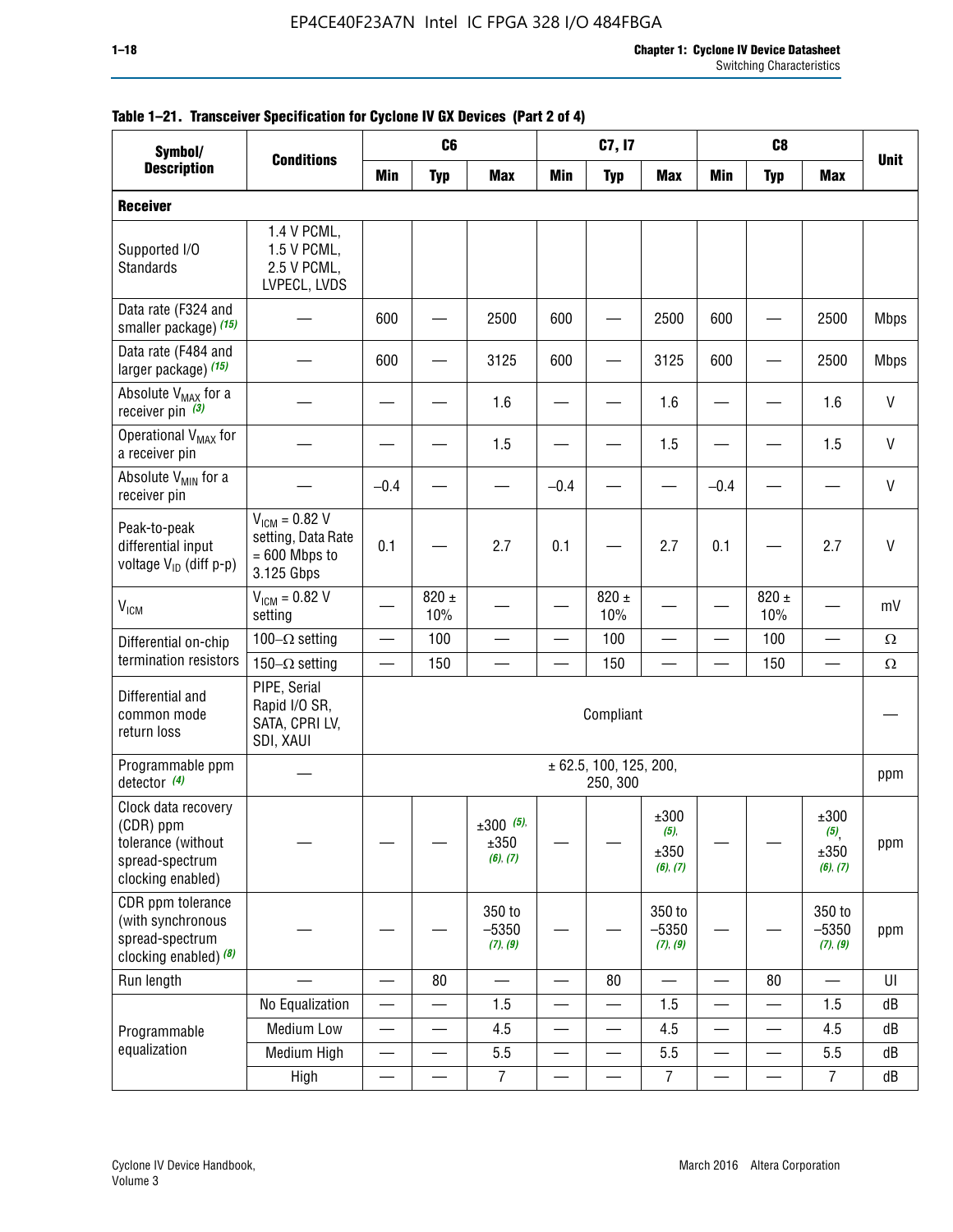| Symbol/                                                                        |                                                                     |           | C <sub>6</sub> |            |            | C7, I7                   |            |                 | C <sub>8</sub> |                 |                                |
|--------------------------------------------------------------------------------|---------------------------------------------------------------------|-----------|----------------|------------|------------|--------------------------|------------|-----------------|----------------|-----------------|--------------------------------|
| <b>Description</b>                                                             | <b>Conditions</b>                                                   | Min       | <b>Typ</b>     | <b>Max</b> | <b>Min</b> | <b>Typ</b>               | <b>Max</b> | <b>Min</b>      | <b>Typ</b>     | <b>Max</b>      | <b>Unit</b>                    |
| Signal detect/loss<br>threshold                                                | PIPE mode                                                           | 65        |                | 175        | 65         |                          | 175        | 65              |                | 175             | mV                             |
| t <sub>LTR</sub> (10)                                                          |                                                                     |           |                | 75         |            | —                        | 75         |                 |                | 75              | $\mu s$                        |
| (11)<br>t <sub>LTR-LTD_Manual</sub>                                            |                                                                     | 15        |                |            | 15         |                          |            | 15              |                |                 | μs                             |
| $t_{\text{LTD}}$ (12)                                                          |                                                                     | $\pmb{0}$ | 100            | 4000       | $\pmb{0}$  | 100                      | 4000       | 0               | 100            | 4000            | ns                             |
| t <sub>LTD_Manual</sub> (13)                                                   |                                                                     |           |                | 4000       | —          | —                        | 4000       |                 |                | 4000            | ns                             |
| t <sub>LTD_Auto</sub> (14)                                                     |                                                                     |           |                | 4000       |            |                          | 4000       |                 |                | 4000            | ns                             |
| Receiver buffer and<br><b>CDR</b> offset<br>cancellation time<br>(per channel) |                                                                     |           |                | 17000      |            |                          | 17000      |                 |                | 17000           | recon<br>fig_c<br>1k<br>cycles |
|                                                                                | DC Gain Setting =<br>0                                              |           | 0              |            |            | $\pmb{0}$                |            |                 | 0              |                 | dB                             |
| Programmable DC<br>gain                                                        | DC Gain Setting =<br>1                                              |           | 3              |            |            | 3                        |            |                 | 3              |                 | dB                             |
|                                                                                | DC Gain Setting =<br>$\overline{2}$                                 |           | 6              |            |            | 6                        |            |                 | 6              |                 | dB                             |
| <b>Transmitter</b>                                                             |                                                                     |           |                |            |            |                          |            |                 |                |                 |                                |
| Supported I/O<br><b>Standards</b>                                              | 1.5 V PCML                                                          |           |                |            |            |                          |            |                 |                |                 |                                |
| Data rate (F324 and<br>smaller package)                                        |                                                                     | 600       |                | 2500       | 600        |                          | 2500       | 600             |                | 2500            | <b>Mbps</b>                    |
| Data rate (F484 and<br>larger package)                                         |                                                                     | 600       |                | 3125       | 600        |                          | 3125       | 600             |                | 2500            | <b>Mbps</b>                    |
| $\rm V_{\rm OCM}$                                                              | 0.65 V setting                                                      |           | 650            |            |            | 650                      |            |                 | 650            |                 | mV                             |
| Differential on-chip                                                           | 100 $-\Omega$ setting                                               | —         | 100            |            |            | 100                      |            | $\qquad \qquad$ | 100            | $\qquad \qquad$ | $\Omega$                       |
| termination resistors                                                          | 150 $-\Omega$ setting                                               |           | 150            |            |            | 150                      |            |                 | 150            |                 | $\Omega$                       |
| Differential and<br>common mode<br>return loss                                 | PIPE, CPRI LV,<br>Serial Rapid I/O<br>SR, SDI, XAUI,<br><b>SATA</b> |           |                |            |            | Compliant                |            |                 |                |                 |                                |
| Rise time                                                                      |                                                                     | 50        |                | 200        | 50         |                          | 200        | 50              |                | 200             | ps                             |
| Fall time                                                                      |                                                                     | 50        |                | 200        | 50         | $\overline{\phantom{0}}$ | 200        | 50              |                | 200             | ps                             |
| Intra-differential pair<br>skew                                                |                                                                     |           |                | 15         |            |                          | 15         |                 |                | 15              | ps                             |
| Intra-transceiver<br>block skew                                                |                                                                     |           |                | 120        |            |                          | 120        |                 |                | 120             | ps                             |

#### **Table 1–21. Transceiver Specification for Cyclone IV GX Devices (Part 3 of 4)**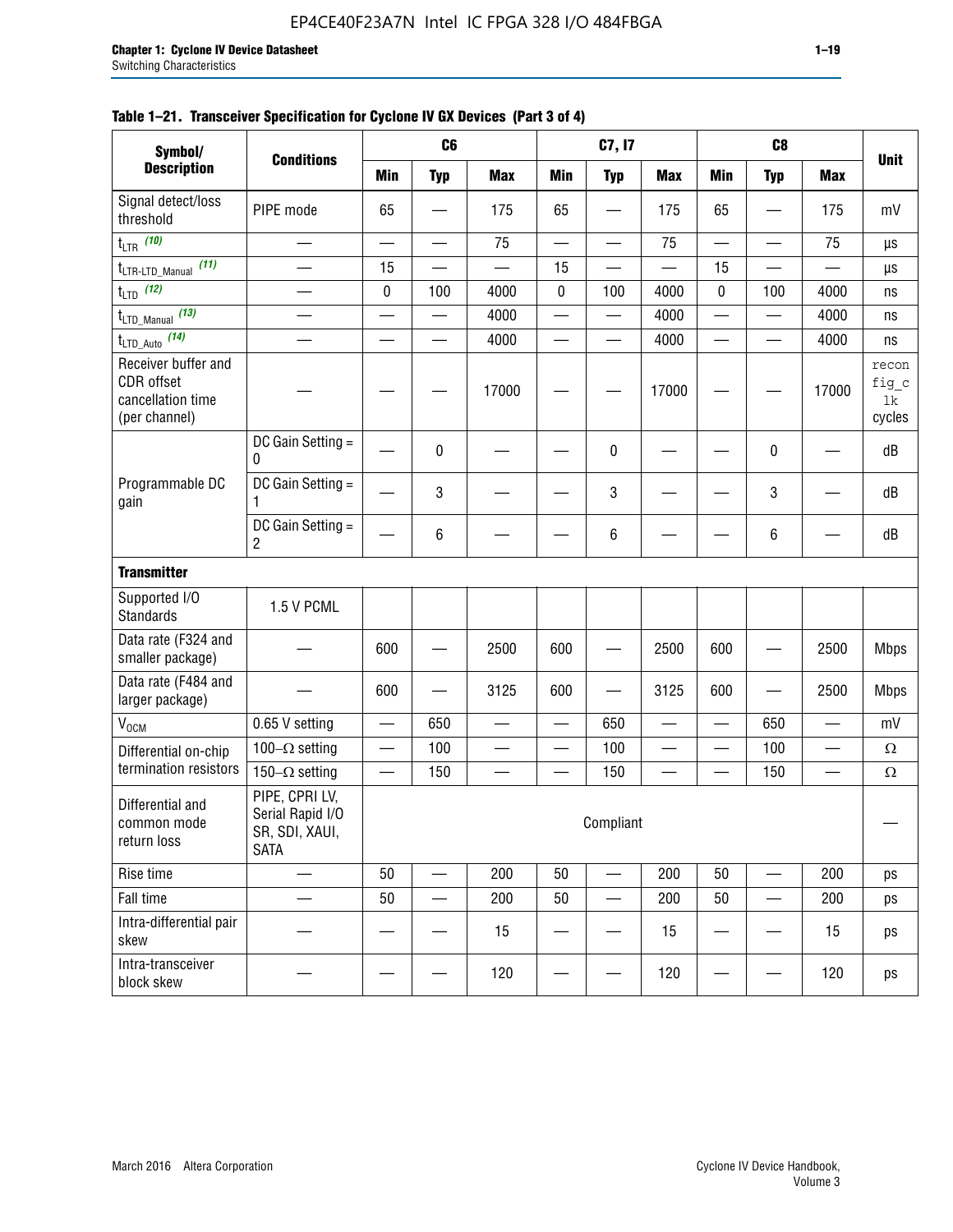#### **Table 1–21. Transceiver Specification for Cyclone IV GX Devices (Part 4 of 4)**

| Symbol/                                          | <b>Conditions</b> |     | C <sub>6</sub> |            |            | C7, I7     |                                    |            | C8  |            | <b>Unit</b> |  |
|--------------------------------------------------|-------------------|-----|----------------|------------|------------|------------|------------------------------------|------------|-----|------------|-------------|--|
| <b>Description</b>                               |                   | Min | Typ            | <b>Max</b> | <b>Min</b> | <b>Typ</b> | <b>Max</b>                         | <b>Min</b> | Typ | <b>Max</b> |             |  |
| <b>PLD-Transceiver Interface</b>                 |                   |     |                |            |            |            |                                    |            |     |            |             |  |
| Interface speed<br>(F324 and smaller<br>package) |                   | 25  |                | 125        | 25         |            | 125                                | 25         |     | 125        | <b>MHz</b>  |  |
| Interface speed<br>(F484 and larger<br>package)  |                   | 25  |                | 156.25     | 25         |            | 156.25                             | 25         |     | 156.25     | <b>MHz</b>  |  |
| Digital reset pulse<br>width                     |                   |     |                |            |            |            | Minimum is 2 parallel clock cycles |            |     |            |             |  |

#### **Notes to Table 1–21:**

(1) This specification is valid for transmitter output jitter specification with a maximum total jitter value of 112 ps, typically for 3.125 Gbps SRIO and XAUI protocols.

(2) The minimum reconfig\_clk frequency is 2.5 MHz if the transceiver channel is configured in **Transmitter Only** mode. The minimum reconfig\_clk frequency is 37.5 MHz if the transceiver channel is configured in **Receiver Only** or **Receiver and Transmitter** mode.

(3) The device cannot tolerate prolonged operation at this absolute maximum.

- (4) The rate matcher supports only up to  $\pm 300$  parts per million (ppm).
- (5) Supported for the F169 and F324 device packages only.
- (6) Supported for the F484, F672, and F896 device packages only. Pending device characterization.
- (7) To support CDR ppm tolerance greater than ±300 ppm, implement ppm detector in user logic and configure CDR to Manual Lock Mode.
- (8) Asynchronous spread-spectrum clocking is not supported.
- (9) For the EP4CGX30 (F484 package only), EP4CGX50, and EP4CGX75 devices, the CDR ppl tolerance is ±200 ppm.
- (10) Time taken until pll\_locked goes high after pll\_powerdown deasserts.
- (11) Time that the CDR must be kept in lock-to-reference mode after rx analogreset deasserts and before rx locktodata is asserted in manual mode.

(12) Time taken to recover valid data after the rx locktodata signal is asserted in manual mode (Figure 1–2), or after rx freqlocked signal goes high in automatic mode (Figure 1–3).

(13) Time taken to recover valid data after the rx locktodata signal is asserted in manual mode.

- (14) Time taken to recover valid data after the rx freqlocked signal goes high in automatic mode.
- (15) To support data rates lower than the minimum specification through oversampling, use the CDR in LTR mode only.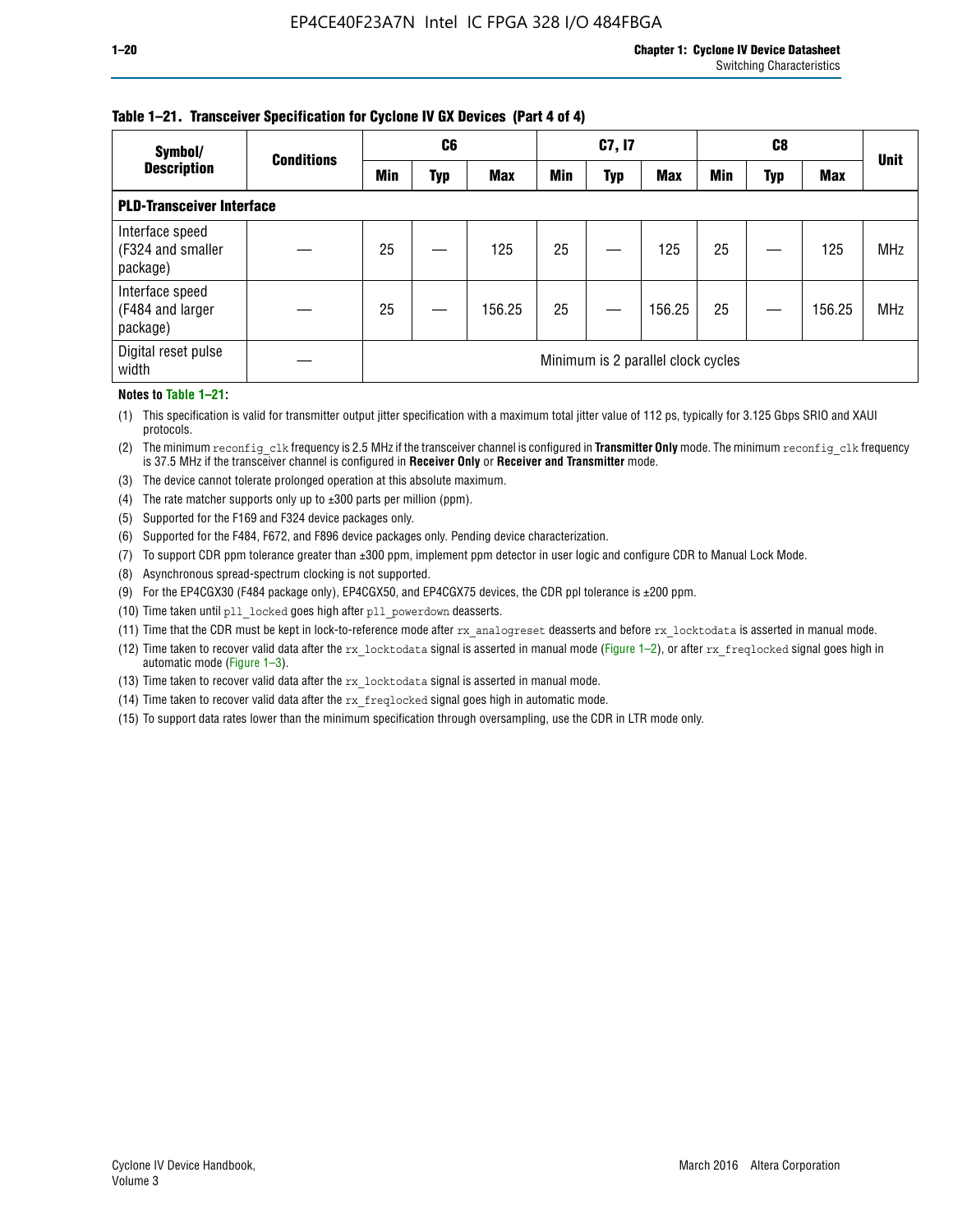Figure 1–2 shows the lock time parameters in manual mode.

 $\Box$  LTD = lock-to-data. LTR = lock-to-reference.





Figure 1–3 shows the lock time parameters in automatic mode.

**Figure 1–3. Lock Time Parameters for Automatic Mode**

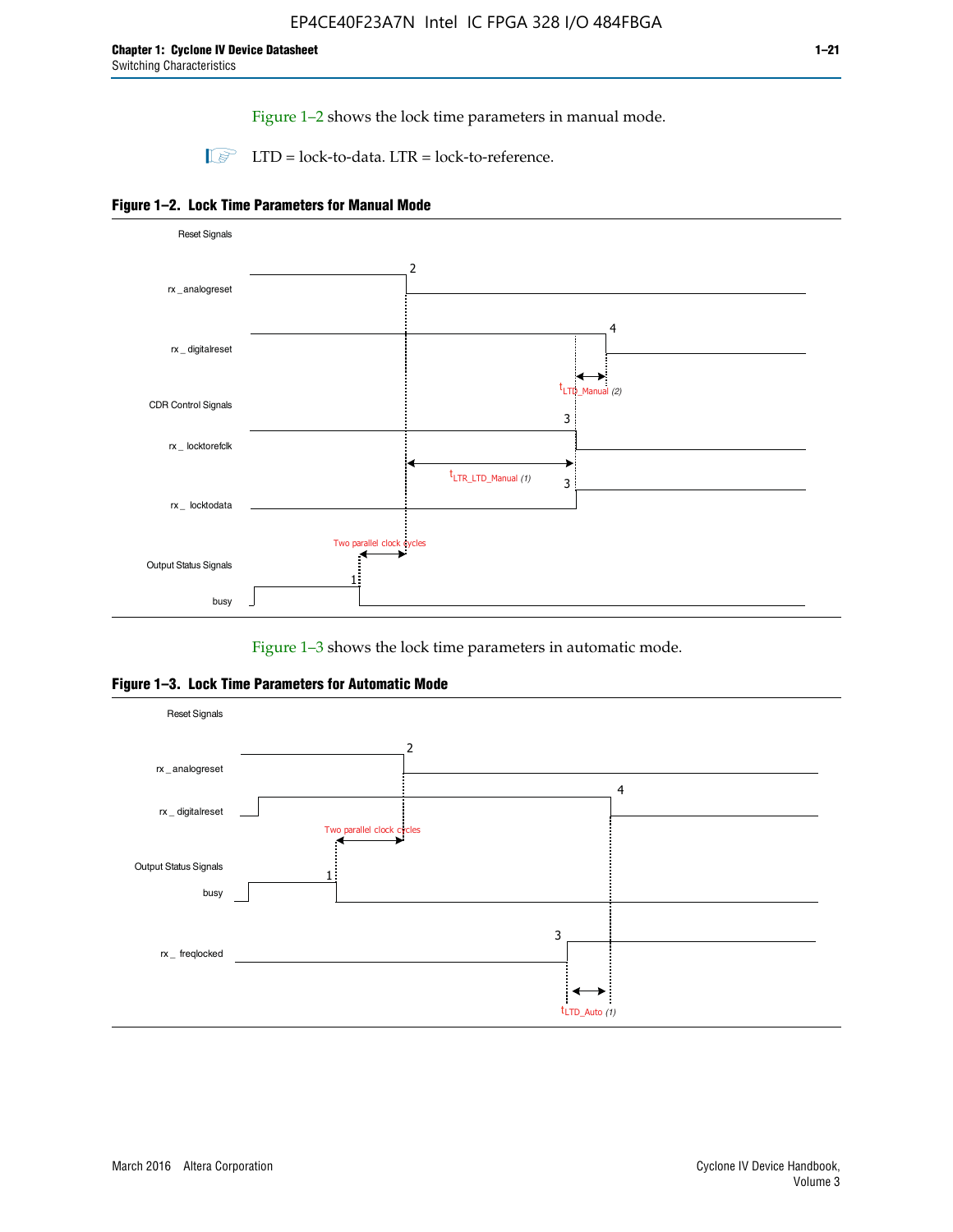#### Figure 1–4 shows the differential receiver input waveform.





Figure 1–5 shows the transmitter output waveform.





Table 1–22 lists the typical V<sub>OD</sub> for Tx term that equals 100  $\Omega$ .

| Table 1–22. Typical V <sub>0D</sub> Setting, Tx Term = 100 $\Omega$ |  |  |  |  |  |  |  |
|---------------------------------------------------------------------|--|--|--|--|--|--|--|
|---------------------------------------------------------------------|--|--|--|--|--|--|--|

|                                                        |     |     |     | V <sub>op</sub> Setting (mV) |      |      |
|--------------------------------------------------------|-----|-----|-----|------------------------------|------|------|
| <b>Symbol</b>                                          |     |     |     | 4(1)                         |      |      |
| $\rm V_{OD}$ differential peak<br>to peak typical (mV) | 400 | 600 | 800 | 900                          | 1000 | 1200 |

**Note to Table 1–22:**

(1) This setting is required for compliance with the PCIe protocol.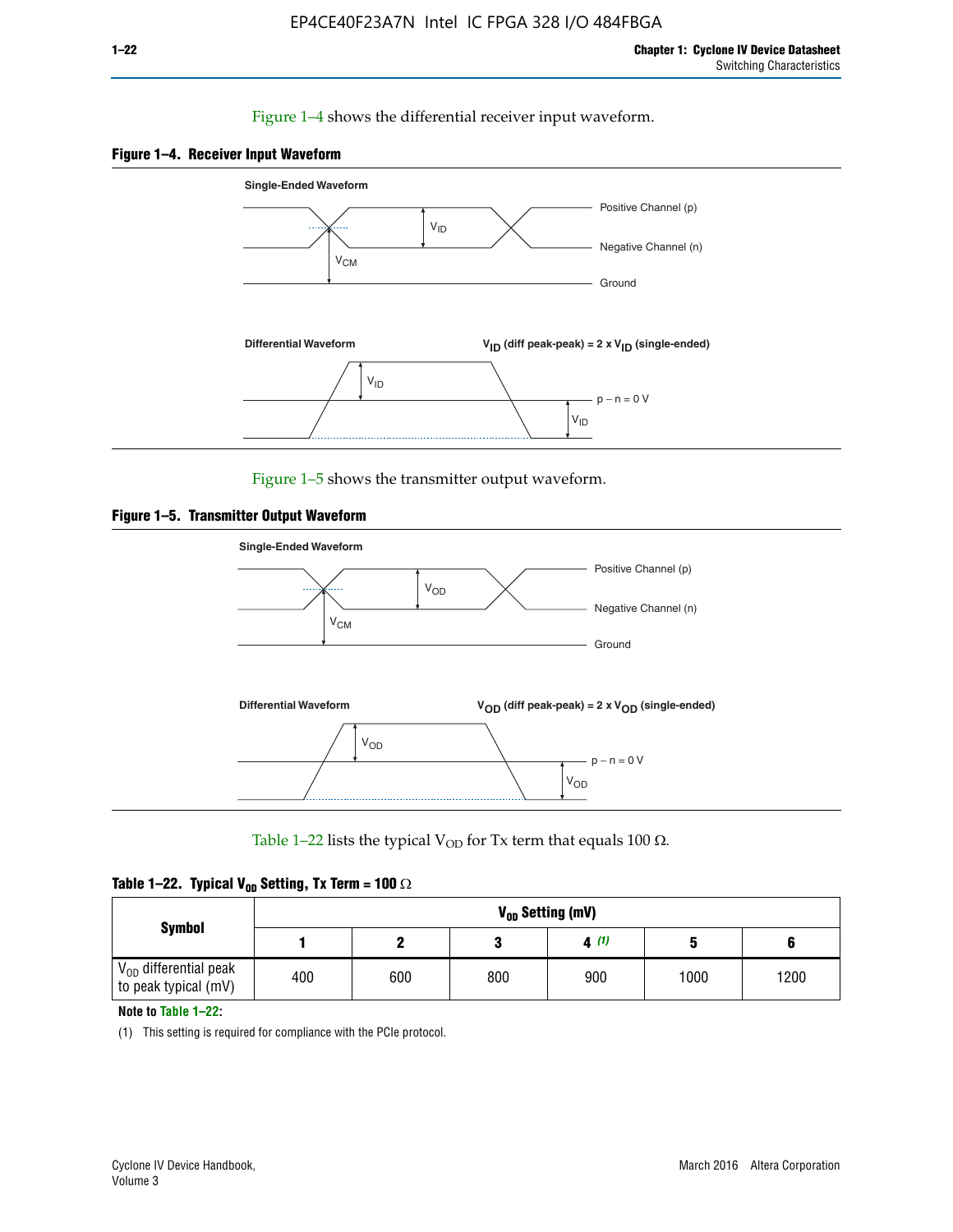Table 1–23 lists the Cyclone IV GX transceiver block AC specifications.

| Table 1–23. Transceiver Block AC Specification for Cyclone IV GX Devices (1), (2) |  |
|-----------------------------------------------------------------------------------|--|
|-----------------------------------------------------------------------------------|--|

| Symbol/                                                                 | <b>Conditions</b>  | C <sub>6</sub>   |            | C7, I7 |        |            | C <sub>8</sub> |              |            |            |             |
|-------------------------------------------------------------------------|--------------------|------------------|------------|--------|--------|------------|----------------|--------------|------------|------------|-------------|
| <b>Description</b>                                                      |                    | <b>Min</b>       | <b>Typ</b> | Max    | Min    | <b>Typ</b> | Max            | Min          | <b>Typ</b> | <b>Max</b> | <b>Unit</b> |
| <b>PCIe Transmit Jitter Generation (3)</b>                              |                    |                  |            |        |        |            |                |              |            |            |             |
| Total jitter at 2.5 Gbps<br>(Gen1)                                      | Compliance pattern |                  |            | 0.25   |        |            | 0.25           |              |            | 0.25       | UI          |
| <b>PCIe Receiver Jitter Tolerance</b> (3)                               |                    |                  |            |        |        |            |                |              |            |            |             |
| Total jitter at 2.5 Gbps<br>(Gen1)                                      | Compliance pattern | > 0.6            |            | > 0.6  |        | > 0.6      |                | $\mathsf{U}$ |            |            |             |
| <b>GIGE Transmit Jitter Generation</b> (4)                              |                    |                  |            |        |        |            |                |              |            |            |             |
| Deterministic jitter<br>(peak-to-peak)                                  | Pattern = CRPAT    |                  |            | 0.14   |        |            | 0.14           |              |            | 0.14       | UI          |
| Total jitter (peak-to-peak)                                             | Pattern = CRPAT    |                  |            | 0.279  |        |            | 0.279          |              |            | 0.279      | UI          |
| <b>GIGE Receiver Jitter Tolerance (4)</b>                               |                    |                  |            |        |        |            |                |              |            |            |             |
| Deterministic jitter<br>tolerance (peak-to-peak)                        | Pattern = CJPAT    | > 0.4            |            | > 0.4  |        |            | > 0.4          |              | UI         |            |             |
| Combined deterministic<br>and random jitter<br>tolerance (peak-to-peak) | Pattern = CJPAT    | > 0.66<br>> 0.66 |            |        | > 0.66 |            | UI             |              |            |            |             |

**Notes to Table 1–23:**

(1) Dedicated refclk pins were used to drive the input reference clocks.

(2) The jitter numbers specified are valid for the stated conditions only.

(3) The jitter numbers for PIPE are compliant to the PCIe Base Specification 2.0.

(4) The jitter numbers for GIGE are compliant to the IEEE802.3-2002 Specification.

# **Core Performance Specifications**

The following sections describe the clock tree specifications, PLLs, embedded multiplier, memory block, and configuration specifications for Cyclone IV Devices.

# **Clock Tree Specifications**

Table 1–24 lists the clock tree specifications for Cyclone IV devices.

**Table 1–24. Clock Tree Performance for Cyclone IV Devices** *(Part 1 of 2)*

|               | <b>Performance</b> |       |     |             |             |       |                  |     |             |
|---------------|--------------------|-------|-----|-------------|-------------|-------|------------------|-----|-------------|
| <b>Device</b> | C6                 | C7    | C8  | $C8L$ $(1)$ | $C9L$ $(1)$ | 17    | <b>18L</b> $(1)$ | A7  | <b>Unit</b> |
| EP4CE6        | 500                | 437.5 | 402 | 362         | 265         | 437.5 | 362              | 402 | <b>MHz</b>  |
| EP4CE10       | 500                | 437.5 | 402 | 362         | 265         | 437.5 | 362              | 402 | <b>MHz</b>  |
| EP4CE15       | 500                | 437.5 | 402 | 362         | 265         | 437.5 | 362              | 402 | <b>MHz</b>  |
| EP4CE22       | 500                | 437.5 | 402 | 362         | 265         | 437.5 | 362              | 402 | <b>MHz</b>  |
| EP4CE30       | 500                | 437.5 | 402 | 362         | 265         | 437.5 | 362              | 402 | <b>MHz</b>  |
| EP4CE40       | 500                | 437.5 | 402 | 362         | 265         | 437.5 | 362              | 402 | <b>MHz</b>  |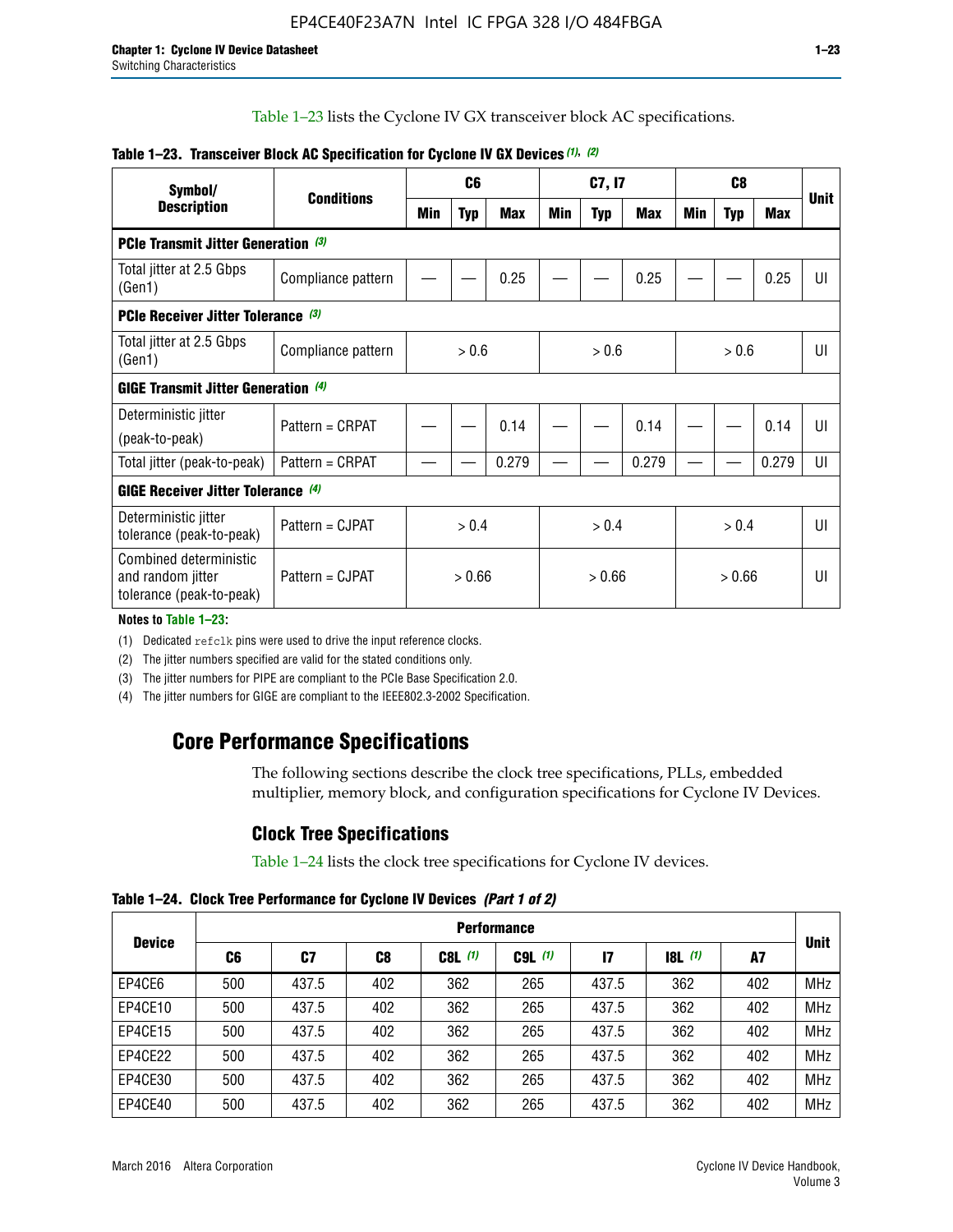|               | <b>Performance</b> |       |                |           |             |              |       |    |             |  |
|---------------|--------------------|-------|----------------|-----------|-------------|--------------|-------|----|-------------|--|
| <b>Device</b> | C <sub>6</sub>     | C7    | C <sub>8</sub> | $C8L$ (1) | $C9L$ $(1)$ | $\mathbf{I}$ | 8L(1) | A7 | <b>Unit</b> |  |
| EP4CE55       | 500                | 437.5 | 402            | 362       | 265         | 437.5        | 362   |    | <b>MHz</b>  |  |
| EP4CE75       | 500                | 437.5 | 402            | 362       | 265         | 437.5        | 362   |    | <b>MHz</b>  |  |
| EP4CE115      |                    | 437.5 | 402            | 362       | 265         | 437.5        | 362   |    | <b>MHz</b>  |  |
| EP4CGX15      | 500                | 437.5 | 402            |           |             | 437.5        |       |    | <b>MHz</b>  |  |
| EP4CGX22      | 500                | 437.5 | 402            |           |             | 437.5        |       |    | <b>MHz</b>  |  |
| EP4CGX30      | 500                | 437.5 | 402            |           |             | 437.5        |       |    | <b>MHz</b>  |  |
| EP4CGX50      | 500                | 437.5 | 402            |           |             | 437.5        |       |    | <b>MHz</b>  |  |
| EP4CGX75      | 500                | 437.5 | 402            |           |             | 437.5        |       |    | <b>MHz</b>  |  |
| EP4CGX110     | 500                | 437.5 | 402            |           |             | 437.5        |       |    | <b>MHz</b>  |  |
| EP4CGX150     | 500                | 437.5 | 402            |           |             | 437.5        |       |    | <b>MHz</b>  |  |

**Table 1–24. Clock Tree Performance for Cyclone IV Devices** *(Part 2 of 2)*

**Note to Table 1–24:**

(1) Cyclone IV E 1.0 V core voltage devices only support C8L, C9L, and I8L speed grades.

### **PLL Specifications**

Table 1–25 lists the PLL specifications for Cyclone IV devices when operating in the commercial junction temperature range (0°C to 85°C), the industrial junction temperature range (–40°C to 100°C), the extended industrial junction temperature range (–40°C to 125°C), and the automotive junction temperature range (–40°C to 125°C). For more information about the PLL block, refer to "Glossary" on page 1–37.

|  |  | Table 1–25. PLL Specifications for Cyclone IV Devices $(1)$ , $(2)$ (Part 1 of 2) |  |
|--|--|-----------------------------------------------------------------------------------|--|
|--|--|-----------------------------------------------------------------------------------|--|

| <b>Symbol</b>                                          | <b>Parameter</b>                                            |     | <b>Typ</b>               | Max   | <b>Unit</b>   |
|--------------------------------------------------------|-------------------------------------------------------------|-----|--------------------------|-------|---------------|
|                                                        | Input clock frequency $(-6, -7, -8)$ speed grades)          |     | —                        | 472.5 | <b>MHz</b>    |
| $f_{\text{IN}}$ (3)                                    | Input clock frequency (-8L speed grade)                     | 5   |                          | 362   | <b>MHz</b>    |
|                                                        | Input clock frequency (-9L speed grade)                     | 5   |                          | 265   | <b>MHz</b>    |
| f <sub>INPFD</sub>                                     | PFD input frequency                                         | 5   |                          | 325   | <b>MHz</b>    |
| $f_{VCO}$ (4)                                          | PLL internal VCO operating range                            | 600 | $\overline{\phantom{0}}$ | 1300  | <b>MHz</b>    |
| f <sub>INDUTY</sub>                                    | Input clock duty cycle                                      | 40  |                          | 60    | $\frac{0}{0}$ |
| $t_{\text{INJITTER\_CCJ}}$ (5)                         | Input clock cycle-to-cycle jitter<br>$F_{REF} \geq 100$ MHz |     |                          | 0.15  | UI            |
|                                                        | $F_{RFF}$ < 100 MHz                                         |     |                          | ±750  | ps            |
| $f_{\text{OUT\_EXT}}$ (external clock<br>output) $(3)$ | PLL output frequency                                        |     |                          | 472.5 | <b>MHz</b>    |
|                                                        | PLL output frequency (-6 speed grade)                       |     |                          | 472.5 | <b>MHz</b>    |
|                                                        | PLL output frequency (-7 speed grade)                       |     |                          | 450   | <b>MHz</b>    |
| $f_{OUT}$ (to global clock)                            | PLL output frequency (-8 speed grade)                       |     |                          | 402.5 | <b>MHz</b>    |
|                                                        | PLL output frequency (-8L speed grade)                      |     |                          | 362   | <b>MHz</b>    |
|                                                        | PLL output frequency (-9L speed grade)                      |     |                          | 265   | <b>MHz</b>    |
| t <sub>outputy</sub>                                   | Duty cycle for external clock output (when set to 50%)      | 45  | 50                       | 55    | $\frac{0}{0}$ |
| $t_{\text{LOCK}}$                                      | Time required to lock from end of device configuration      |     |                          |       | ms            |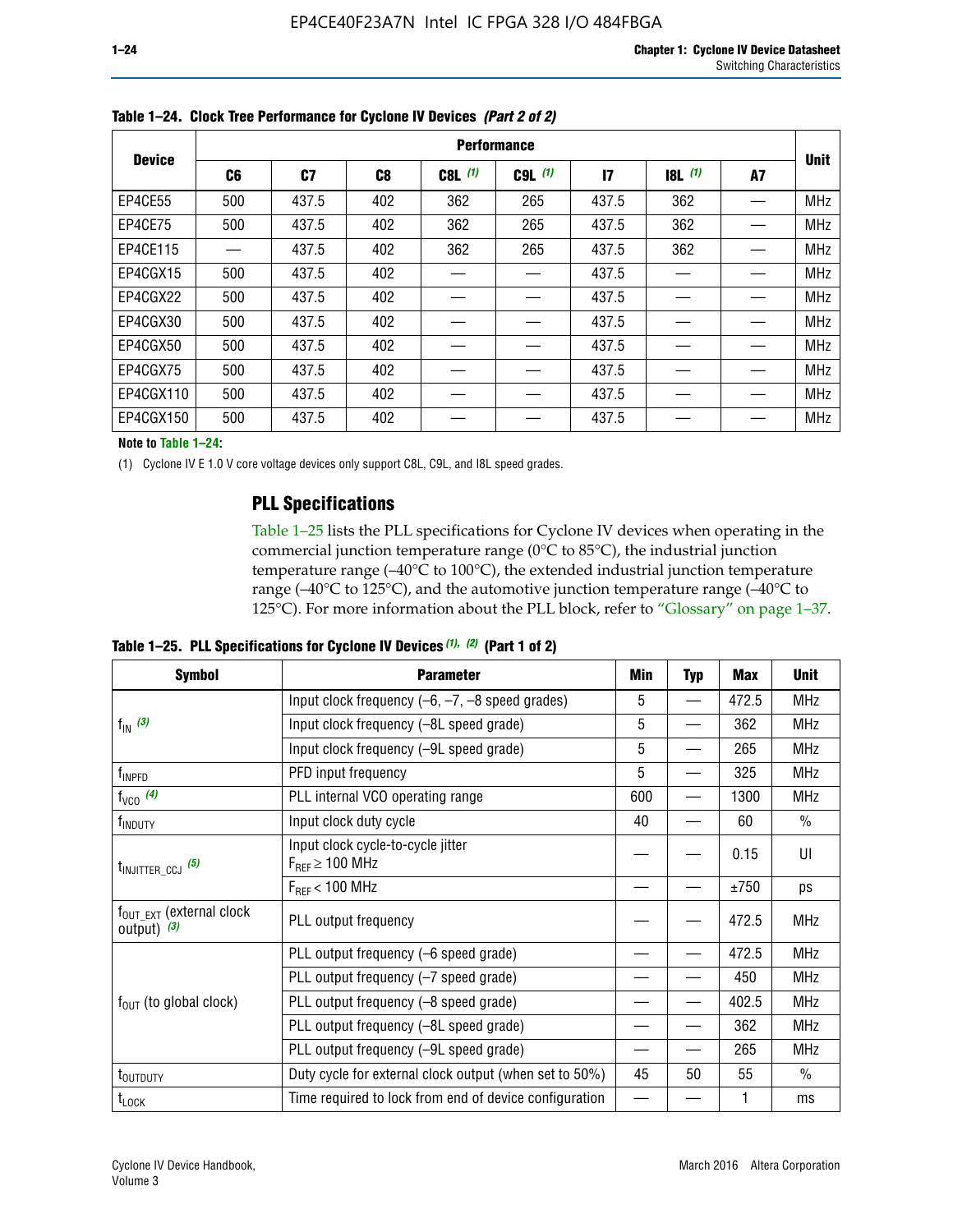|  | Table 1–25. PLL Specifications for Cyclone IV Devices (1), (2) (Part 2 of 2) |  |  |
|--|------------------------------------------------------------------------------|--|--|
|--|------------------------------------------------------------------------------|--|--|

| <b>Symbol</b>                             | <b>Parameter</b>                                                                                                                     | <b>Min</b> | <b>Typ</b> | <b>Max</b> | <b>Unit</b>              |
|-------------------------------------------|--------------------------------------------------------------------------------------------------------------------------------------|------------|------------|------------|--------------------------|
| t <sub>DLOCK</sub>                        | Time required to lock dynamically (after switchover,<br>reconfiguring any non-post-scale counters/delays or<br>areset is deasserted) |            |            | 1          | ms                       |
| t <sub>outjitter_period_dedclk</sub> (6)  | Dedicated clock output period jitter<br>$F_{OIII} \geq 100$ MHz                                                                      |            |            | 300        | ps                       |
|                                           | $F_{OIII}$ < 100 MHz                                                                                                                 |            |            | 30         | mUI                      |
| t <sub>outjitter_ccj_dedclk</sub> (6)     | Dedicated clock output cycle-to-cycle jitter<br>$F_{OUT} \geq 100$ MHz                                                               |            |            | 300        | ps                       |
|                                           | $F_{OUT}$ < 100 MHz                                                                                                                  |            |            | 30         | mUI                      |
| t <sub>outjitter_period_io</sub> (6)      | Regular I/O period jitter<br>$F_{OUT} \geq 100$ MHz                                                                                  |            |            | 650        | ps                       |
|                                           | $F_{OUT}$ < 100 MHz                                                                                                                  |            |            | 75         | mUI                      |
| t <sub>outjitter_ccj_io</sub> (6)         | Regular I/O cycle-to-cycle jitter<br>$F_{OUT} \geq 100$ MHz                                                                          |            |            | 650        | ps                       |
|                                           | $F_{OIII}$ < 100 MHz                                                                                                                 |            |            | 75         | mUI                      |
| t <sub>PLL_PSERR</sub>                    | Accuracy of PLL phase shift                                                                                                          |            |            | ±50        | ps                       |
| $t_{\sf AREF}$                            | Minimum pulse width on areset signal.                                                                                                | 10         |            |            | ns                       |
| t <sub>configpll</sub>                    | Time required to reconfigure scan chains for PLLs                                                                                    |            | 3.5(7)     |            | <b>SCANCLK</b><br>cycles |
| f <sub>SCANCLK</sub>                      | scanclk frequency                                                                                                                    |            |            | 100        | <b>MHz</b>               |
| t <sub>CASC_OUTJITTER_PERIOD_DEDCLK</sub> | Period jitter for dedicated clock output in cascaded<br>PLLs ( $F_{OUT} \ge 100$ MHz)                                                |            |            | 425        | ps                       |
| (8), (9)                                  | Period jitter for dedicated clock output in cascaded<br>PLLs ( $F_{OUT}$ < 100 MHz)                                                  |            |            | 42.5       | mUI                      |

#### **Notes to Table 1–25:**

- (1) This table is applicable for general purpose PLLs and multipurpose PLLs.
- (2) You must connect  $V_{CCD-PLL}$  to  $V_{CCINT}$  through the decoupling capacitor and ferrite bead.
- (3) This parameter is limited in the Quartus II software by the I/O maximum frequency. The maximum I/O frequency is different for each I/O standard.
- (4) The  $V_{CO}$  frequency reported by the Quartus II software in the PLL Summary section of the compilation report takes into consideration the  $V_{CO}$ post-scale counter K value. Therefore, if the counter K has a value of 2, the frequency reported can be lower than the f<sub>VCO</sub> specification.
- (5) A high input jitter directly affects the PLL output jitter. To have low PLL output clock jitter, you must provide a clean clock source that is less than 200 ps.
- (6) Peak-to-peak jitter with a probability level of 10–12 (14 sigma, 99.99999999974404% confidence level). The output jitter specification applies to the intrinsic jitter of the PLL when an input jitter of 30 ps is applied.
- (7) With 100-MHz scanclk frequency.
- (8) The cascaded PLLs specification is applicable only with the following conditions:
	- **■** Upstream PLL—0.59 MHz  $\leq$  Upstream PLL bandwidth  $<$  1 MHz
	- Downstream PLL—Downstream PLL bandwidth > 2 MHz
- (9) PLL cascading is not supported for transceiver applications.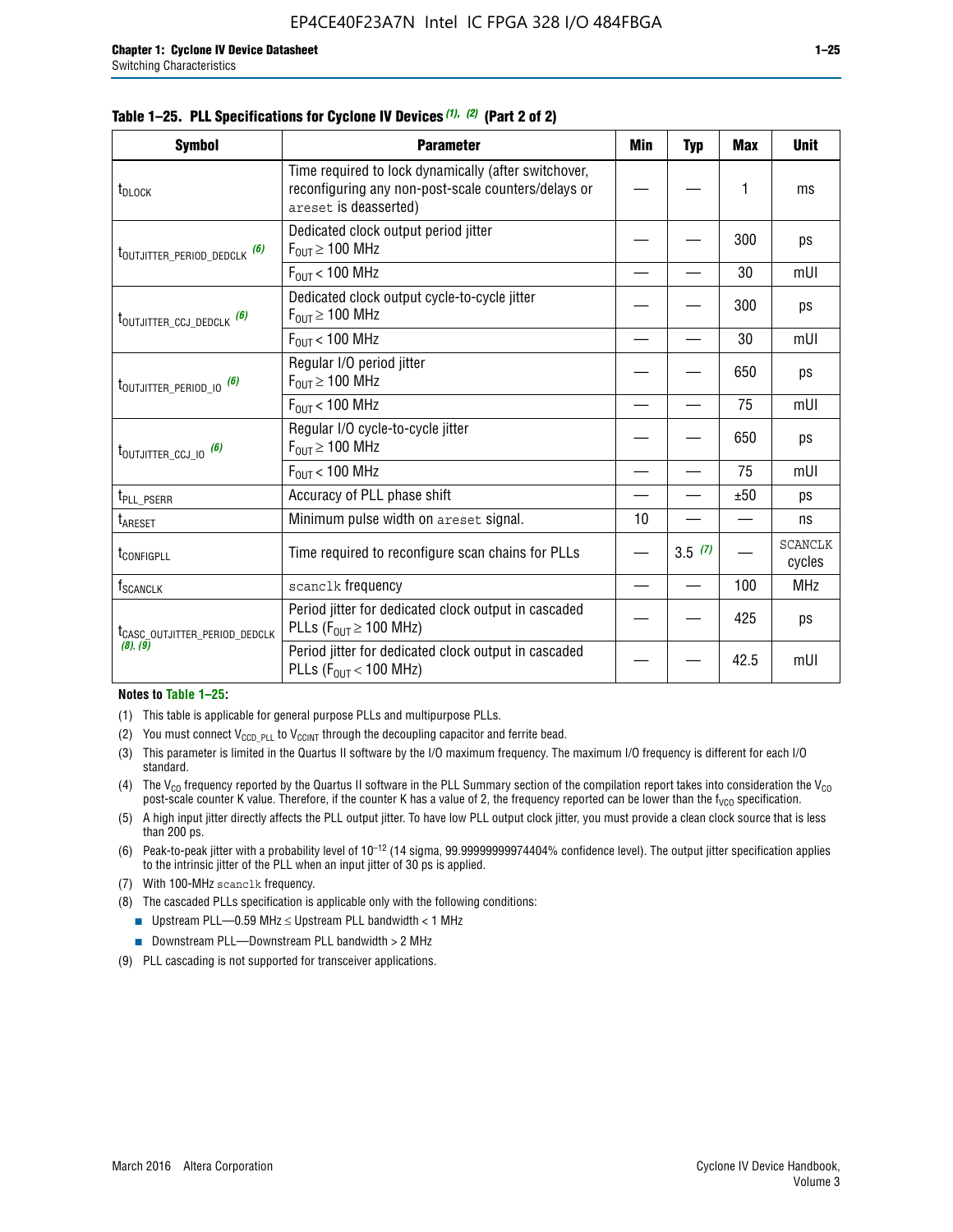# **Embedded Multiplier Specifications**

Table 1–26 lists the embedded multiplier specifications for Cyclone IV devices.

#### **Table 1–26. Embedded Multiplier Specifications for Cyclone IV Devices**

|                                | <b>Resources Used</b>        | <b>Performance</b> |            |     |                 |     |             |
|--------------------------------|------------------------------|--------------------|------------|-----|-----------------|-----|-------------|
| Mode                           | <b>Number of Multipliers</b> | C6                 | C7, I7, A7 | C8  | <b>C8L, I8L</b> | C9L | <b>Unit</b> |
| $9 \times 9$ -bit multiplier   |                              | 340                | 300        | 260 | 240             | 175 | <b>MHz</b>  |
| $18 \times 18$ -bit multiplier |                              | 287                | 250        | 200 | 185             | 135 | <b>MHz</b>  |

# **Memory Block Specifications**

Table 1–27 lists the M9K memory block specifications for Cyclone IV devices.

#### **Table 1–27. Memory Block Performance Specifications for Cyclone IV Devices**

|               |                                           | <b>Resources Used</b> |                             | <b>Performance</b> |            |                |                 |     |             |
|---------------|-------------------------------------------|-----------------------|-----------------------------|--------------------|------------|----------------|-----------------|-----|-------------|
| <b>Memory</b> | <b>Mode</b>                               | LEs                   | <b>M9K</b><br><b>Memory</b> | C <sub>6</sub>     | C7, I7, A7 | C <sub>8</sub> | <b>C8L, I8L</b> | C9L | <b>Unit</b> |
| M9K Block     | FIFO 256 $\times$ 36                      | 47                    |                             | 315                | 274        | 238            | 200             | 157 | <b>MHz</b>  |
|               | Single-port $256 \times 36$               | 0                     |                             | 315                | 274        | 238            | 200             | 157 | <b>MHz</b>  |
|               | Simple dual-port $256 \times 36$ CLK      | 0                     |                             | 315                | 274        | 238            | 200             | 157 | <b>MHz</b>  |
|               | True dual port $512 \times 18$ single CLK | 0                     |                             | 315                | 274        | 238            | 200             | 157 | <b>MHz</b>  |

### **Configuration and JTAG Specifications**

Table 1–28 lists the configuration mode specifications for Cyclone IV devices.

#### **Table 1–28. Passive Configuration Mode Specifications for Cyclone IV Devices** *(1)*

| <b>Programming Mode</b>         | V <sub>CCINT</sub> Voltage Level (V)          | <b>DCLK f<sub>MAX</sub></b> | <b>Unit</b> |
|---------------------------------|-----------------------------------------------|-----------------------------|-------------|
| Passive Serial (PS)             | 1.0 $(3)$                                     | 66                          | MHz         |
|                                 | 1.2<br>133<br>1.0 $(3)$<br>66<br>12(4)<br>100 | MHz                         |             |
| Fast Passive Parallel (FPP) (2) |                                               |                             | <b>MHz</b>  |
|                                 |                                               |                             | <b>MHz</b>  |

#### **Notes to Table 1–28:**

- (1) For more information about PS and FPP configuration timing parameters, refer to the *[Configuration and Remote](http://www.altera.com/literature/hb/cyclone-iv/cyiv-51008.pdf)  [System Upgrades in Cyclone IV Devices](http://www.altera.com/literature/hb/cyclone-iv/cyiv-51008.pdf)* chapter.
- (2) FPP configuration mode supports all Cyclone IV E devices (except for E144 package devices) and EP4CGX50, EP4CGX75, EP4CGX110, and EP4CGX150 only.
- (3)  $V_{CCMT}$  = 1.0 V is only supported for Cyclone IV E 1.0 V core voltage devices.
- (4) Cyclone IV E devices support 1.2 V V<sub>CCINT</sub>. Cyclone IV E 1.2 V core voltage devices support 133 MHz DCLK f<sub>MAX</sub> for EP4CE6, EP4CE10, EP4CE15, EP4CE22, EP4CE30, and EP4CE40 only.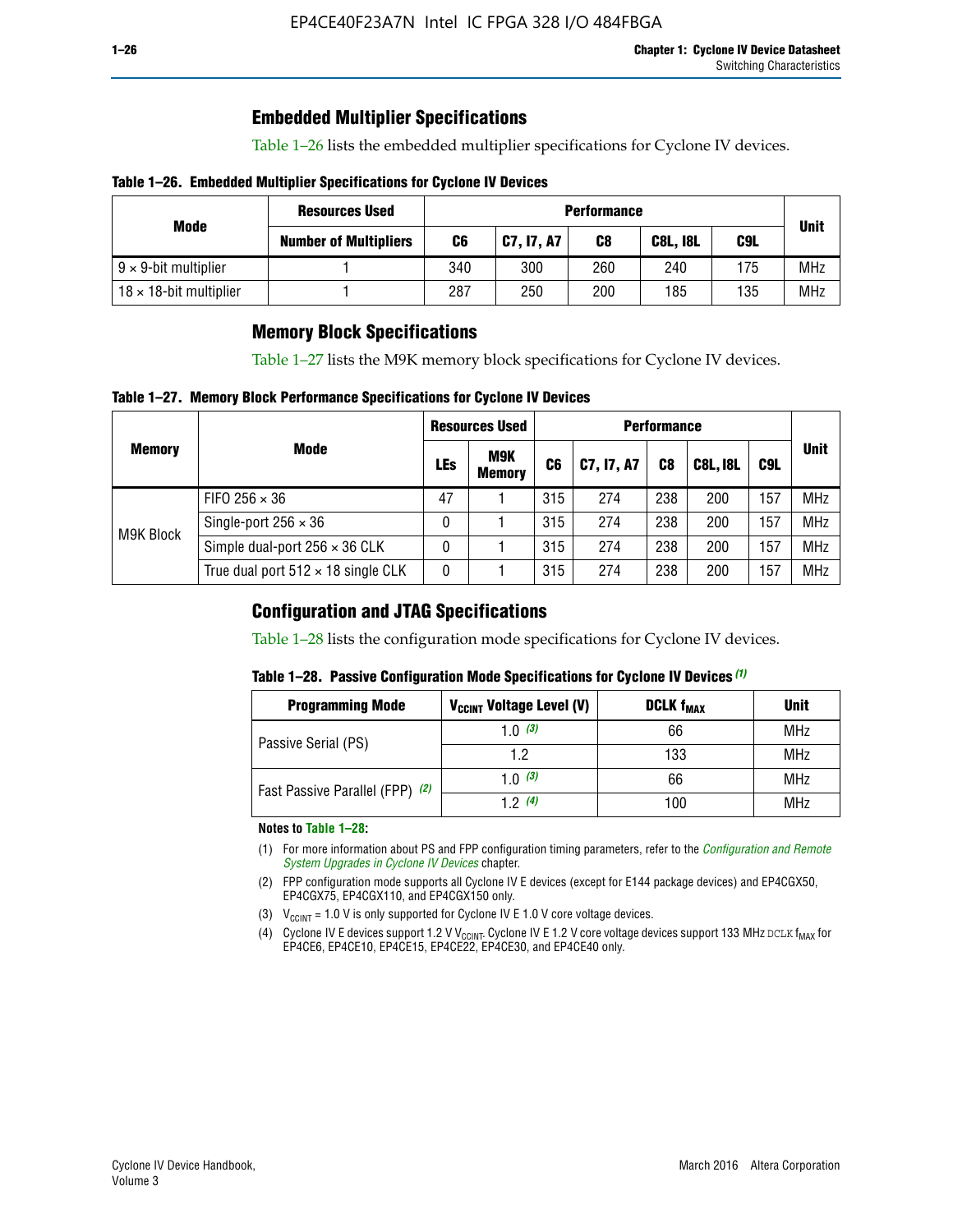Table 1–29 lists the active configuration mode specifications for Cyclone IV devices.

**Table 1–29. Active Configuration Mode Specifications for Cyclone IV Devices**

| <b>Programming Mode</b>  | <b>DCLK Range</b> | <b>Typical DCLK</b> | Unit |
|--------------------------|-------------------|---------------------|------|
| Active Parallel (AP) (1) | 20 to 40          | 33                  | MHz  |
| Active Serial (AS)       | 20 to 40          | 33                  | MHz  |

**Note to Table 1–29:**

(1) AP configuration mode is only supported for Cyclone IV E devices.

Table 1–30 lists the JTAG timing parameters and values for Cyclone IV devices.

**Table 1–30. JTAG Timing Parameters for Cyclone IV Devices** *(1)*

| <b>Symbol</b>         | <b>Parameter</b>                                       | Min | <b>Max</b> | <b>Unit</b> |
|-----------------------|--------------------------------------------------------|-----|------------|-------------|
| $t_{JCP}$             | <b>TCK clock period</b>                                | 40  |            | ns          |
| $t_{\rm JCH}$         | TCK clock high time                                    | 19  |            | ns          |
| $t_{JCL}$             | TCK clock low time                                     | 19  |            | ns          |
| t <sub>JPSU_TDI</sub> | JTAG port setup time for TDI                           | 1   |            | ns          |
| t <sub>JPSU_TMS</sub> | JTAG port setup time for TMS                           | 3   |            | ns          |
| t <sub>JPH</sub>      | JTAG port hold time                                    | 10  |            | ns          |
| t <sub>JPCO</sub>     | JTAG port clock to output (2), (3)                     |     | 15         | ns          |
| $t_{JPZX}$            | JTAG port high impedance to valid output $(2)$ , $(3)$ |     | 15         | ns          |
| t <sub>JPXZ</sub>     | JTAG port valid output to high impedance $(2)$ , $(3)$ |     | 15         | ns          |
| $t_{\rm JSSU}$        | Capture register setup time                            | 5   |            | ns          |
| $t_{\mathsf{JSH}}$    | Capture register hold time                             | 10  |            | ns          |
| $t_{\rm JSCO}$        | Update register clock to output                        |     | 25         | ns          |
| $t_{\text{JSZX}}$     | Update register high impedance to valid output         |     | 25         | ns          |
| t <sub>JSXZ</sub>     | Update register valid output to high impedance         |     | 25         | ns          |

**Notes to Table 1–30:**

(1) For more information about JTAG waveforms, refer to "JTAG Waveform" in "Glossary" on page 1–37.

(2) The specification is shown for 3.3-, 3.0-, and 2.5-V LVTTL/LVCMOS operation of JTAG pins. For 1.8-V LVTTL/LVCMOS and 1.5-V LVCMOS, the output time specification is 16 ns.

(3) For EP4CGX22, EP4CGX30 (F324 and smaller package), EP4CGX110, and EP4CGX150 devices, the output time specification for 3.3-, 3.0-, and 2.5-V LVTTL/LVCMOS operation of JTAG pins is 16 ns. For 1.8-V LVTTL/LVCMOS and 1.5-V LVCMOS, the output time specification is 18 ns.

# **Periphery Performance**

This section describes periphery performance, including high-speed I/O and external memory interface.

I/O performance supports several system interfaces, such as the high-speed I/O interface, external memory interface, and the PCI/PCI-X bus interface. I/Os using the SSTL-18 Class I termination standard can achieve up to the stated DDR2 SDRAM interfacing speeds. I/Os using general-purpose I/O standards such as 3.3-, 3.0-, 2.5-, 1.8-, or 1.5-LVTTL/LVCMOS are capable of a typical 200 MHz interfacing frequency with a 10 pF load.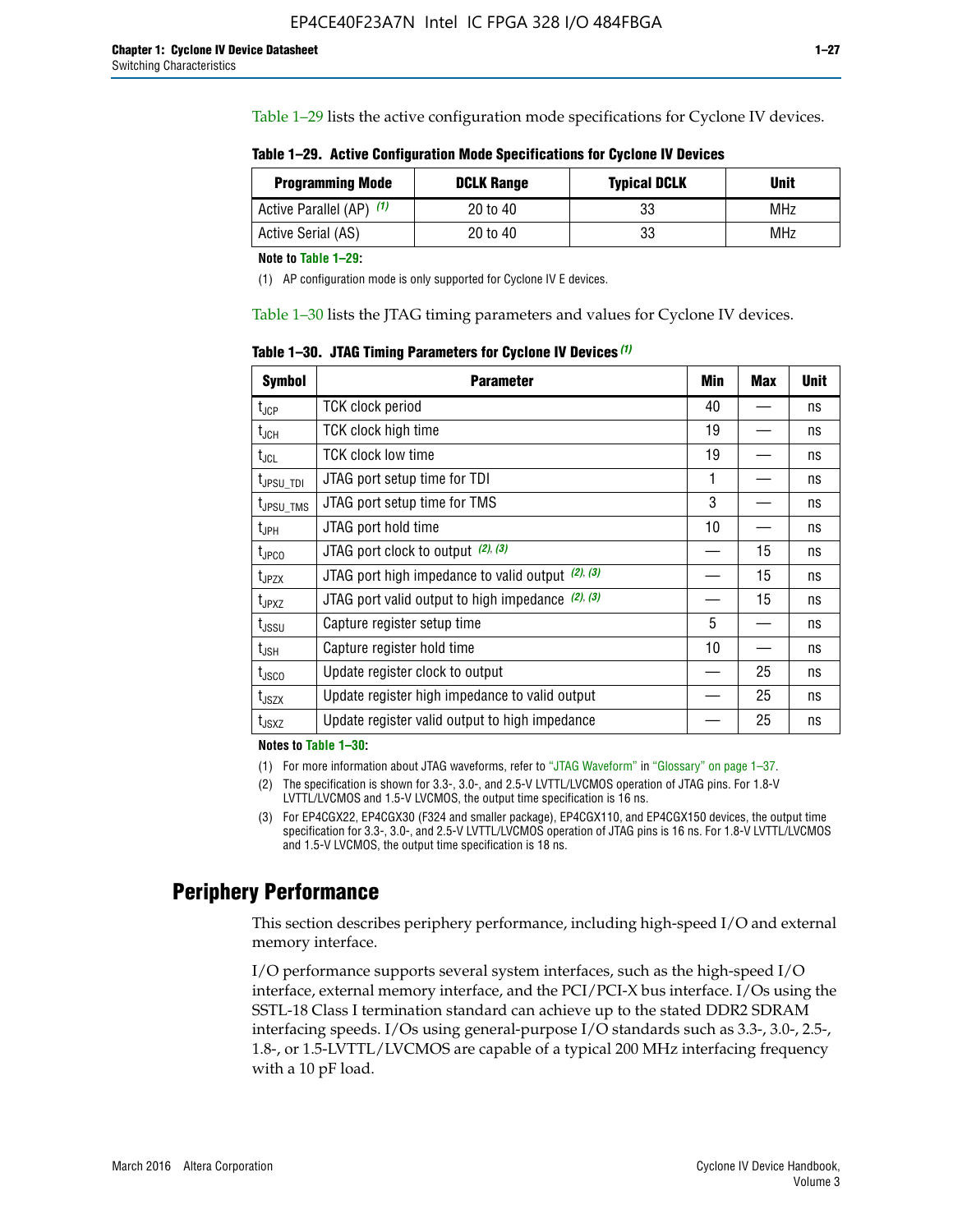- For more information about the supported maximum clock rate, device and pin planning, IP implementation, and device termination, refer to *[Section III: System](http://www.altera.com/literature/hb/external-memory/emi_intro_specs.pdf)  [Performance Specifications](http://www.altera.com/literature/hb/external-memory/emi_intro_specs.pdf)* of the *External Memory Interfaces Handbook*.
- **1 Actual achievable frequency depends on design- and system-specific factors. Perform** HSPICE/IBIS simulations based on your specific design and system setup to determine the maximum achievable frequency in your system.

### **High-Speed I/O Specifications**

Table 1–31 through Table 1–36 list the high-speed I/O timing for Cyclone IV devices. For definitions of high-speed timing specifications, refer to "Glossary" on page 1–37.

**Table 1–31. RSDS Transmitter Timing Specifications for Cyclone IV Devices** *(1)***,** *(2)***,** *(4)* **(Part 1 of 2)**

|                                                      |                                     |            | C <sub>6</sub>           |            |            | C7, I7                   |            |            | <b>C8, A7</b>            |            |            | <b>C8L, I8L</b>          |            |     | C <sub>9</sub> L         |            |             |
|------------------------------------------------------|-------------------------------------|------------|--------------------------|------------|------------|--------------------------|------------|------------|--------------------------|------------|------------|--------------------------|------------|-----|--------------------------|------------|-------------|
| <b>Symbol</b>                                        | <b>Modes</b>                        | <b>Min</b> | <b>Typ</b>               | <b>Max</b> | <b>Min</b> | <b>Typ</b>               | <b>Max</b> | <b>Min</b> | <b>Typ</b>               | <b>Max</b> | <b>Min</b> | <b>Typ</b>               | <b>Max</b> | Min | <b>Typ</b>               | <b>Max</b> | <b>Unit</b> |
|                                                      | $\times$ 10                         | 5          | $\overline{\phantom{0}}$ | 180        | 5          | $\overline{\phantom{0}}$ | 155.5      | 5          | $\overline{\phantom{0}}$ | 155.5      | 5          | $\overline{\phantom{0}}$ | 155.5      | 5   |                          | 132.5      | <b>MHz</b>  |
|                                                      | $\times 8$                          | 5          |                          | 180        | 5          |                          | 155.5      | 5          | $\overline{\phantom{0}}$ | 155.5      | 5          |                          | 155.5      | 5   |                          | 132.5      | <b>MHz</b>  |
| f <sub>HSCLK</sub><br>(input clock                   | $\times 7$                          | 5          |                          | 180        | 5          |                          | 155.5      | 5          | $\overline{\phantom{0}}$ | 155.5      | 5          |                          | 155.5      | 5   |                          | 132.5      | <b>MHz</b>  |
| frequency)                                           | $\times$ 4                          | 5          | $\overline{\phantom{0}}$ | 180        | 5          |                          | 155.5      | 5          | $\overline{\phantom{0}}$ | 155.5      | 5          |                          | 155.5      | 5   |                          | 132.5      | <b>MHz</b>  |
|                                                      | $\times 2$                          | 5          | $\overline{\phantom{m}}$ | 180        | 5          | —                        | 155.5      | 5          | $\overline{\phantom{0}}$ | 155.5      | 5          | —                        | 155.5      | 5   | —                        | 132.5      | <b>MHz</b>  |
|                                                      | $\times$ 1                          | 5          | $\overline{\phantom{0}}$ | 360        | 5          | $\overline{\phantom{0}}$ | 311        | 5          | $\qquad \qquad$          | 311        | 5          | —                        | 311        | 5   | —                        | 265        | <b>MHz</b>  |
|                                                      | $\times$ 10                         | 100        | $\overline{\phantom{0}}$ | 360        | 100        |                          | 311        | 100        | $\overline{\phantom{0}}$ | 311        | 100        | $\overline{\phantom{0}}$ | 311        | 100 |                          | 265        | <b>Mbps</b> |
|                                                      | $\times 8$                          | 80         | $\overline{\phantom{0}}$ | 360        | 80         |                          | 311        | 80         | $\overline{\phantom{0}}$ | 311        | 80         | $\overline{\phantom{0}}$ | 311        | 80  |                          | 265        | <b>Mbps</b> |
| Device<br>operation in                               | $\times 7$                          | 70         |                          | 360        | 70         | $\equiv$                 | 311        | 70         | $\overline{\phantom{0}}$ | 311        | 70         | $\overline{\phantom{0}}$ | 311        | 70  | $\equiv$                 | 265        | <b>Mbps</b> |
| <b>Mbps</b>                                          | $\times$ 4                          | 40         |                          | 360        | 40         |                          | 311        | 40         | $\overline{\phantom{0}}$ | 311        | 40         | $\overline{\phantom{0}}$ | 311        | 40  | $\overline{\phantom{0}}$ | 265        | <b>Mbps</b> |
|                                                      | $\times 2$                          | 20         |                          | 360        | 20         |                          | 311        | 20         |                          | 311        | 20         |                          | 311        | 20  | $\overline{\phantom{0}}$ | 265        | <b>Mbps</b> |
|                                                      | $\times$ 1                          | 10         |                          | 360        | 10         |                          | 311        | 10         | $\overline{\phantom{0}}$ | 311        | 10         | $\overline{\phantom{0}}$ | 311        | 10  | $\overline{\phantom{0}}$ | 265        | <b>Mbps</b> |
| $t_{\text{DUTY}}$                                    | $\overline{\phantom{0}}$            | 45         | $\overline{\phantom{0}}$ | 55         | 45         |                          | 55         | 45         | $\overline{\phantom{0}}$ | 55         | 45         |                          | 55         | 45  |                          | 55         | $\%$        |
| Transmitter<br>channel-to-<br>channel skew<br>(TCCS) |                                     |            |                          | 200        |            |                          | 200        |            |                          | 200        |            |                          | 200        |     |                          | 200        | ps          |
| Output jitter<br>(peak to peak)                      |                                     |            |                          | 500        |            |                          | 500        |            |                          | 550        |            |                          | 600        |     |                          | 700        | ps          |
| $t_{\text{RISE}}$                                    | $20 - 80\%$<br>$C_{LOAD} =$<br>5 pF |            | 500                      |            |            | 500                      |            |            | 500                      |            |            | 500                      |            |     | 500                      |            | ps          |
| t <sub>FALL</sub>                                    | $20 - 80\%$<br>$C_{LOAD}$ =<br>5 pF |            | 500                      |            |            | 500                      |            |            | 500                      |            |            | 500                      |            |     | 500                      |            | ps          |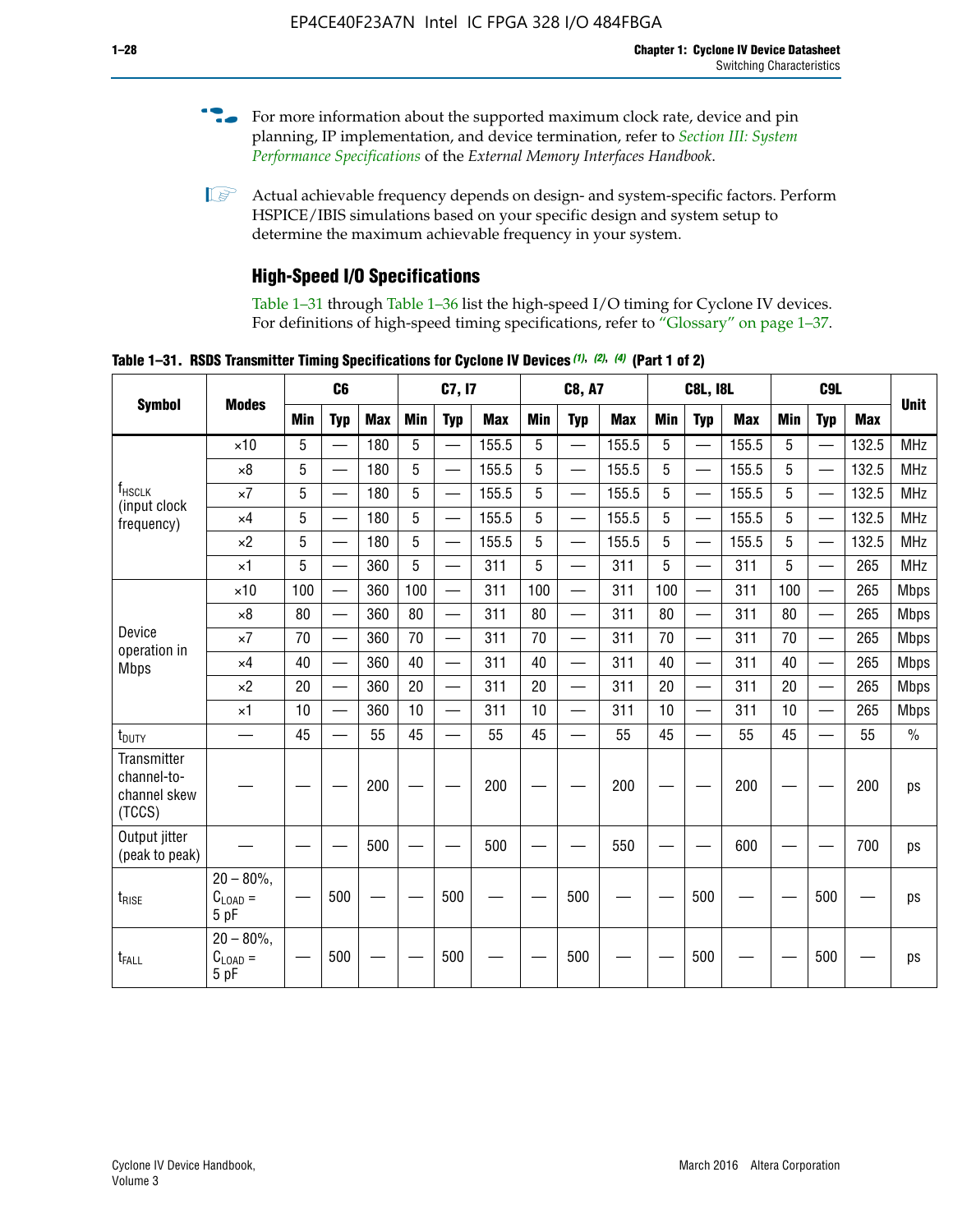#### **Table 1–31. RSDS Transmitter Timing Specifications for Cyclone IV Devices** *(1)***,** *(2)***,** *(4)* **(Part 2 of 2)**

**Notes to Table 1–31:**

(1) Applicable for true RSDS and emulated RSDS\_E\_3R transmitter.

(2) Cyclone IV E devices—true RSDS transmitter is only supported at the output pin of Row I/O Banks 1, 2, 5, and 6. Emulated RSDS transmitter is supported at the output pin of all I/O Banks. Cyclone IV GX devices—true RSDS transmitter is only supported at the output pin of Row I/O Banks 5 and 6. Emulated RSDS transmitter is supported at the output

pin of I/O Banks 3, 4, 5, 6, 7, 8, and 9.

(3)  $t_{\text{LOCK}}$  is the time required for the PLL to lock from the end-of-device configuration.

(4) Cyclone IV E 1.0 V core voltage devices only support C8L, C9L, and I8L speed grades. Cyclone IV E 1.2 V core voltage devices only support C6, C7, C8, I7, and A7 speed grades. Cyclone IV GX devices only support C6, C7, C8, and I7 speed grades.

| <b>Symbol</b>                   |                                              |     | C <sub>6</sub>           |     |            | C7, I7                   |            |                                                                                                                                                                                                                                | <b>C8, A7</b>                  |            |            | <b>C8L, I8L</b>          |            |            | C <sub>9</sub> L         |            | <b>Unit</b>   |
|---------------------------------|----------------------------------------------|-----|--------------------------|-----|------------|--------------------------|------------|--------------------------------------------------------------------------------------------------------------------------------------------------------------------------------------------------------------------------------|--------------------------------|------------|------------|--------------------------|------------|------------|--------------------------|------------|---------------|
|                                 | <b>Modes</b>                                 | Min | <b>Typ</b>               | Max | <b>Min</b> | <b>Typ</b>               | <b>Max</b> | <b>Min</b>                                                                                                                                                                                                                     | <b>Typ</b>                     | <b>Max</b> | <b>Min</b> | <b>Typ</b>               | <b>Max</b> | <b>Min</b> | <b>Typ</b>               | <b>Max</b> |               |
|                                 | $\times$ 10                                  | 5   | $\equiv$                 | 85  | 5          |                          | 85         | 5                                                                                                                                                                                                                              | $\overline{\phantom{0}}$       | 85         | 5          | $\overline{\phantom{0}}$ | 85         | 5          |                          | 72.5       | <b>MHz</b>    |
|                                 | $\times 8$                                   | 5   | $\equiv$                 | 85  | 5          | $\sim$                   | 85         | 5                                                                                                                                                                                                                              | —                              | 85         | 5          | $\overline{\phantom{0}}$ | 85         | 5          |                          | 72.5       | <b>MHz</b>    |
| f <sub>HSCLK</sub> (input       | $\times 7$                                   | 5   | $\overline{\phantom{0}}$ | 85  | 5          |                          | 85         | 5                                                                                                                                                                                                                              | —                              | 85         | 5          | —                        | 85         | 5          |                          | 72.5       | <b>MHz</b>    |
| clock<br>frequency)             | $\times$ 4                                   | 5   | —                        | 85  | 5          | $\overline{\phantom{a}}$ | 85         | 5                                                                                                                                                                                                                              | $\overline{\phantom{0}}$       | 85         | 5          | $\overline{\phantom{0}}$ | 85         | 5          |                          | 72.5       | <b>MHz</b>    |
|                                 | $\times 2$                                   | 5   | $\qquad \qquad$          | 85  | 5          | $\sim$                   | 85         | 5                                                                                                                                                                                                                              | $\overline{\phantom{0}}$       | 85         | 5          | $\overline{\phantom{0}}$ | 85         | 5          |                          | 72.5       | <b>MHz</b>    |
|                                 | $\times$ 1                                   | 5   | —                        | 170 | 5          |                          | 170        | 5                                                                                                                                                                                                                              | $\overline{\phantom{0}}$       | 170        | 5          | $\overline{\phantom{0}}$ | 170        | 5          |                          | 145        | <b>MHz</b>    |
|                                 | $\times$ 10                                  | 100 | $\overline{\phantom{0}}$ | 170 | 100        |                          | 170        | 100                                                                                                                                                                                                                            | $\overline{\phantom{0}}$       | 170        | 100        | $\overline{\phantom{0}}$ | 170        | 100        |                          | 145        | <b>Mbps</b>   |
|                                 | $\times 8$                                   | 80  | $\overline{\phantom{0}}$ | 170 | 80         | $\overline{\phantom{0}}$ | 170        | 80                                                                                                                                                                                                                             | $\overline{\phantom{0}}$       | 170        | 80         | $\overline{\phantom{0}}$ | 170        | 80         |                          | 145        | <b>Mbps</b>   |
| Device                          | $\times 7$                                   | 70  | $\qquad \qquad$          | 170 | 70         | —                        | 170        | 70                                                                                                                                                                                                                             | $\qquad \qquad \longleftarrow$ | 170        | 70         | $\overline{\phantom{0}}$ | 170        | 70         | $\hspace{0.05cm}$        | 145        | Mbps          |
| operation in<br><b>Mbps</b>     | $\times$ 4                                   | 40  | $\qquad \qquad$          | 170 | 40         | —                        | 170        | 40                                                                                                                                                                                                                             | $\overline{\phantom{0}}$       | 170        | 40         | $\overline{\phantom{0}}$ | 170        | 40         |                          | 145        | <b>Mbps</b>   |
|                                 | $\times 2$                                   | 20  | $\overline{\phantom{0}}$ | 170 | 20         | —<br>—                   | 170        | 20                                                                                                                                                                                                                             | $\overline{\phantom{0}}$       | 170        | 20         | $\overline{\phantom{0}}$ | 170        | 20         | $\overline{\phantom{0}}$ | 145        | <b>Mbps</b>   |
|                                 | $\times$ 1                                   | 10  | $\overline{\phantom{0}}$ | 170 | 10         | $\overline{\phantom{0}}$ | 170        | 10                                                                                                                                                                                                                             | $\overline{\phantom{0}}$       | 170        | 10         | $\overline{\phantom{0}}$ | 170        | 10         | $\overline{\phantom{0}}$ | 145        | <b>Mbps</b>   |
| $t_{\text{DUTY}}$               |                                              | 45  |                          | 55  | 45         |                          | 55         | 45                                                                                                                                                                                                                             |                                | 55         | 45         | $\overline{\phantom{0}}$ | 55         | 45         |                          | 55         | $\frac{0}{0}$ |
| <b>TCCS</b>                     |                                              |     |                          | 200 |            |                          | 200        | e de la provincia de la provincia de la provincia de la provincia de la provincia de la provincia de la provincia de la provincia de la provincia de la provincia de la provincia de la provincia de la provincia de la provin |                                | 200        |            | $\overline{\phantom{0}}$ | 200        |            |                          | 200        | ps            |
| Output jitter<br>(peak to peak) |                                              |     |                          | 500 |            |                          | 500        |                                                                                                                                                                                                                                |                                | 550        |            |                          | 600        |            |                          | 700        | ps            |
| $t_{\text{RISE}}$               | $20 - 80\%$ ,<br>$C_{\text{LOAD}} =$<br>5 pF |     | 500                      |     |            | 500                      |            |                                                                                                                                                                                                                                | 500                            |            |            | 500                      |            |            | 500                      |            | ps            |
| $t_{FALL}$                      | $20 - 80\%$ ,<br>$C_{LOAD} =$<br>5 pF        |     | 500                      |     |            | 500                      |            |                                                                                                                                                                                                                                | 500                            |            |            | 500                      |            |            | 500                      |            | ps            |

### **Table 1–32. Emulated RSDS\_E\_1R Transmitter Timing Specifications for Cyclone IV Devices** *(1), (3)* **(Part 1 of 2)**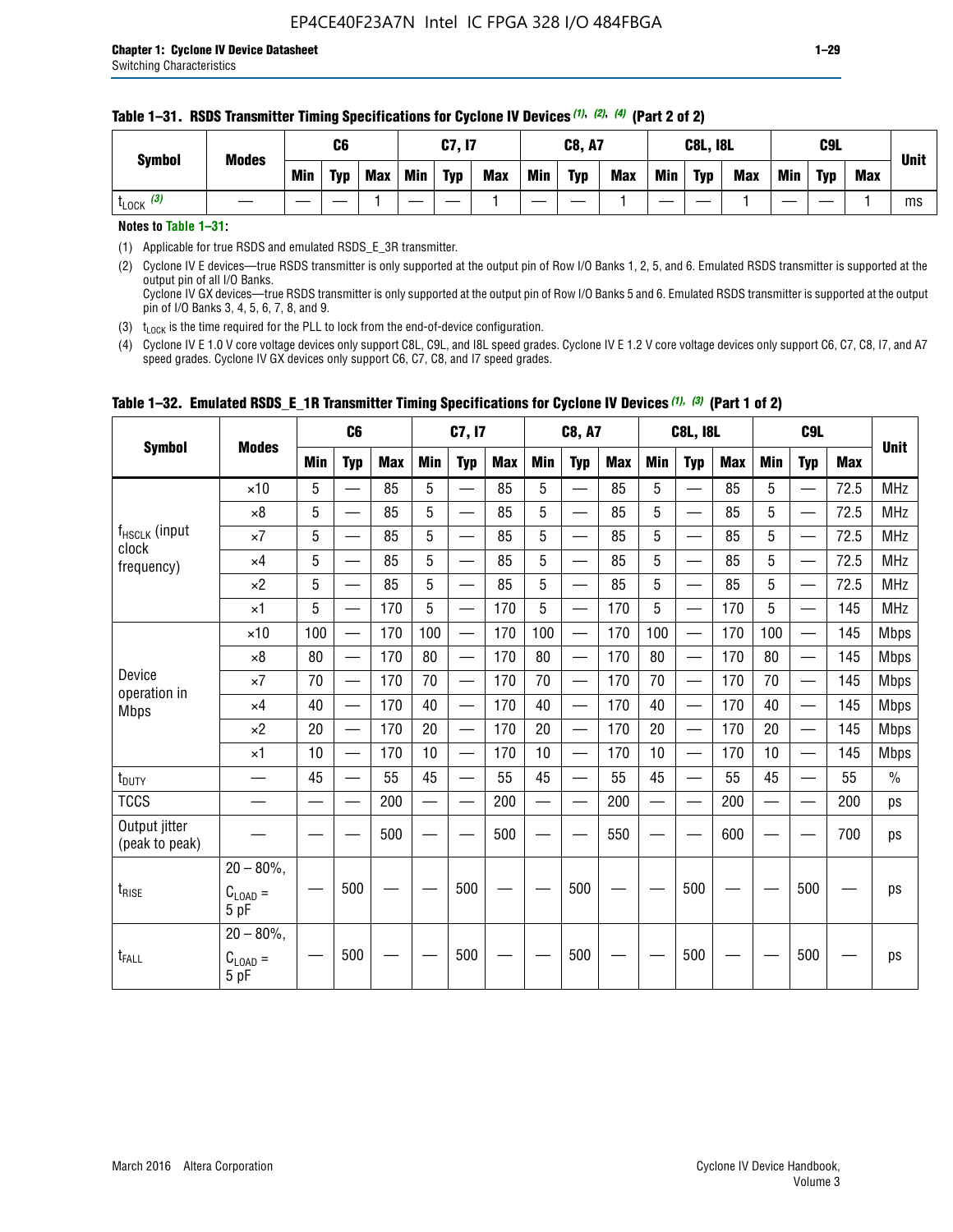| <b>Symbol</b>        | <b>Modes</b> |            | C6         |            |            | C7, I7     |            |     | <b>C8, A7</b> |            |            | <b>C8L, I8L</b> |            |     | C9L        |            | <b>Unit</b> |
|----------------------|--------------|------------|------------|------------|------------|------------|------------|-----|---------------|------------|------------|-----------------|------------|-----|------------|------------|-------------|
|                      |              | <b>Min</b> | <b>Typ</b> | <b>Max</b> | <b>Min</b> | <b>Typ</b> | <b>Max</b> | Min | <b>Typ</b>    | <b>Max</b> | <b>Min</b> | <b>Typ</b>      | <b>Max</b> | Min | <b>Typ</b> | <b>Max</b> |             |
| (2)<br><b>L</b> LOCK |              |            |            |            |            |            |            |     |               |            |            |                 |            |     |            |            | ms          |

#### **Table 1–32. Emulated RSDS\_E\_1R Transmitter Timing Specifications for Cyclone IV Devices** *(1), (3)* **(Part 2 of 2)**

**Notes to Table 1–32:**

(1) Emulated RSDS\_E\_1R transmitter is supported at the output pin of all I/O Banks of Cyclone IV E devices and I/O Banks 3, 4, 5, 6, 7, 8, and 9 of Cyclone IV GX devices.

(2)  $t_{\text{LOCK}}$  is the time required for the PLL to lock from the end-of-device configuration.

(3) Cyclone IV E 1.0 V core voltage devices only support C8L, C9L, and I8L speed grades. Cyclone IV E 1.2 V core voltage devices only support C6, C7, C8, I7, and A7 speed grades. Cyclone IV GX devices only support C6, C7, C8, and I7 speed grades.

| <b>Symbol</b>                   |                                       |            | C <sub>6</sub>           |            |            | C7, I7                   |            |            | <b>C8, A7</b>            |            |                          | <b>C8L, I8L</b>          |            |            | C <sub>9</sub> L |            |               |
|---------------------------------|---------------------------------------|------------|--------------------------|------------|------------|--------------------------|------------|------------|--------------------------|------------|--------------------------|--------------------------|------------|------------|------------------|------------|---------------|
|                                 | <b>Modes</b>                          | <b>Min</b> | <b>Typ</b>               | <b>Max</b> | <b>Min</b> | <b>Typ</b>               | <b>Max</b> | <b>Min</b> | <b>Typ</b>               | <b>Max</b> | <b>Min</b>               | <b>Typ</b>               | <b>Max</b> | <b>Min</b> | <b>Typ</b>       | <b>Max</b> | <b>Unit</b>   |
|                                 | $\times$ 10                           | 5          | —<br>—                   | 200        | 5          |                          | 155.5      | 5          | ÷,                       | 155.5      | 5                        | $\overline{\phantom{0}}$ | 155.5      | 5          |                  | 132.5      | <b>MHz</b>    |
|                                 | $\times 8$                            | 5          | $\overline{\phantom{0}}$ | 200        | 5          | $\overline{\phantom{0}}$ | 155.5      | 5          | —                        | 155.5      | 5                        |                          | 155.5      | 5          |                  | 132.5      | <b>MHz</b>    |
| f <sub>HSCLK</sub> (input       | $\times 7$                            | 5          | $\overline{\phantom{0}}$ | 200        | 5          | —                        | 155.5      | 5          | $\overline{\phantom{0}}$ | 155.5      | 5                        |                          | 155.5      | 5          | —                | 132.5      | <b>MHz</b>    |
| clock<br>frequency)             | $\times$ 4                            | 5          | $\overline{\phantom{0}}$ | 200        | 5          | —                        | 155.5      | 5          | $\overline{\phantom{0}}$ | 155.5      | 5                        | $\overline{\phantom{0}}$ | 155.5      | 5          | —                | 132.5      | <b>MHz</b>    |
|                                 | $\times 2$                            | 5          | $\overline{\phantom{0}}$ | 200        | 5          | $\overline{\phantom{0}}$ | 155.5      | 5          | $\overline{\phantom{0}}$ | 155.5      | 5                        | $\overline{\phantom{0}}$ | 155.5      | 5          |                  | 132.5      | <b>MHz</b>    |
|                                 | $\times$ 1                            | 5          | $\overline{\phantom{0}}$ | 400        | 5          |                          | 311        | 5          | —                        | 311        | 5                        | $\overline{\phantom{0}}$ | 311        | 5          |                  | 265        | <b>MHz</b>    |
|                                 | $\times$ 10                           | 100        |                          | 400        | 100        | $\overline{\phantom{0}}$ | 311        | 100        | $\overline{\phantom{0}}$ | 311        | 100                      | $\overline{\phantom{0}}$ | 311        | 100        |                  | 265        | <b>Mbps</b>   |
|                                 | $\times 8$                            | 80         | $\overline{\phantom{0}}$ | 400        | 80         | $\equiv$                 | 311        | 80         | $\overline{\phantom{0}}$ | 311        | 80                       | —                        | 311        | 80         |                  | 265        | <b>Mbps</b>   |
| Device                          | $\times 7$                            | 70         | $\overline{\phantom{0}}$ | 400        | 70         | $\overline{\phantom{0}}$ | 311        | 70         | $\qquad \qquad$          | 311        | 70                       |                          | 311        | 70         |                  | 265        | <b>Mbps</b>   |
| operation in<br><b>Mbps</b>     | $\times 4$                            | 40         | $\overline{\phantom{0}}$ | 400        | 40         |                          | 311        | 40         | eri                      | 311        | 40                       | $\overline{\phantom{0}}$ | 311        | 40         |                  | 265        | <b>Mbps</b>   |
|                                 | $\times 2$                            | 20         | $\overline{\phantom{0}}$ | 400        | 20         | —                        | 311        | 20         | $\overline{\phantom{0}}$ | 311        | 20                       | $\overline{\phantom{0}}$ | 311        | 20         |                  | 265        | <b>Mbps</b>   |
|                                 | ×1                                    | 10         | $\overline{\phantom{0}}$ | 400        | 10         | —                        | 311        | 10         | $\overline{\phantom{0}}$ | 311        | 10                       | $\overline{\phantom{0}}$ | 311        | 10         |                  | 265        | <b>Mbps</b>   |
| t <sub>DUTY</sub>               |                                       | 45         |                          | 55         | 45         |                          | 55         | 45         | $\overline{\phantom{0}}$ | 55         | 45                       | —                        | 55         | 45         |                  | 55         | $\frac{0}{0}$ |
| <b>TCCS</b>                     |                                       |            |                          | 200        | —          |                          | 200        |            |                          | 200        | $\overline{\phantom{0}}$ |                          | 200        |            |                  | 200        | ps            |
| Output jitter<br>(peak to peak) |                                       |            |                          | 500        |            |                          | 500        |            |                          | 550        |                          |                          | 600        |            |                  | 700        | ps            |
| $t_{\text{RISE}}$               | $20 - 80\%$<br>$C_{LOAD} =$<br>5 pF   |            | 500                      |            |            | 500                      |            |            | 500                      |            |                          | 500                      |            |            | 500              |            | ps            |
| t <sub>FALL</sub>               | $20 - 80\%$ ,<br>$C_{LOAD} =$<br>5 pF |            | 500                      |            |            | 500                      |            |            | 500                      |            |                          | 500                      |            |            | 500              |            | ps            |
| $t_{\text{LOCK}}$ (3)           |                                       |            |                          | 1          |            |                          | 1          |            |                          | 1          |                          |                          | 1          |            |                  | 1          | ms            |

**Table 1–33. Mini-LVDS Transmitter Timing Specifications for Cyclone IV Devices** *(1)***,** *(2)***,** *(4)*

**Notes to Table 1–33:**

(1) Applicable for true and emulated mini-LVDS transmitter.

(2) Cyclone IV E—true mini-LVDS transmitter is only supported at the output pin of Row I/O Banks 1, 2, 5, and 6. Emulated mini-LVDS transmitter is supported at the output pin of all I/O banks.

Cyclone IV GX—true mini-LVDS transmitter is only supported at the output pin of Row I/O Banks 5 and 6. Emulated mini-LVDS transmitter is supported at the output pin of I/O Banks 3, 4, 5, 6, 7, 8, and 9.

(3)  $t_{\text{LOCK}}$  is the time required for the PLL to lock from the end-of-device configuration.

(4) Cyclone IV E 1.0 V core voltage devices only support C8L, C9L, and I8L speed grades. Cyclone IV E 1.2 V core voltage devices only support C6, C7, C8, I7, and A7 speed grades. Cyclone IV GX devices only support C6, C7, C8, and I7 speed grades.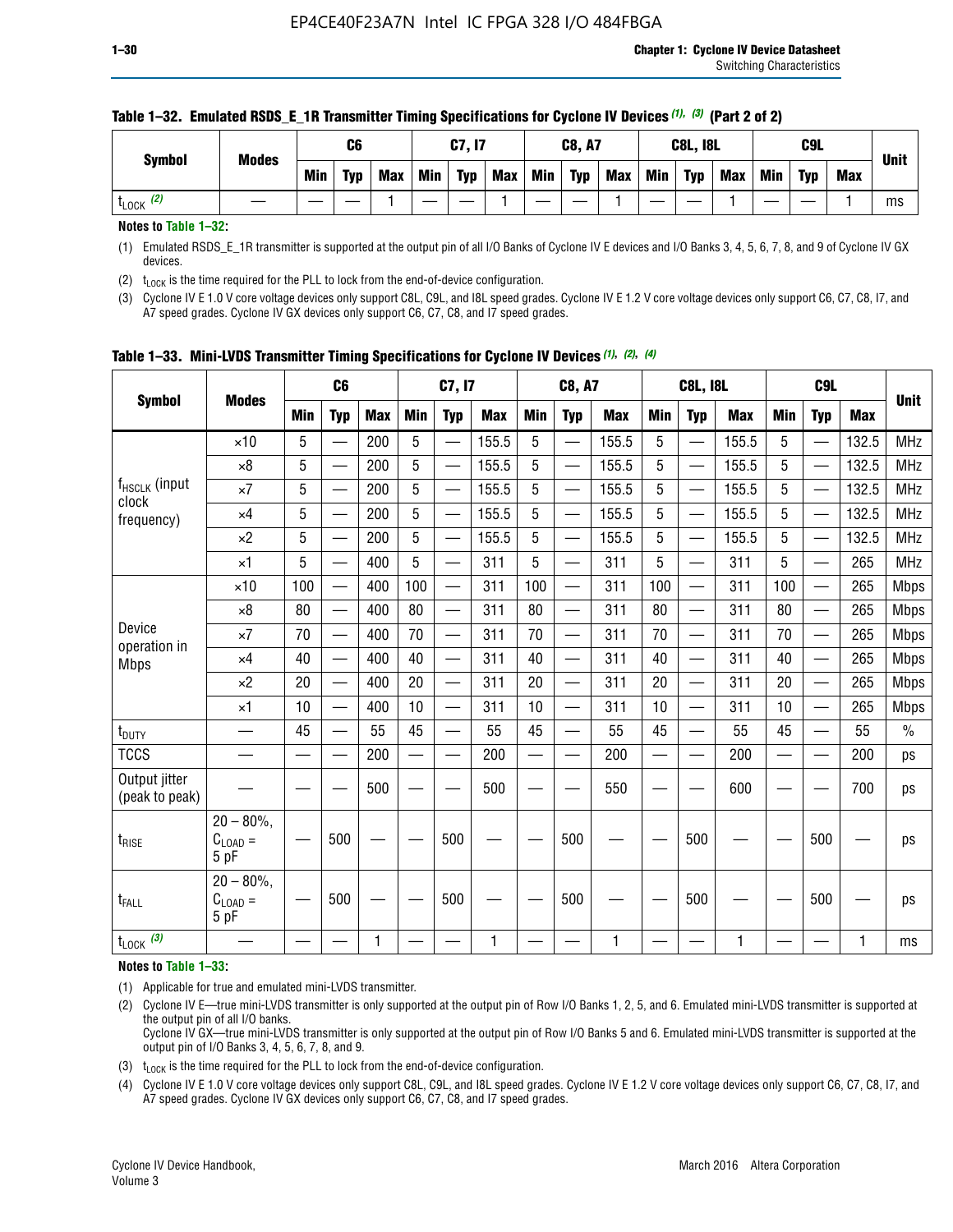| <b>Symbol</b>                   |              |     | C <sub>6</sub> |     | C7, I7     |            | <b>C8, A7</b> |             | <b>C8L, I8L</b> |            | C <sub>9</sub> L |               |
|---------------------------------|--------------|-----|----------------|-----|------------|------------|---------------|-------------|-----------------|------------|------------------|---------------|
|                                 | <b>Modes</b> | Min | <b>Max</b>     | Min | <b>Max</b> | <b>Min</b> | <b>Max</b>    | Min         | <b>Max</b>      | <b>Min</b> | <b>Max</b>       | <b>Unit</b>   |
|                                 | $\times$ 10  | 5   | 420            | 5   | 370        | 5          | 320           | 5           | 320             | 5          | 250              | <b>MHz</b>    |
|                                 | $\times 8$   | 5   | 420            | 5   | 370        | 5          | 320           | $\mathbf 5$ | 320             | 5          | 250              | <b>MHz</b>    |
| f <sub>HSCLK</sub> (input       | $\times 7$   | 5   | 420            | 5   | 370        | 5          | 320           | 5           | 320             | 5          | 250              | MHz           |
| clock<br>frequency)             | $\times 4$   | 5   | 420            | 5   | 370        | 5          | 320           | 5           | 320             | 5          | 250              | <b>MHz</b>    |
|                                 | $\times 2$   | 5   | 420            | 5   | 370        | 5          | 320           | 5           | 320             | 5          | 250              | <b>MHz</b>    |
|                                 | $\times$ 1   | 5   | 420            | 5   | 402.5      | 5          | 402.5         | 5           | 362             | 5          | 265              | <b>MHz</b>    |
|                                 | $\times$ 10  | 100 | 840            | 100 | 740        | 100        | 640           | 100         | 640             | 100        | 500              | <b>Mbps</b>   |
|                                 | $\times 8$   | 80  | 840            | 80  | 740        | 80         | 640           | 80          | 640             | 80         | 500              | <b>Mbps</b>   |
| <b>HSIODR</b>                   | $\times 7$   | 70  | 840            | 70  | 740        | 70         | 640           | 70          | 640             | 70         | 500              | <b>Mbps</b>   |
|                                 | $\times$ 4   | 40  | 840            | 40  | 740        | 40         | 640           | 40          | 640             | 40         | 500              | <b>Mbps</b>   |
|                                 | $\times 2$   | 20  | 840            | 20  | 740        | 20         | 640           | 20          | 640             | 20         | 500              | <b>Mbps</b>   |
|                                 | $\times$ 1   | 10  | 420            | 10  | 402.5      | 10         | 402.5         | 10          | 362             | 10         | 265              | <b>Mbps</b>   |
| t <sub>DUTY</sub>               |              | 45  | 55             | 45  | 55         | 45         | 55            | 45          | 55              | 45         | 55               | $\frac{0}{0}$ |
| <b>TCCS</b>                     |              |     | 200            |     | 200        |            | 200           |             | 200             |            | 200              | ps            |
| Output jitter<br>(peak to peak) |              |     | 500            |     | 500        |            | 550           |             | 600             |            | 700              | ps            |
| $t_{\text{LOCK}}$ (2)           |              |     | 1              |     | 1          |            | 1             |             | 1               |            | 1                | ms            |

**Table 1–34. True LVDS Transmitter Timing Specifications for Cyclone IV Devices** *(1)***,** *(3)*

**Notes to Table 1–34:**

(1) Cyclone IV E—true LVDS transmitter is only supported at the output pin of Row I/O Banks 1, 2, 5, and 6. Cyclone IV GX—true LVDS transmitter is only supported at the output pin of Row I/O Banks 5 and 6.

(2)  $t_{\text{LOCK}}$  is the time required for the PLL to lock from the end-of-device configuration.

(3) Cyclone IV E 1.0 V core voltage devices only support C8L, C9L, and I8L speed grades. Cyclone IV E 1.2 V core voltage devices only support C6, C7, C8, I7, and A7 speed grades. Cyclone IV GX devices only support C6, C7, C8, and I7 speed grades.

|  |  |  |  | Table 1–35. Emulated LVDS Transmitter Timing Specifications for Cyclone IV Devices <sup>(1),</sup> <sup>(3)</sup> (Part 1 of 2) |  |  |
|--|--|--|--|---------------------------------------------------------------------------------------------------------------------------------|--|--|
|--|--|--|--|---------------------------------------------------------------------------------------------------------------------------------|--|--|

|                             |              | C <sub>6</sub> |            | C7, I7     |            | <b>C8, A7</b> |            | <b>C8L, I8L</b> |            |            | C <sub>9</sub> L |             |
|-----------------------------|--------------|----------------|------------|------------|------------|---------------|------------|-----------------|------------|------------|------------------|-------------|
| <b>Symbol</b>               | <b>Modes</b> | Min            | <b>Max</b> | <b>Min</b> | <b>Max</b> | <b>Min</b>    | <b>Max</b> | <b>Min</b>      | <b>Max</b> | <b>Min</b> | <b>Max</b>       | <b>Unit</b> |
|                             | $\times$ 10  | 5              | 320        | 5          | 320        | 5             | 275        | 5               | 275        | 5          | 250              | <b>MHz</b>  |
|                             | $\times 8$   | 5              | 320        | 5          | 320        | 5             | 275        | 5               | 275        | 5          | 250              | <b>MHz</b>  |
| $f_{HSCLK}$ (input<br>clock | $\times 7$   | 5              | 320        | 5          | 320        | 5             | 275        | 5               | 275        | 5          | 250              | <b>MHz</b>  |
| frequency)                  | $\times$ 4   | 5              | 320        | 5          | 320        | 5             | 275        | 5               | 275        | 5          | 250              | <b>MHz</b>  |
|                             | $\times 2$   | 5              | 320        | 5          | 320        | 5             | 275        | 5               | 275        | 5          | 250              | <b>MHz</b>  |
|                             | $\times$ 1   | 5              | 402.5      | 5          | 402.5      | 5             | 402.5      | 5               | 362        | 5          | 265              | <b>MHz</b>  |
|                             | $\times$ 10  | 100            | 640        | 100        | 640        | 100           | 550        | 100             | 550        | 100        | 500              | <b>Mbps</b> |
|                             | $\times 8$   | 80             | 640        | 80         | 640        | 80            | 550        | 80              | 550        | 80         | 500              | <b>Mbps</b> |
| <b>HSIODR</b>               | $\times 7$   | 70             | 640        | 70         | 640        | 70            | 550        | 70              | 550        | 70         | 500              | <b>Mbps</b> |
|                             | $\times$ 4   | 40             | 640        | 40         | 640        | 40            | 550        | 40              | 550        | 40         | 500              | <b>Mbps</b> |
|                             | $\times 2$   | 20             | 640        | 20         | 640        | 20            | 550        | 20              | 550        | 20         | 500              | <b>Mbps</b> |
|                             | $\times$ 1   | 10             | 402.5      | 10         | 402.5      | 10            | 402.5      | 10              | 362        | 10         | 265              | <b>Mbps</b> |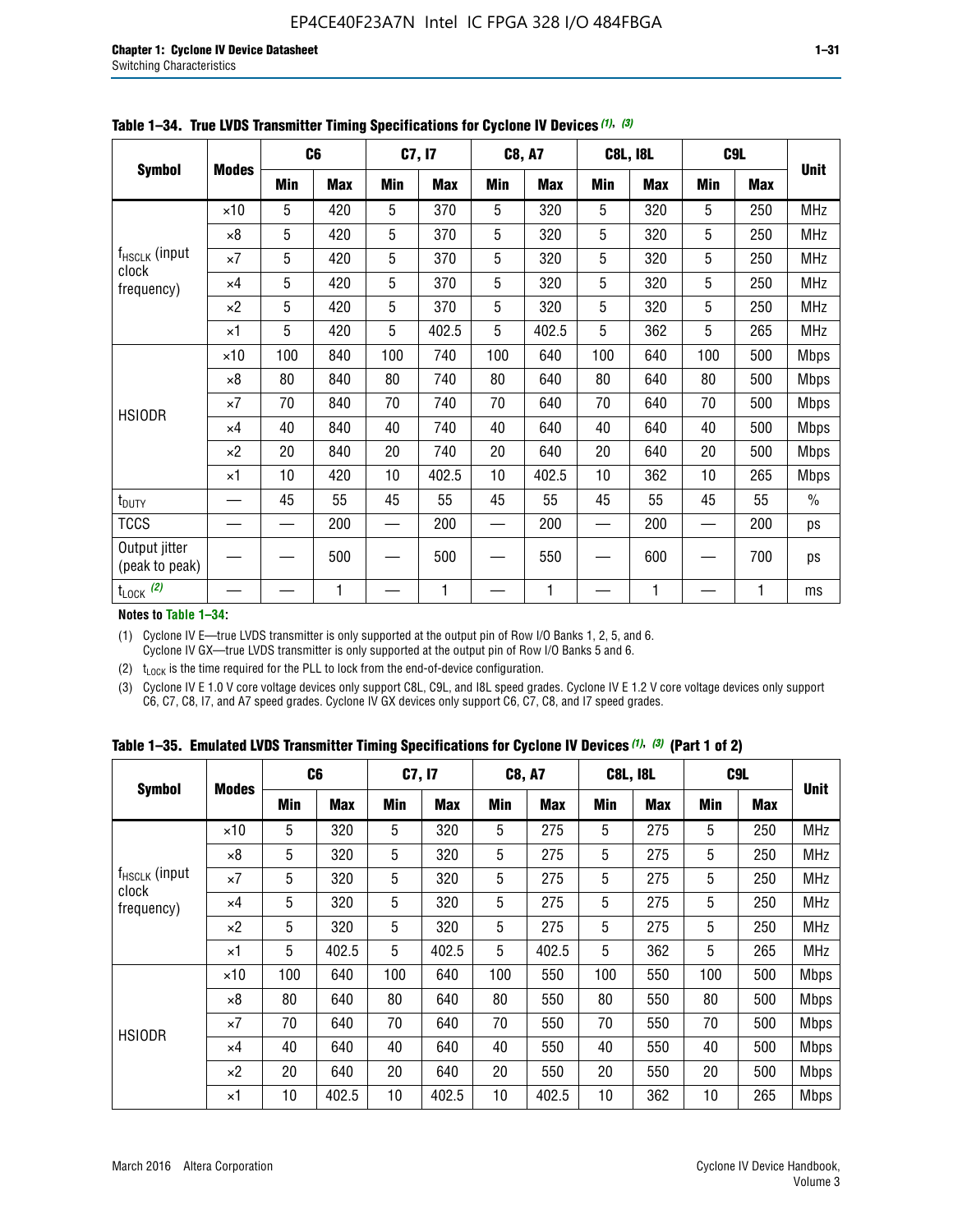|                                 | <b>Modes</b> | C <sub>6</sub> |            | C7, I7     |            | <b>C8, A7</b> |            | <b>C8L, I8L</b> |            |            | C <sub>9</sub> L | <b>Unit</b>   |
|---------------------------------|--------------|----------------|------------|------------|------------|---------------|------------|-----------------|------------|------------|------------------|---------------|
| <b>Symbol</b>                   |              | Min            | <b>Max</b> | <b>Min</b> | <b>Max</b> | <b>Min</b>    | <b>Max</b> | <b>Min</b>      | <b>Max</b> | <b>Min</b> | <b>Max</b>       |               |
| t <sub>DUTY</sub>               |              | 45             | 55         | 45         | 55         | 45            | 55         | 45              | 55         | 45         | 55               | $\frac{0}{0}$ |
| <b>TCCS</b>                     |              |                | 200        |            | 200        |               | 200        |                 | 200        | –          | 200              | ps            |
| Output jitter<br>(peak to peak) |              |                | 500        |            | 500        |               | 550        |                 | 600        |            | 700              | ps            |
| $t_{\text{LOCK}}$ (2)           |              |                |            |            |            |               |            |                 |            |            |                  | ms            |

#### **Table 1–35. Emulated LVDS Transmitter Timing Specifications for Cyclone IV Devices** *(1)***,** *(3)* **(Part 2 of 2)**

#### **Notes to Table 1–35:**

(1) Cyclone IV E—emulated LVDS transmitter is supported at the output pin of all I/O Banks.

Cyclone IV GX—emulated LVDS transmitter is supported at the output pin of I/O Banks 3, 4, 5, 6, 7, 8, and 9.

(2)  $t_{\text{LOCK}}$  is the time required for the PLL to lock from the end-of-device configuration.

(3) Cyclone IV E 1.0 V core voltage devices only support C8L, C9L, and I8L speed grades. Cyclone IV E 1.2 V core voltage devices only support C6, C7, C8, I7, and A7 speed grades. Cyclone IV GX devices only support C6, C7, C8, and I7 speed grades.

|                                    |              |     | C <sub>6</sub> | C7, I7 |       | <b>C8, A7</b> |            |     | <b>C8L, I8L</b> | C <sub>9</sub> L |     |             |
|------------------------------------|--------------|-----|----------------|--------|-------|---------------|------------|-----|-----------------|------------------|-----|-------------|
| <b>Symbol</b>                      | <b>Modes</b> | Min | <b>Max</b>     | Min    | Max   | Min           | <b>Max</b> | Min | <b>Max</b>      | Min              | Max | <b>Unit</b> |
|                                    | $\times$ 10  | 10  | 437.5          | 10     | 370   | 10            | 320        | 10  | 320             | 10               | 250 | MHz         |
|                                    | ×8           | 10  | 437.5          | 10     | 370   | 10            | 320        | 10  | 320             | 10               | 250 | <b>MHz</b>  |
| f <sub>HSCLK</sub> (input<br>clock | $\times 7$   | 10  | 437.5          | 10     | 370   | 10            | 320        | 10  | 320             | 10               | 250 | <b>MHz</b>  |
| frequency)                         | $\times 4$   | 10  | 437.5          | 10     | 370   | 10            | 320        | 10  | 320             | 10               | 250 | <b>MHz</b>  |
|                                    | $\times 2$   | 10  | 437.5          | 10     | 370   | 10            | 320        | 10  | 320             | 10               | 250 | <b>MHz</b>  |
|                                    | ×1           | 10  | 437.5          | 10     | 402.5 | 10            | 402.5      | 10  | 362             | 10               | 265 | <b>MHz</b>  |
|                                    | $\times$ 10  | 100 | 875            | 100    | 740   | 100           | 640        | 100 | 640             | 100              | 500 | <b>Mbps</b> |
|                                    | $\times 8$   | 80  | 875            | 80     | 740   | 80            | 640        | 80  | 640             | 80               | 500 | <b>Mbps</b> |
| <b>HSIODR</b>                      | $\times 7$   | 70  | 875            | 70     | 740   | 70            | 640        | 70  | 640             | 70               | 500 | <b>Mbps</b> |
|                                    | $\times 4$   | 40  | 875            | 40     | 740   | 40            | 640        | 40  | 640             | 40               | 500 | <b>Mbps</b> |
|                                    | $\times 2$   | 20  | 875            | 20     | 740   | 20            | 640        | 20  | 640             | 20               | 500 | <b>Mbps</b> |
|                                    | ×1           | 10  | 437.5          | 10     | 402.5 | 10            | 402.5      | 10  | 362             | 10               | 265 | <b>Mbps</b> |
| SW                                 |              |     | 400            |        | 400   |               | 400        |     | 550             |                  | 640 | ps          |
| Input jitter<br>tolerance          |              |     | 500            |        | 500   |               | 550        |     | 600             |                  | 700 | ps          |
| $t_{\text{LOCK}}$ (2)              |              |     | 1              |        | 1     |               | 1          |     | 1               |                  | 1   | ms          |

**Table 1–36. LVDS Receiver Timing Specifications for Cyclone IV Devices** *(1)***,** *(3)*

#### **Notes to Table 1–36:**

(1) Cyclone IV E—LVDS receiver is supported at all I/O Banks.

Cyclone IV GX—LVDS receiver is supported at I/O Banks 3, 4, 5, 6, 7, 8, and 9.

(2)  $t_{\text{LOCK}}$  is the time required for the PLL to lock from the end-of-device configuration.

(3) Cyclone IV E 1.0 V core voltage devices only support C8L, C9L, and I8L speed grades. Cyclone IV E 1.2 V core voltage devices only support C6, C7, C8, I7, and A7 speed grades. Cyclone IV GX devices only support C6, C7, C8, and I7 speed grades.

#### **External Memory Interface Specifications**

The external memory interfaces for Cyclone IV devices are auto-calibrating and easy to implement.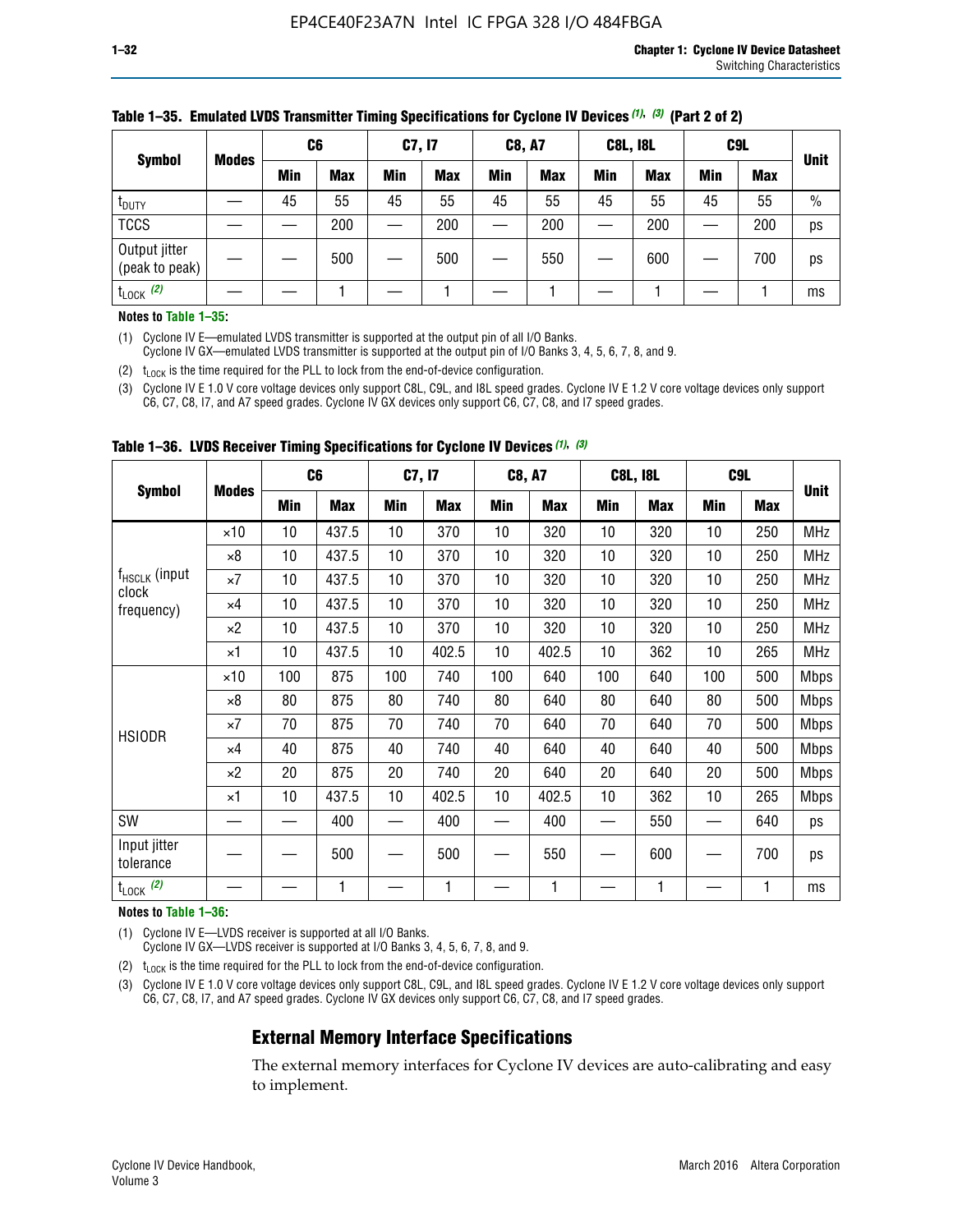**for more information about the supported maximum clock rate, device and pin** planning, IP implementation, and device termination, refer to *[Section III: System](http://www.altera.com/literature/hb/external-memory/emi_intro_specs.pdf)  [Performance Specifications](http://www.altera.com/literature/hb/external-memory/emi_intro_specs.pdf)* of the *External Memory Interface Handbook*.

Table 1–37 lists the memory output clock jitter specifications for Cyclone IV devices.

**Table 1–37. Memory Output Clock Jitter Specifications for Cyclone IV Devices** *(1)***,** *(2)*

| <b>Parameter</b>             | <b>Symbol</b>  | Min    | <b>Max</b> | <b>Unit</b> |
|------------------------------|----------------|--------|------------|-------------|
| Clock period jitter          | $L$ JIT(per)   | $-125$ | 125        | ps          |
| Cycle-to-cycle period jitter | $L$ JIT $(cc)$ | $-200$ | 200        | ps          |
| Duty cycle jitter            | LJIT(duty)     | $-150$ | 150        | рs          |

**Notes to Table 1–37:**

(1) Memory output clock jitter measurements are for 200 consecutive clock cycles, as specified in the JEDEC DDR2 standard.

(2) The clock jitter specification applies to memory output clock pins generated using DDIO circuits clocked by a PLL output routed on a global clock (GCLK) network.

# **Duty Cycle Distortion Specifications**

Table 1–38 lists the worst case duty cycle distortion for Cyclone IV devices.

**Table 1–38. Duty Cycle Distortion on Cyclone IV Devices I/O Pins** *(1)***,** *(2), (3)*

| <b>Symbol</b>     | C6  |            |     | <b>C7, I7</b> | <b>C8, I8L, A7</b> |            |            | C9L        | <b>Unit</b>   |
|-------------------|-----|------------|-----|---------------|--------------------|------------|------------|------------|---------------|
|                   | Min | <b>Max</b> | Min | <b>Max</b>    | Min                | <b>Max</b> | <b>Min</b> | <b>Max</b> |               |
| Output Duty Cycle | 45  | 55         | 45  | 55            | 45                 | 55         | 45         | 55         | $\frac{0}{0}$ |

**Notes to Table 1–38:**

(1) The duty cycle distortion specification applies to clock outputs from the PLLs, global clock tree, and IOE driving the dedicated and general purpose I/O pins.

(2) Cyclone IV devices meet the specified duty cycle distortion at the maximum output toggle rate for each combination of I/O standard and current strength.

(3) Cyclone IV E 1.0 V core voltage devices only support C8L, C9L, and I8L speed grades. Cyclone IV E 1.2 V core voltage devices only support C6, C7, C8, I7, and A7 speed grades. Cyclone IV GX devices only support C6, C7, C8, and I7 speed grades.

# **OCT Calibration Timing Specification**

Table 1–39 lists the duration of calibration for series OCT with calibration at device power-up for Cyclone IV devices.

#### **Table 1–39. Timing Specification for Series OCT with Calibration at Device Power-Up for Cyclone IV Devices** *(1)*

| Symbol  | <b>Description</b>                                            | <b>Maximum</b> | <b>Units</b> |
|---------|---------------------------------------------------------------|----------------|--------------|
| LOCTCAL | Duration of series OCT with<br>calibration at device power-up | 20             | μs           |

#### **Note to Table 1–39***:*

(1) OCT calibration takes place after device configuration and before entering user mode.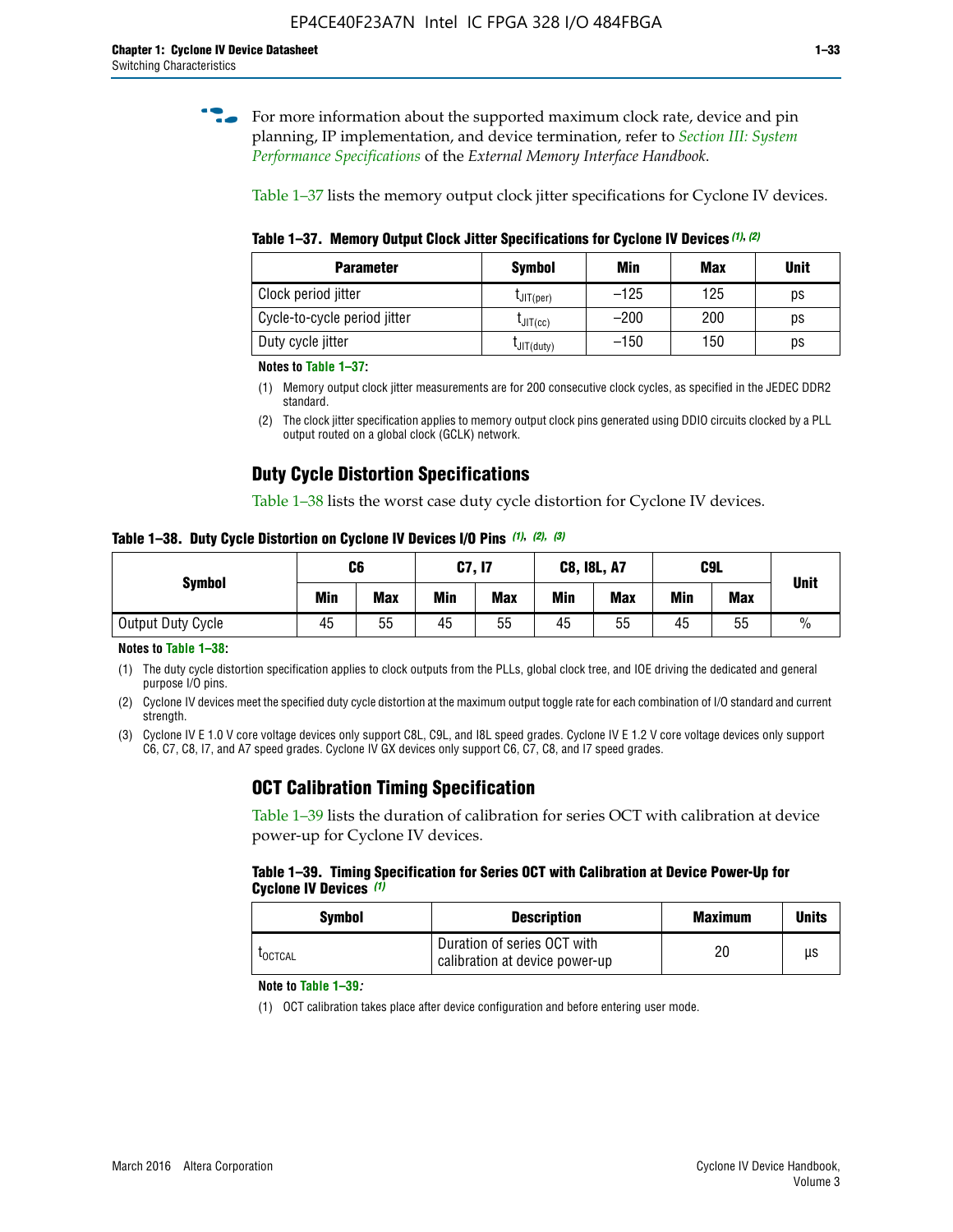# **IOE Programmable Delay**

Table 1–40 and Table 1–41 list the IOE programmable delay for Cyclone IV E 1.0 V core voltage devices.

#### **Table 1–40. IOE Programmable Delay on Column Pins for Cyclone IV E 1.0 V Core Voltage Devices** *(1)***,** *(2)*

|                                                                       |                                | <b>Number</b>  |                      |                    |            | <b>Max Offset</b>  |       |             |    |
|-----------------------------------------------------------------------|--------------------------------|----------------|----------------------|--------------------|------------|--------------------|-------|-------------|----|
| <b>Parameter</b>                                                      | <b>Paths Affected</b>          | 0f             | Min<br><b>Offset</b> | <b>Fast Corner</b> |            | <b>Slow Corner</b> |       | <b>Unit</b> |    |
|                                                                       |                                | <b>Setting</b> |                      | C8L                | <b>18L</b> | C8L                | C9L   | 18L         |    |
| Input delay from pin to<br>internal cells                             | Pad to I/O<br>dataout to core  |                | 0                    | 2.054              | 1.924      | 3.387              | 4.017 | 3.411       | ns |
| Input delay from pin to<br>input register                             | Pad to I/O input<br>register   | 8              | 0                    | 2.010              | 1.875      | 3.341              | 4.252 | 3.367       | ns |
| Delay from output register<br>to output pin                           | I/O output<br>register to pad  | 2              | 0                    | 0.641              | 0.631      | 1.111              | 1.377 | 1.124       | ns |
| Input delay from<br>dual-purpose clock pin to<br>fan-out destinations | Pad to global<br>clock network | 12             | 0                    | 0.971              | 0.931      | 1.684              | 2.298 | 1.684       | ns |

#### **Notes to Table 1–40:**

(1) The incremental values for the settings are generally linear. For the exact values for each setting, use the latest version of the Quartus II software.

(2) The minimum and maximum offset timing numbers are in reference to setting **0** as available in the Quartus II software.

| Table 1–41. IOE Programmable Delay on Row Pins for Cyclone IV E 1.0 V Core Voltage Devices (1), (2) |  |  |
|-----------------------------------------------------------------------------------------------------|--|--|
|-----------------------------------------------------------------------------------------------------|--|--|

|                                                                       |                                | <b>Number</b>  |                      |       |                    | <b>Max Offset</b> |                    |       |             |  |
|-----------------------------------------------------------------------|--------------------------------|----------------|----------------------|-------|--------------------|-------------------|--------------------|-------|-------------|--|
| <b>Parameter</b>                                                      | <b>Paths Affected</b>          | 0f             | Min<br><b>Offset</b> |       | <b>Fast Corner</b> |                   | <b>Slow Corner</b> |       | <b>Unit</b> |  |
|                                                                       |                                | <b>Setting</b> |                      | C8L   | <b>18L</b>         | C8L               | C9L                | 18L   |             |  |
| Input delay from pin to<br>internal cells                             | Pad to I/O<br>dataout to core  |                | 0                    | 2.057 | 1.921              | 3.389             | 4.146              | 3.412 | ns          |  |
| Input delay from pin to<br>input register                             | Pad to I/O input<br>register   | 8              | 0                    | 2.059 | 1.919              | 3.420             | 4.374              | 3.441 | ns          |  |
| Delay from output register<br>to output pin                           | I/O output<br>register to pad  | 2              | 0                    | 0.670 | 0.623              | 1.160             | 1.420              | 1.168 | ns          |  |
| Input delay from<br>dual-purpose clock pin to<br>fan-out destinations | Pad to global<br>clock network | 12             | 0                    | 0.960 | 0.919              | 1.656             | 2.258              | 1.656 | ns          |  |

#### **Notes to Table 1–41:**

(1) The incremental values for the settings are generally linear. For the exact values for each setting, use the latest version of the Quartus II software.

(2) The minimum and maximum offset timing numbers are in reference to setting **0** as available in the Quartus II software.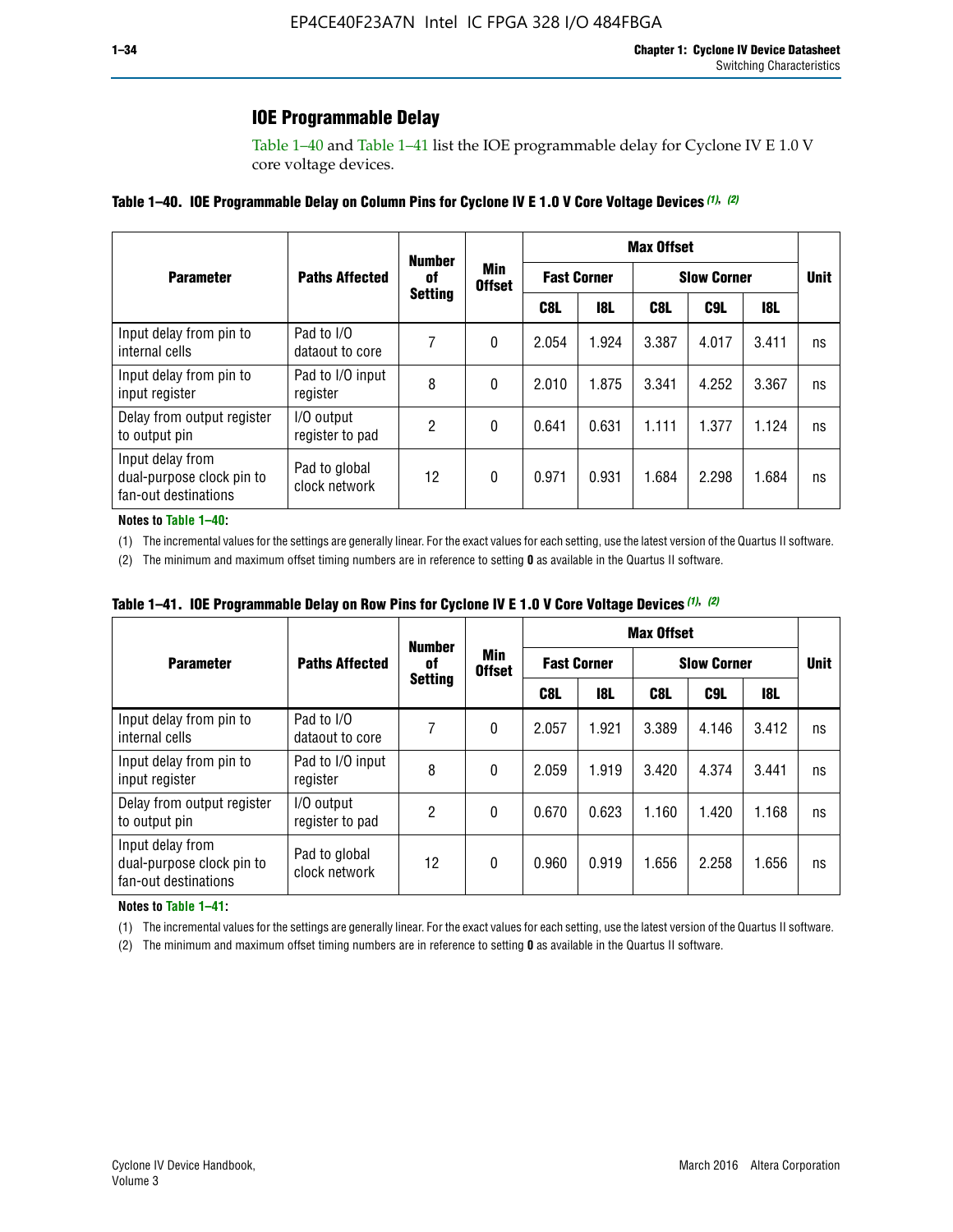Table 1–42 and Table 1–43 list the IOE programmable delay for Cyclone IV E 1.2 V core voltage devices.

|                                                                       |                                   | <b>Number</b>  |                             |                |                    |           |                    | <b>Max Offset</b> |       |               |       |             |
|-----------------------------------------------------------------------|-----------------------------------|----------------|-----------------------------|----------------|--------------------|-----------|--------------------|-------------------|-------|---------------|-------|-------------|
| <b>Parameter</b>                                                      | <b>Paths</b><br><b>Affected</b>   | of             | <b>Min</b><br><b>Offset</b> |                | <b>Fast Corner</b> |           | <b>Slow Corner</b> |                   |       |               |       | <b>Unit</b> |
|                                                                       |                                   | <b>Setting</b> |                             | C <sub>6</sub> | $\mathbf{I}$       | <b>A7</b> | C6                 | C7                | C8    | $\mathsf{I}7$ | A7    |             |
| Input delay from pin to<br>internal cells                             | Pad to I/O<br>dataout to<br>core  | 7              | 0                           | 1.314          | 1.211              | 1.211     | 2.177              | 2.340             | 2.433 | 2.388         | 2.508 | ns          |
| Input delay from pin to<br>input register                             | Pad to I/O<br>input register      | 8              | $\Omega$                    | 1.307          | 1.203              | 1.203     | 2.19               | 2.387             | 2.540 | 2.430         | 2.545 | ns          |
| Delay from output<br>register to output pin                           | I/O output<br>register to<br>pad  | 2              | 0                           | 0.437          | 0.402              | 0.402     | 0.747              | 0.820             | 0.880 | 0.834         | 0.873 | ns          |
| Input delay from<br>dual-purpose clock pin<br>to fan-out destinations | Pad to global<br>clock<br>network | 12             | 0                           | 0.693          | 0.665              | 0.665     | 1.200              | 1.379             | 1.532 | 1.393         | 1.441 | ns          |

**Table 1–42. IOE Programmable Delay on Column Pins for Cyclone IV E 1.2 V Core Voltage Devices** *(1)***,** *(2)*

**Notes to Table 1–42:**

(1) The incremental values for the settings are generally linear. For the exact values for each setting, use the latest version of the Quartus II software.

(2) The minimum and maximum offset timing numbers are in reference to setting **0** as available in the Quartus II software.

|                                                                       |                                   | <b>Number</b>  |                             |                    |       |       |       | <b>Max Offset</b>  |       |               |       |    |
|-----------------------------------------------------------------------|-----------------------------------|----------------|-----------------------------|--------------------|-------|-------|-------|--------------------|-------|---------------|-------|----|
| <b>Parameter</b>                                                      | <b>Paths</b><br><b>Affected</b>   | of             | <b>Min</b><br><b>Offset</b> | <b>Fast Corner</b> |       |       |       | <b>Slow Corner</b> |       |               |       |    |
|                                                                       |                                   | <b>Setting</b> |                             | C6                 | 17    | A7    | C6    | C7                 | C8    | $\mathsf{I}7$ | A7    |    |
| Input delay from pin to<br>internal cells                             | Pad to I/O<br>dataout to<br>core  | 7              | 0                           | 1.314              | 1.209 | 1.209 | 2.201 | 2.386              | 2.510 | 2.429         | 2.548 | ns |
| Input delay from pin to<br>input register                             | Pad to I/O<br>input register      | 8              | $\Omega$                    | 1.312              | 1.207 | 1.207 | 2.202 | 2.402              | 2.558 | 2.447         | 2.557 | ns |
| Delay from output<br>register to output pin                           | I/O output<br>register to<br>pad  | 2              | $\Omega$                    | 0.458              | 0.419 | 0.419 | 0.783 | 0.861              | 0.924 | 0.875         | 0.915 | ns |
| Input delay from<br>dual-purpose clock pin<br>to fan-out destinations | Pad to global<br>clock<br>network | 12             | 0                           | 0.686              | 0.657 | 0.657 | 1.185 | 1.360              | 1.506 | 1.376         | 1.422 | ns |

**Table 1–43. IOE Programmable Delay on Row Pins for Cyclone IV E 1.2 V Core Voltage Devices** *(1)***,** *(2)*

#### **Notes to Table 1–43:**

(1) The incremental values for the settings are generally linear. For the exact values for each setting, use the latest version of the Quartus II software.

(2) The minimum and maximum offset timing numbers are in reference to setting **0** as available in the Quartus II software.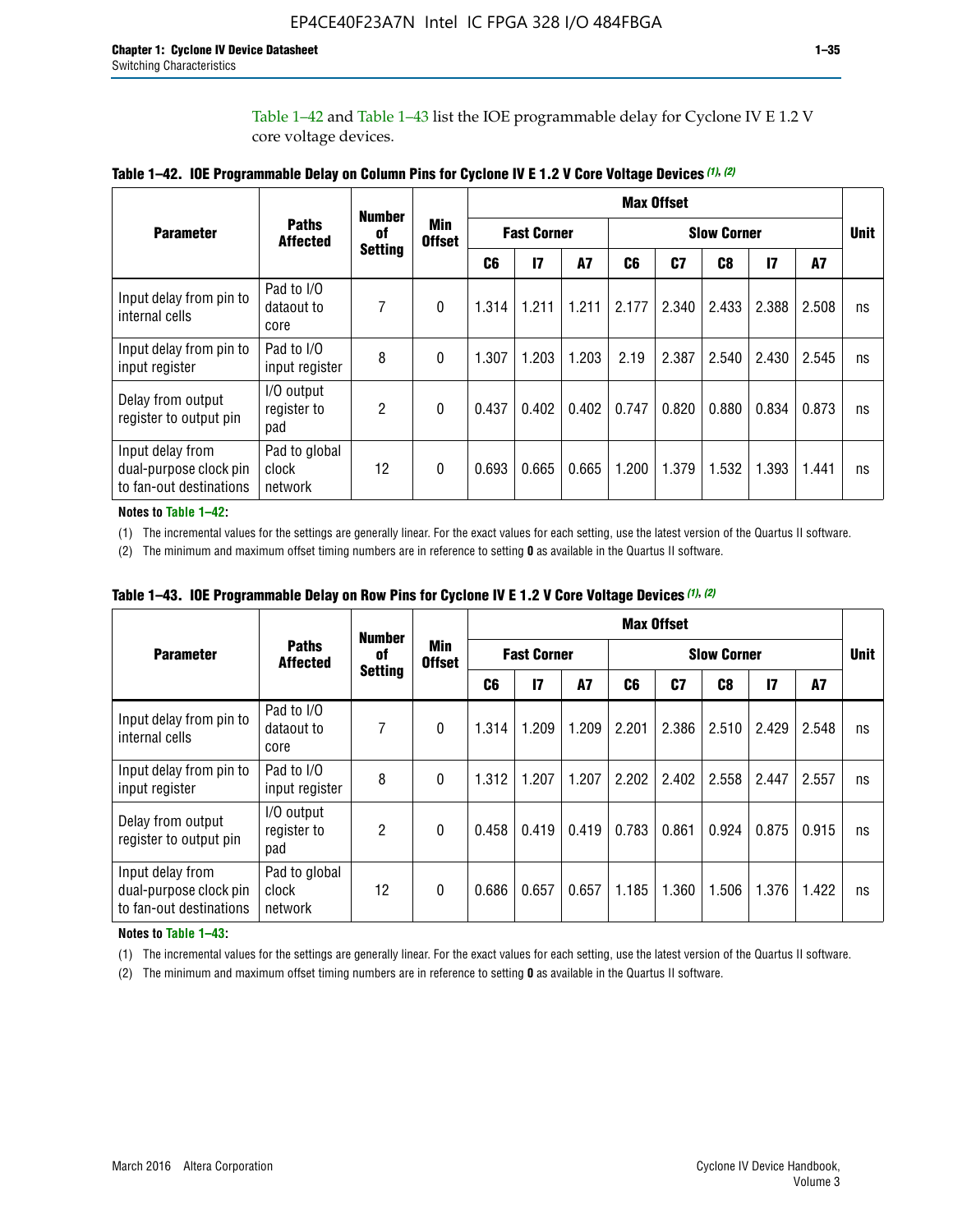Table 1–44 and Table 1–45 list the IOE programmable delay for Cyclone IV GX devices.

|                                                                       |                                   | <b>Number</b>   |                      |       |                    | <b>Max Offset</b> |                    |       |               |             |
|-----------------------------------------------------------------------|-----------------------------------|-----------------|----------------------|-------|--------------------|-------------------|--------------------|-------|---------------|-------------|
| <b>Parameter</b>                                                      | <b>Paths</b><br><b>Affected</b>   | 0f              | Min<br><b>Offset</b> |       | <b>Fast Corner</b> |                   | <b>Slow Corner</b> |       |               | <b>Unit</b> |
|                                                                       |                                   | <b>Settings</b> |                      | C6    | 17                 | C6                | C7                 | C8    | $\mathsf{I}7$ |             |
| Input delay from pin to<br>internal cells                             | Pad to I/O<br>dataout to<br>core  | 7               | 0                    | 1.313 | 1.209              | 2.184             | 2.336              | 2.451 | 2.387         | ns          |
| Input delay from pin to<br>input register                             | Pad to I/O<br>input register      | 8               | $\theta$             | 1.312 | 1.208              | 2.200             | 2.399              | 2.554 | 2.446         | ns          |
| Delay from output<br>register to output pin                           | I/O output<br>register to<br>pad  | 2               | 0                    | 0.438 | 0.404              | 0.751             | 0.825              | 0.886 | 0.839         | ns          |
| Input delay from<br>dual-purpose clock pin<br>to fan-out destinations | Pad to global<br>clock<br>network | 12              | $\mathbf{0}$         | 0.713 | 0.682              | 1.228             | 1.41               | 1.566 | 1.424         | ns          |

**Table 1–44. IOE Programmable Delay on Column Pins for Cyclone IV GX Devices** *(1)***,** *(2)*

**Notes to Table 1–44:**

(1) The incremental values for the settings are generally linear. For exact values of each setting, use the latest version of the Quartus II software.

(2) The minimum and maximum offset timing numbers are in reference to setting **0** as available in the Quartus II software.

|                                                                       |                                  | <b>Number</b>   |                      |       |                    |       | <b>Max Offset</b> |                    |               |             |  |
|-----------------------------------------------------------------------|----------------------------------|-----------------|----------------------|-------|--------------------|-------|-------------------|--------------------|---------------|-------------|--|
| <b>Parameter</b>                                                      | <b>Paths</b><br><b>Affected</b>  | 0f              | Min<br><b>Offset</b> |       | <b>Fast Corner</b> |       |                   | <b>Slow Corner</b> |               | <b>Unit</b> |  |
|                                                                       |                                  | <b>Settings</b> |                      | C6    | 17                 | C6    | C7                | C8                 | $\mathsf{I}7$ |             |  |
| Input delay from pin to<br>internal cells                             | Pad to I/O<br>dataout to<br>core | 7               | $\mathbf{0}$         | 1.314 | 1.210              | 2.209 | 2.398             | 2.526              | 2.443         | ns          |  |
| Input delay from pin to<br>input register                             | Pad to I/O<br>input register     | 8               | $\mathbf{0}$         | 1.313 | 1.208              | 2.205 | 2.406             | 2.563              | 2.450         | ns          |  |
| Delay from output<br>register to output pin                           | I/O output<br>register to<br>pad | $\overline{2}$  | $\mathbf{0}$         | 0.461 | 0.421              | 0.789 | 0.869             | 0.933              | 0.884         | ns          |  |
| Input delay from<br>dual-purpose clock pin<br>to fan-out destinations | Pad to global<br>clock network   | 12              | 0                    | 0.712 | 0.682              | 1.225 | 1.407             | 1.562              | 1.421         | ns          |  |

**Table 1–45. IOE Programmable Delay on Row Pins for Cyclone IV GX Devices** *(1)***,** *(2)*

#### **Notes to Table 1–45:**

(1) The incremental values for the settings are generally linear. For exact values of each setting, use the latest version of Quartus II software.

(2) The minimum and maximum offset timing numbers are in reference to setting **0** as available in the Quartus II software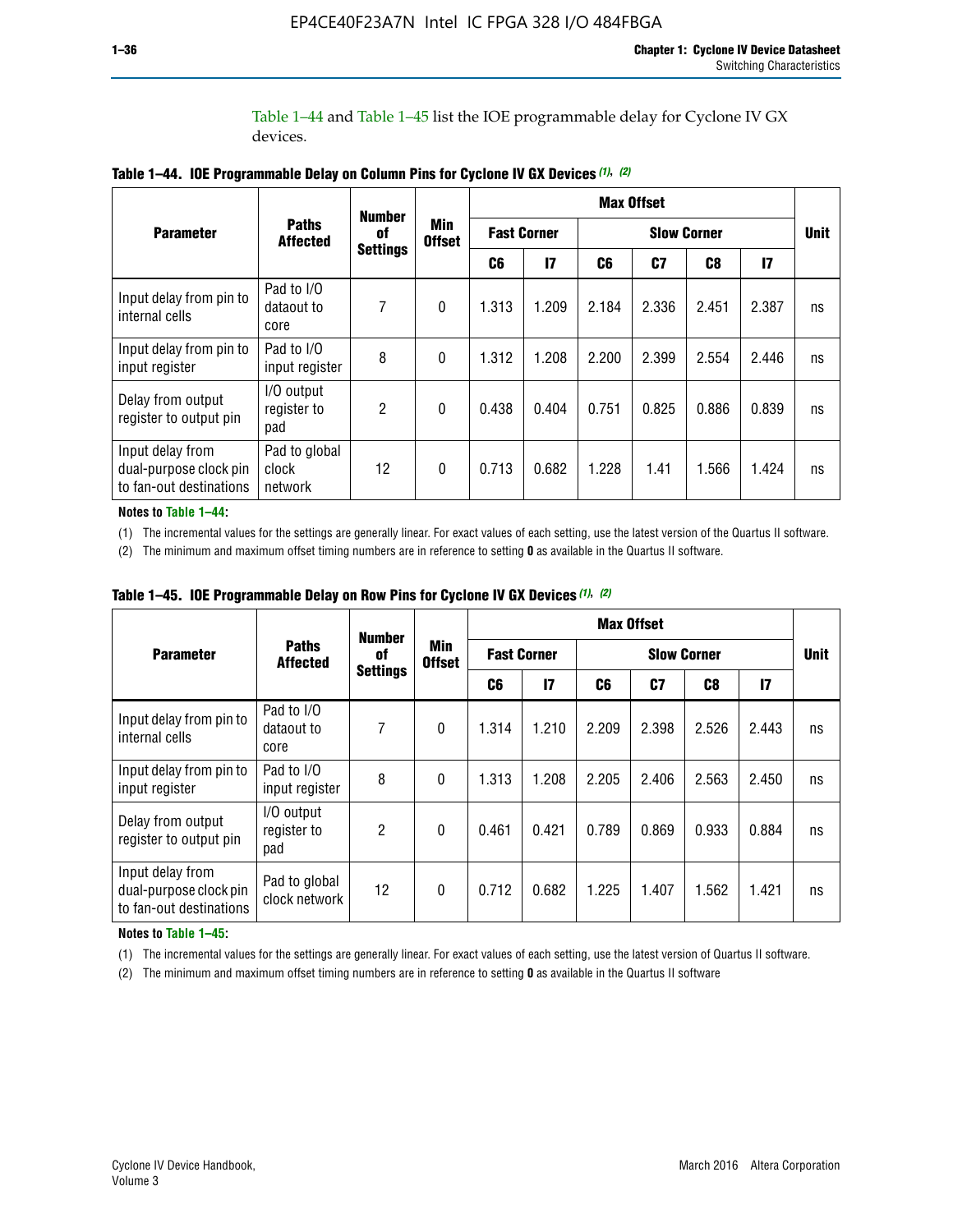# **I/O Timing**

Use the following methods to determine I/O timing:

- the Excel-based I/O Timing
- the Quartus II timing analyzer

The Excel-based I/O timing provides pin timing performance for each device density and speed grade. The data is typically used prior to designing the FPGA to get a timing budget estimation as part of the link timing analysis. The Quartus II timing analyzer provides a more accurate and precise I/O timing data based on the specifics of the design after place-and-route is complete.

**For The Excel-based I/O Timing spreadsheet is downloadable from Cyclone IV Devices** [Literature](http://www.altera.com/literature/lit-cyclone-iv.jsp) website.

# **Glossary**

Table 1–46 lists the glossary for this chapter.

| <b>Letter</b> | Term                                                            | <b>Definitions</b>                                                                                                                                                                                                                                                                                                                                                                                                                                                |  |  |  |  |  |  |  |
|---------------|-----------------------------------------------------------------|-------------------------------------------------------------------------------------------------------------------------------------------------------------------------------------------------------------------------------------------------------------------------------------------------------------------------------------------------------------------------------------------------------------------------------------------------------------------|--|--|--|--|--|--|--|
| A             |                                                                 |                                                                                                                                                                                                                                                                                                                                                                                                                                                                   |  |  |  |  |  |  |  |
| B             |                                                                 |                                                                                                                                                                                                                                                                                                                                                                                                                                                                   |  |  |  |  |  |  |  |
| C             |                                                                 |                                                                                                                                                                                                                                                                                                                                                                                                                                                                   |  |  |  |  |  |  |  |
| D             |                                                                 |                                                                                                                                                                                                                                                                                                                                                                                                                                                                   |  |  |  |  |  |  |  |
| E             |                                                                 |                                                                                                                                                                                                                                                                                                                                                                                                                                                                   |  |  |  |  |  |  |  |
| F             | $f_{HSCLK}$                                                     | High-speed I/O block: High-speed receiver/transmitter input and output clock frequency.                                                                                                                                                                                                                                                                                                                                                                           |  |  |  |  |  |  |  |
| G             | <b>GCLK</b>                                                     | Input pin directly to Global Clock network.                                                                                                                                                                                                                                                                                                                                                                                                                       |  |  |  |  |  |  |  |
|               | <b>GCLK PLL</b>                                                 | Input pin to Global Clock network through the PLL.                                                                                                                                                                                                                                                                                                                                                                                                                |  |  |  |  |  |  |  |
| н             | <b>HSIODR</b>                                                   | High-speed I/O block: Maximum/minimum LVDS data transfer rate (HSIODR = 1/TUI).                                                                                                                                                                                                                                                                                                                                                                                   |  |  |  |  |  |  |  |
|               | Input Waveforms<br>for the SSTL<br>Differential I/O<br>Standard | $\frac{1}{1 + \frac{1}{1 + \frac{1}{1 + \frac{1}{1 + \frac{1}{1 + \frac{1}{1 + \frac{1}{1 + \frac{1}{1 + \frac{1}{1 + \frac{1}{1 + \frac{1}{1 + \frac{1}{1 + \frac{1}{1 + \frac{1}{1 + \frac{1}{1 + \frac{1}{1 + \frac{1}{1 + \frac{1}{1 + \frac{1}{1 + \frac{1}{1 + \frac{1}{1 + \frac{1}{1 + \frac{1}{1 + \frac{1}{1 + \frac{1}{1 + \frac{1}{1 + \frac{1}{1 + \frac{1}{1 + \frac{1}{1 + \frac{1}{1 + \frac{1}{1 + \frac{$<br><b>V</b> swing<br>V <sub>REF</sub> |  |  |  |  |  |  |  |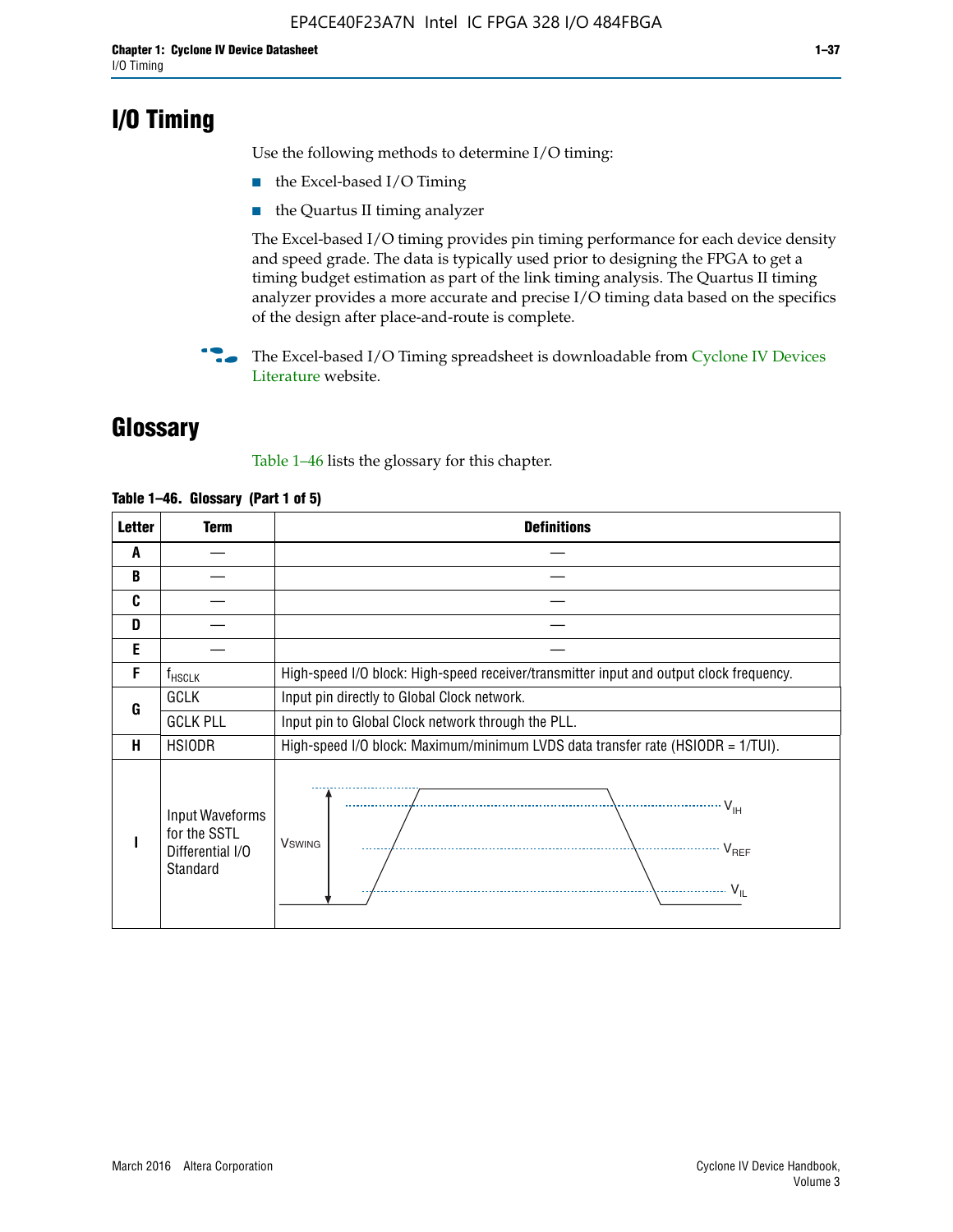### **Table 1–46. Glossary (Part 2 of 5)**

| <b>Letter</b> | <b>Term</b>      | <b>Definitions</b>                                                                                                                                                                                                                                                                                                                                                                                                                                                                                                                                  |
|---------------|------------------|-----------------------------------------------------------------------------------------------------------------------------------------------------------------------------------------------------------------------------------------------------------------------------------------------------------------------------------------------------------------------------------------------------------------------------------------------------------------------------------------------------------------------------------------------------|
| J             | JTAG Waveform    | TMS<br>TDI<br>– t <sub>JCP</sub> –<br>t <sub>JPSU_TDI</sub><br>—t <sub>JCH</sub> → → + + J <sub>CL</sub> →<br>t <sub>JPSU_TMS</sub><br>- t <sub>JPH</sub> -<br>${\sf TCK}$<br>$t_{JPZX}$<br>$t_{\text{JPCO}}$<br>$\star$ t <sub>JPXZ</sub><br><b>TDO</b><br>$t_{\rm JSSU}$<br>$t_{\mathsf{JSH}}$<br>Signal<br>to be<br>Captured<br>$t_{\text{JSZX}}$<br>$t_{\text{JSCO}}$<br>$t_{JSXZ}$<br>Signal<br>to be<br>Driven                                                                                                                                |
| K             |                  |                                                                                                                                                                                                                                                                                                                                                                                                                                                                                                                                                     |
| L             |                  |                                                                                                                                                                                                                                                                                                                                                                                                                                                                                                                                                     |
| M             |                  |                                                                                                                                                                                                                                                                                                                                                                                                                                                                                                                                                     |
| N             |                  |                                                                                                                                                                                                                                                                                                                                                                                                                                                                                                                                                     |
| $\bf{0}$      |                  |                                                                                                                                                                                                                                                                                                                                                                                                                                                                                                                                                     |
| P             | <b>PLL Block</b> | The following highlights the PLL specification parameters:<br><b>CLKOUT Pins</b><br>Switchover<br>$f_{\text{OUT\_EXT}}$<br>CLK -<br>$f_{IN}$<br>fINPFD<br>$\hbox{\sf N}$<br>$vco$ $ t_{VCO} $<br>PFD<br>$\mathsf{CP}$<br>$\mathsf{LF}% _{0}\left( t\right) \equiv\mathsf{LF}_{0}\left( t\right)$<br><b>GCLK</b><br>$f_{\text{OUT}}$<br>Counters<br>Core Clock<br>CO., C4<br>Phase tap<br>$\mathsf{M}% _{T}=\mathsf{M}_{T}\!\left( a,b\right) ,\ \mathsf{M}_{T}=\mathsf{M}_{T}\!\left( a,b\right) ,$<br>Key<br>$\Box$<br>Reconfigurable in User Mode |
| $\pmb{0}$     |                  |                                                                                                                                                                                                                                                                                                                                                                                                                                                                                                                                                     |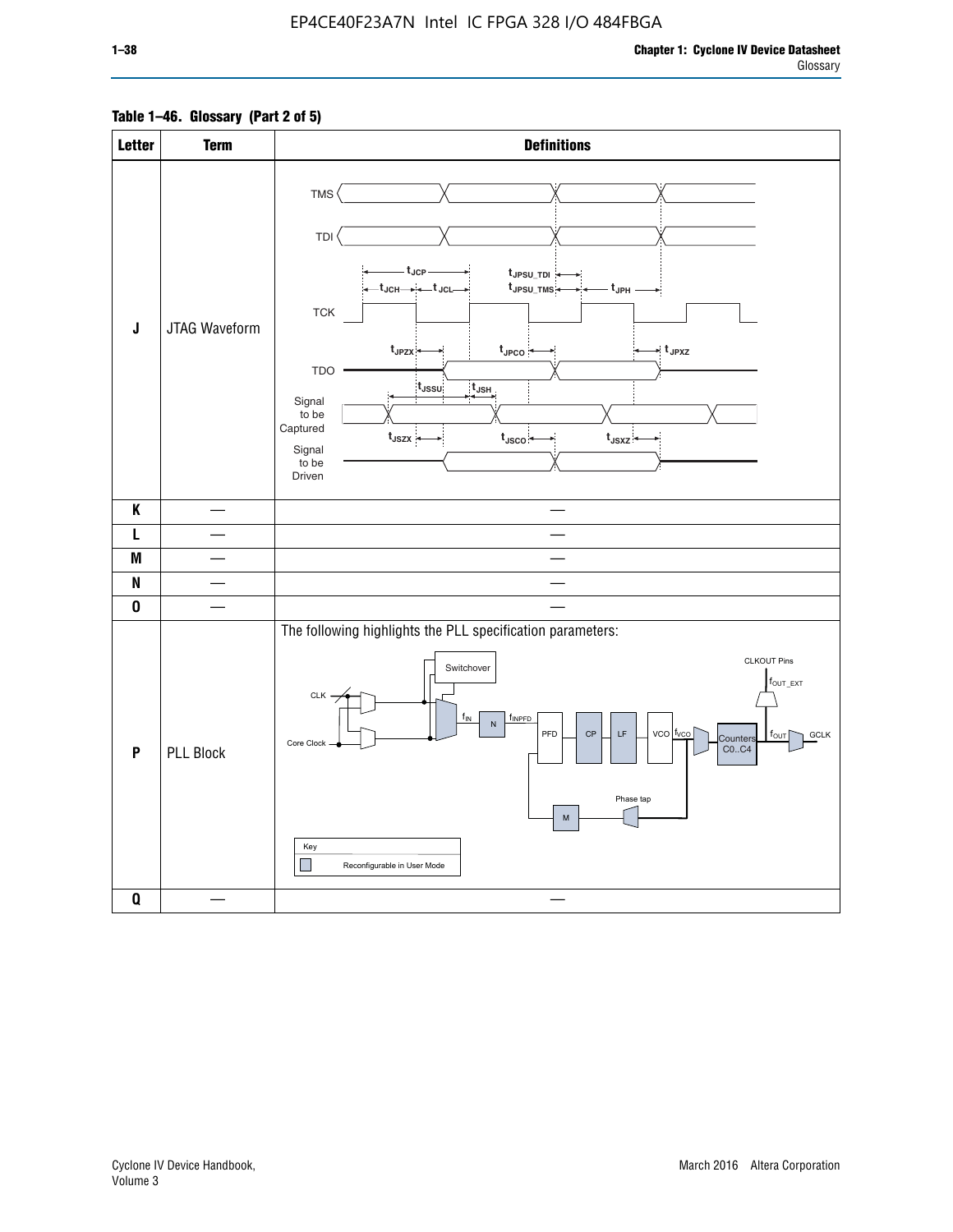#### **Table 1–46. Glossary (Part 3 of 5)**

| <b>Letter</b> | <b>Term</b>                                                            | <b>Definitions</b>                                                                                                                                                                                                                                                                                                                                                                                                                                                                                                                                                                                                                                                                                                                                                                                                                                                                                               |
|---------------|------------------------------------------------------------------------|------------------------------------------------------------------------------------------------------------------------------------------------------------------------------------------------------------------------------------------------------------------------------------------------------------------------------------------------------------------------------------------------------------------------------------------------------------------------------------------------------------------------------------------------------------------------------------------------------------------------------------------------------------------------------------------------------------------------------------------------------------------------------------------------------------------------------------------------------------------------------------------------------------------|
|               | $R_L$                                                                  | Receiver differential input discrete resistor (external to Cyclone IV devices).                                                                                                                                                                                                                                                                                                                                                                                                                                                                                                                                                                                                                                                                                                                                                                                                                                  |
|               |                                                                        | Receiver input waveform for LVDS and LVPECL differential standards:                                                                                                                                                                                                                                                                                                                                                                                                                                                                                                                                                                                                                                                                                                                                                                                                                                              |
|               |                                                                        | <b>Single-Ended Waveform</b>                                                                                                                                                                                                                                                                                                                                                                                                                                                                                                                                                                                                                                                                                                                                                                                                                                                                                     |
|               |                                                                        | Positive Channel (p) = $V_{\text{H}}$                                                                                                                                                                                                                                                                                                                                                                                                                                                                                                                                                                                                                                                                                                                                                                                                                                                                            |
|               |                                                                        | $\mathsf{V}_{\mathsf{ID}}$                                                                                                                                                                                                                                                                                                                                                                                                                                                                                                                                                                                                                                                                                                                                                                                                                                                                                       |
|               |                                                                        | Negative Channel (n) = $V_{\parallel}$<br>V <sub>CM</sub>                                                                                                                                                                                                                                                                                                                                                                                                                                                                                                                                                                                                                                                                                                                                                                                                                                                        |
|               | Receiver Input                                                         | Ground                                                                                                                                                                                                                                                                                                                                                                                                                                                                                                                                                                                                                                                                                                                                                                                                                                                                                                           |
| R             | Waveform                                                               |                                                                                                                                                                                                                                                                                                                                                                                                                                                                                                                                                                                                                                                                                                                                                                                                                                                                                                                  |
|               |                                                                        | Differential Waveform (Mathematical Function of Positive & Negative Channel)                                                                                                                                                                                                                                                                                                                                                                                                                                                                                                                                                                                                                                                                                                                                                                                                                                     |
|               |                                                                        |                                                                                                                                                                                                                                                                                                                                                                                                                                                                                                                                                                                                                                                                                                                                                                                                                                                                                                                  |
|               |                                                                        | $V_{ID}$<br>0V                                                                                                                                                                                                                                                                                                                                                                                                                                                                                                                                                                                                                                                                                                                                                                                                                                                                                                   |
|               |                                                                        | $V_{ID}$                                                                                                                                                                                                                                                                                                                                                                                                                                                                                                                                                                                                                                                                                                                                                                                                                                                                                                         |
|               |                                                                        | $p - n$                                                                                                                                                                                                                                                                                                                                                                                                                                                                                                                                                                                                                                                                                                                                                                                                                                                                                                          |
|               | Receiver input<br>skew margin                                          | High-speed I/O block: The total margin left after accounting for the sampling window and TCCS.                                                                                                                                                                                                                                                                                                                                                                                                                                                                                                                                                                                                                                                                                                                                                                                                                   |
|               | (RSKM)                                                                 | $RSKM = (TUI - SW - TCCS) / 2.$                                                                                                                                                                                                                                                                                                                                                                                                                                                                                                                                                                                                                                                                                                                                                                                                                                                                                  |
| S             | Single-ended<br>voltage-<br>referenced I/O<br>Standard<br>SW (Sampling | $V_{CCIO}$<br>$V_{\text{\tiny OH}}^-$<br>$V_{H(AC)}$<br>$V_{IH(DC)}$<br>V <sub>REF</sub><br>$V_{\text{IL(DC)}}$<br>VIL(AC)<br>$V_{\text{OL}}$<br>$\rm V_{ss}^-$<br>The JEDEC standard for SSTI and HSTL I/O standards defines both the AC and DC input signal<br>values. The AC values indicate the voltage levels at which the receiver must meet its timing<br>specifications. The DC values indicate the voltage levels at which the final logic state of the<br>receiver is unambiguously defined. After the receiver input crosses the AC value, the receiver<br>changes to the new logic state. The new logic state is then maintained as long as the input stays<br>beyond the DC threshold. This approach is intended to provide predictable receiver timing in the<br>presence of input waveform ringing.<br>High-speed I/O block: The period of time during which the data must be valid to capture it |
|               | Window)                                                                | correctly. The setup and hold times determine the ideal strobe position in the sampling window.                                                                                                                                                                                                                                                                                                                                                                                                                                                                                                                                                                                                                                                                                                                                                                                                                  |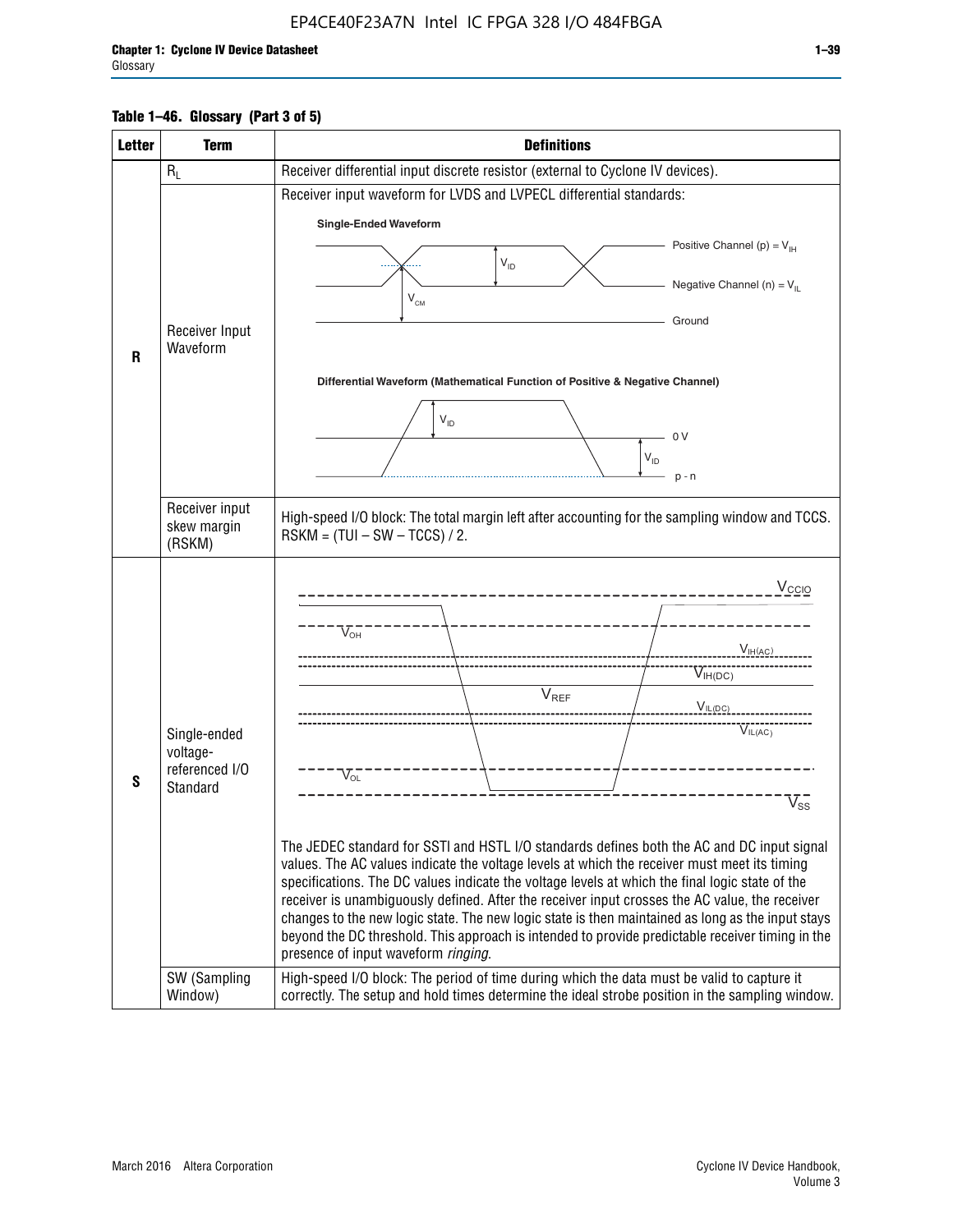| <b>Letter</b> | <b>Term</b>                           | <b>Definitions</b>                                                                                                                                                                                                                                                                                                                                                                |  |  |  |  |  |  |  |  |
|---------------|---------------------------------------|-----------------------------------------------------------------------------------------------------------------------------------------------------------------------------------------------------------------------------------------------------------------------------------------------------------------------------------------------------------------------------------|--|--|--|--|--|--|--|--|
|               | $t_{C}$                               | High-speed receiver and transmitter input and output clock period.                                                                                                                                                                                                                                                                                                                |  |  |  |  |  |  |  |  |
|               | Channel-to-<br>channel-skew<br>(TCCS) | High-speed I/O block: The timing difference between the fastest and slowest output edges,<br>including $t_{C0}$ variation and clock skew. The clock is included in the TCCS measurement.                                                                                                                                                                                          |  |  |  |  |  |  |  |  |
|               | $t_{\text{cin}}$                      | Delay from the clock pad to the I/O input register.                                                                                                                                                                                                                                                                                                                               |  |  |  |  |  |  |  |  |
|               | $t_{CO}$                              | Delay from the clock pad to the I/O output.                                                                                                                                                                                                                                                                                                                                       |  |  |  |  |  |  |  |  |
|               | $t_{\text{cout}}$                     | Delay from the clock pad to the I/O output register.                                                                                                                                                                                                                                                                                                                              |  |  |  |  |  |  |  |  |
|               | $t_{\text{DUTY}}$                     | High-speed I/O block: Duty cycle on high-speed transmitter output clock.                                                                                                                                                                                                                                                                                                          |  |  |  |  |  |  |  |  |
|               | $t_{\sf FALL}$                        | Signal high-to-low transition time (80-20%).                                                                                                                                                                                                                                                                                                                                      |  |  |  |  |  |  |  |  |
|               | $t_H$                                 | Input register hold time.                                                                                                                                                                                                                                                                                                                                                         |  |  |  |  |  |  |  |  |
|               | <b>Timing Unit</b><br>Interval (TUI)  | High-speed I/O block: The timing budget allowed for skew, propagation delays, and data<br>sampling window. (TUI = 1/(Receiver Input Clock Frequency Multiplication Factor) = $t_c/w$ ).                                                                                                                                                                                           |  |  |  |  |  |  |  |  |
|               | t <sub>INJITTER</sub>                 | Period jitter on the PLL clock input.                                                                                                                                                                                                                                                                                                                                             |  |  |  |  |  |  |  |  |
|               | t <sub>outjitter_dedclk</sub>         | Period jitter on the dedicated clock output driven by a PLL.                                                                                                                                                                                                                                                                                                                      |  |  |  |  |  |  |  |  |
|               | t <sub>outjitter_io</sub>             | Period jitter on the general purpose I/O driven by a PLL.                                                                                                                                                                                                                                                                                                                         |  |  |  |  |  |  |  |  |
|               | $t_{\text{pllcin}}$                   | Delay from the PLL inclk pad to the I/O input register.                                                                                                                                                                                                                                                                                                                           |  |  |  |  |  |  |  |  |
| т             | t <sub>plicout</sub>                  | Delay from the PLL inclk pad to the I/O output register.                                                                                                                                                                                                                                                                                                                          |  |  |  |  |  |  |  |  |
|               | Transmitter<br>Output<br>Waveform     | Transmitter output waveforms for the LVDS, mini-LVDS, PPDS and RSDS Differential I/O<br>Standards:<br><b>Single-Ended Waveform</b><br>Positive Channel (p) = $V_{OH}$<br>VOD<br>Negative Channel (n) = $V_{OL}$<br>$V_{OS}$<br>Ground<br>Differential Waveform (Mathematical Function of Positive & Negative Channel)<br>$V_{OD}$<br>0 V<br>$\mathsf{V}_{\mathsf{OD}}$<br>$p - n$ |  |  |  |  |  |  |  |  |
|               | $t_{\text{RISE}}$                     | Signal low-to-high transition time (20-80%).                                                                                                                                                                                                                                                                                                                                      |  |  |  |  |  |  |  |  |
|               | $t_{\scriptstyle\text{SU}}$           | Input register setup time.                                                                                                                                                                                                                                                                                                                                                        |  |  |  |  |  |  |  |  |
| U             |                                       |                                                                                                                                                                                                                                                                                                                                                                                   |  |  |  |  |  |  |  |  |

#### **Table 1–46. Glossary (Part 4 of 5)**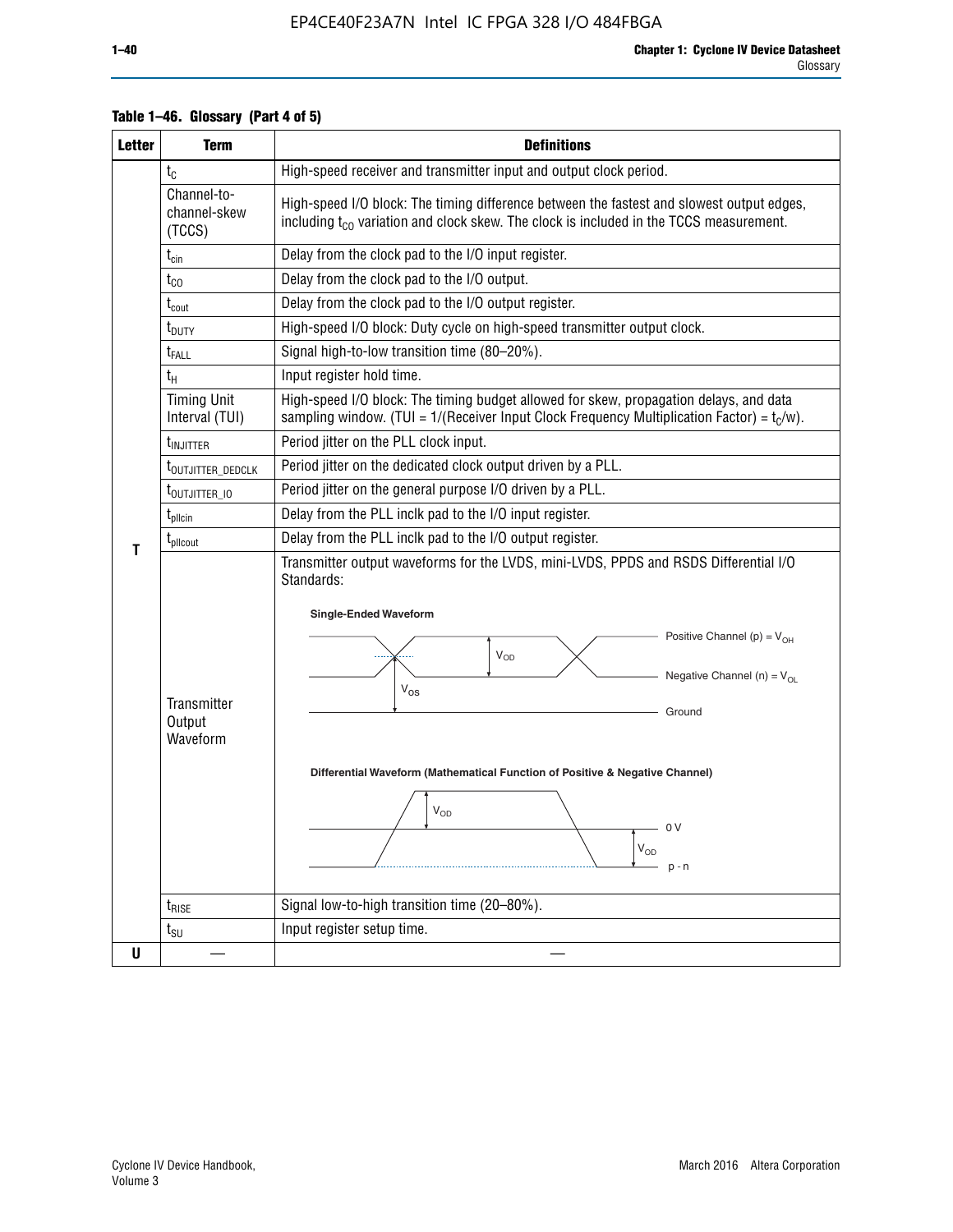#### **Table 1–46. Glossary (Part 5 of 5)**

| <b>Letter</b> | <b>Term</b>               | <b>Definitions</b>                                                                                                                                                                                |  |  |
|---------------|---------------------------|---------------------------------------------------------------------------------------------------------------------------------------------------------------------------------------------------|--|--|
|               | $V_{CM(DC)}$              | DC common mode input voltage.                                                                                                                                                                     |  |  |
|               | $V_{DIF(AC)}$             | AC differential input voltage: The minimum AC input differential voltage required for switching.                                                                                                  |  |  |
|               | $V_{DIF(DC)}$             | DC differential input voltage: The minimum DC input differential voltage required for switching.                                                                                                  |  |  |
|               | V <sub>ICM</sub>          | Input common mode voltage: The common mode of the differential signal at the receiver.                                                                                                            |  |  |
|               | $V_{ID}$                  | Input differential voltage swing: The difference in voltage between the positive and<br>complementary conductors of a differential transmission at the receiver.                                  |  |  |
|               | $V_{\text{IH}}$           | Voltage input high: The minimum positive voltage applied to the input that is accepted by the<br>device as a logic high.                                                                          |  |  |
|               | $V_{IH(AC)}$              | High-level AC input voltage.                                                                                                                                                                      |  |  |
|               | $V_{IH(DC)}$              | High-level DC input voltage.                                                                                                                                                                      |  |  |
|               | $V_{IL}$                  | Voltage input low: The maximum positive voltage applied to the input that is accepted by the<br>device as a logic low.                                                                            |  |  |
|               | $V_{IL(AC)}$              | Low-level AC input voltage.                                                                                                                                                                       |  |  |
|               | $V_{IL(DC)}$              | Low-level DC input voltage.                                                                                                                                                                       |  |  |
|               | $V_{\text{IN}}$           | DC input voltage.                                                                                                                                                                                 |  |  |
|               | $V_{OCM}$                 | Output common mode voltage: The common mode of the differential signal at the transmitter.                                                                                                        |  |  |
| $\mathbf{V}$  | $V_{OD}$                  | Output differential voltage swing: The difference in voltage between the positive and<br>complementary conductors of a differential transmission at the transmitter. $V_{OD} = V_{OH} - V_{OL}$ . |  |  |
|               | $V_{OH}$                  | Voltage output high: The maximum positive voltage from an output that the device considers is<br>accepted as the minimum positive high level.                                                     |  |  |
|               | $V_{OL}$                  | Voltage output low: The maximum positive voltage from an output that the device considers is<br>accepted as the maximum positive low level.                                                       |  |  |
|               | $V_{OS}$                  | Output offset voltage: $V_{OS} = (V_{OH} + V_{OL}) / 2$ .                                                                                                                                         |  |  |
|               | $V_{OX(AC)}$              | AC differential output cross point voltage: the voltage at which the differential output signals<br>must cross.                                                                                   |  |  |
|               | $V_{REF}$                 | Reference voltage for the SSTL and HSTL I/O standards.                                                                                                                                            |  |  |
|               | $V_{REF\,(AC)}$           | AC input reference voltage for the SSTL and HSTL I/O standards. $V_{REF(AC)} = V_{REF(DC)} +$ noise. The<br>peak-to-peak AC noise on $V_{REF}$ must not exceed 2% of $V_{REF(DC)}$ .              |  |  |
|               | $V_{REF(DC)}$             | DC input reference voltage for the SSTL and HSTL I/O standards.                                                                                                                                   |  |  |
|               | $V_{\textrm{SWING (AC)}}$ | AC differential input voltage: AC input differential voltage required for switching. For the SSTL<br>differential I/O standard, refer to Input Waveforms.                                         |  |  |
|               | $V_{SWING (DC)}$          | DC differential input voltage: DC input differential voltage required for switching. For the SSTL<br>differential I/O standard, refer to Input Waveforms.                                         |  |  |
|               | $\text{V}_{\text{TT}}$    | Termination voltage for the SSTL and HSTL I/O standards.                                                                                                                                          |  |  |
|               | $V_{X (AC)}$              | AC differential input cross point voltage: The voltage at which the differential input signals must<br>cross.                                                                                     |  |  |
| W             |                           |                                                                                                                                                                                                   |  |  |
| X             |                           |                                                                                                                                                                                                   |  |  |
| Y             |                           |                                                                                                                                                                                                   |  |  |
| $\mathbf{Z}$  |                           |                                                                                                                                                                                                   |  |  |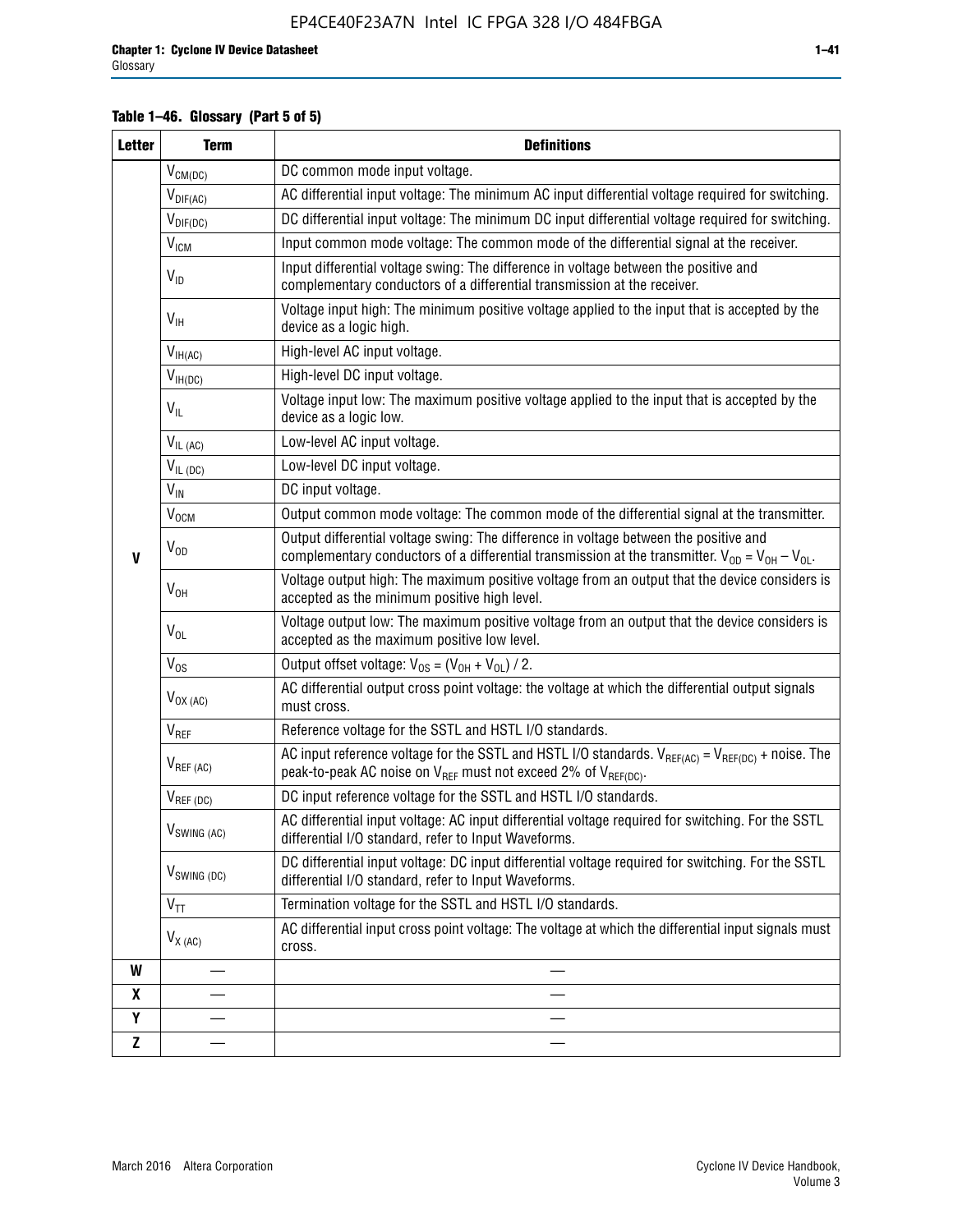# **Document Revision History**

Table 1–47 lists the revision history for this chapter.

| Table 1-47. Document Revision History |  |  |
|---------------------------------------|--|--|
|                                       |  |  |

| <b>Date</b>      | <b>Version</b> | <b>Changes</b>                                                                                                                                                                                                                            |
|------------------|----------------|-------------------------------------------------------------------------------------------------------------------------------------------------------------------------------------------------------------------------------------------|
| March 2016       | 2.0            | Updated note (5) in Table $1-21$ to remove support for the N148 package.                                                                                                                                                                  |
|                  | 1.9            | Updated maximum value for $V_{CCD, PL}$ in Table 1-1.                                                                                                                                                                                     |
| October 2014     |                | Removed extended temperature note in Table 1-3.                                                                                                                                                                                           |
| December 2013    | 1.8            | Updated Table 1-21 by adding Note (15).                                                                                                                                                                                                   |
| May 2013         | 1.7            | Updated Table 1-15 by adding Note (4).                                                                                                                                                                                                    |
|                  |                | Dpdated the maximum value for $V_1$ , $V_{CCD\_PLL}$ , $V_{CC10}$ , $V_{CC\_CLKIN}$ , $V_{CCH\_GXB}$ , and $V_{CCA\_GXB}$<br>Table $1-1$ .                                                                                                |
|                  |                | $\blacksquare$ Updated Table 1-11 and Table 1-22.                                                                                                                                                                                         |
| October 2012     | 1.6            | $\blacksquare$ Updated Table 1-21 to include peak-to-peak differential input voltage for the<br>Cyclone IV GX transceiver input reference clock.                                                                                          |
|                  |                | $\blacksquare$ Updated Table 1-29 to include the typical DCLK value.                                                                                                                                                                      |
|                  |                | <b>Updated the minimum f<sub>HSCLK</sub></b> value in Table 1-31, Table 1-32, Table 1-33,<br>Table 1-34, and Table 1-35.                                                                                                                  |
|                  | 1.5            | • Updated "Maximum Allowed Overshoot or Undershoot Voltage", "Operating<br>Conditions", and "PLL Specifications" sections.                                                                                                                |
| November 2011    |                | Updated Table 1-2, Table 1-3, Table 1-4, Table 1-5, Table 1-8, Table 1-9,<br>Table 1-15, Table 1-18, Table 1-19, and Table 1-21.                                                                                                          |
|                  |                | ■ Updated Figure $1-1$ .                                                                                                                                                                                                                  |
|                  |                | • Updated for the Quartus II software version 10.1 release.                                                                                                                                                                               |
| December 2010    | 1.4            | $\blacksquare$ Updated Table 1-21 and Table 1-25.                                                                                                                                                                                         |
|                  |                | $\blacksquare$ Minor text edits.                                                                                                                                                                                                          |
|                  | 1.3            | Updated for the Quartus II software version 10.0 release:                                                                                                                                                                                 |
|                  |                | Updated Table 1-3, Table 1-4, Table 1-21, Table 1-25, Table 1-28, Table 1-30,<br>Table 1-40, Table 1-41, Table 1-42, Table 1-43, Table 1-44, and Table 1-45.                                                                              |
| <b>July 2010</b> |                | ■ Updated Figure $1-2$ and Figure $1-3$ .                                                                                                                                                                                                 |
|                  |                | Removed SW Requirement and TCCS for Cyclone IV Devices tables.                                                                                                                                                                            |
|                  |                | $\blacksquare$ Minor text edits.                                                                                                                                                                                                          |
|                  |                | Updated to include automotive devices:                                                                                                                                                                                                    |
|                  | 1.2            | • Updated the "Operating Conditions" and "PLL Specifications" sections.                                                                                                                                                                   |
| March 2010       |                | $\blacksquare$ Updated Table 1-1, Table 1-8, Table 1-9, Table 1-21, Table 1-26, Table 1-27,<br>Table 1-31, Table 1-32, Table 1-33, Table 1-34, Table 1-35, Table 1-36,<br>Table 1-37, Table 1-38, Table 1-40, Table 1-42, and Table 1-43. |
|                  |                | Added Table 1-5 to include ESD for Cyclone IV devices GPIOs and HSSI I/Os.                                                                                                                                                                |
|                  |                | Added Table 1-44 and Table 1-45 to include IOE programmable delay for<br>Cyclone IV E 1.2 V core voltage devices.                                                                                                                         |
|                  |                | Minor text edits.                                                                                                                                                                                                                         |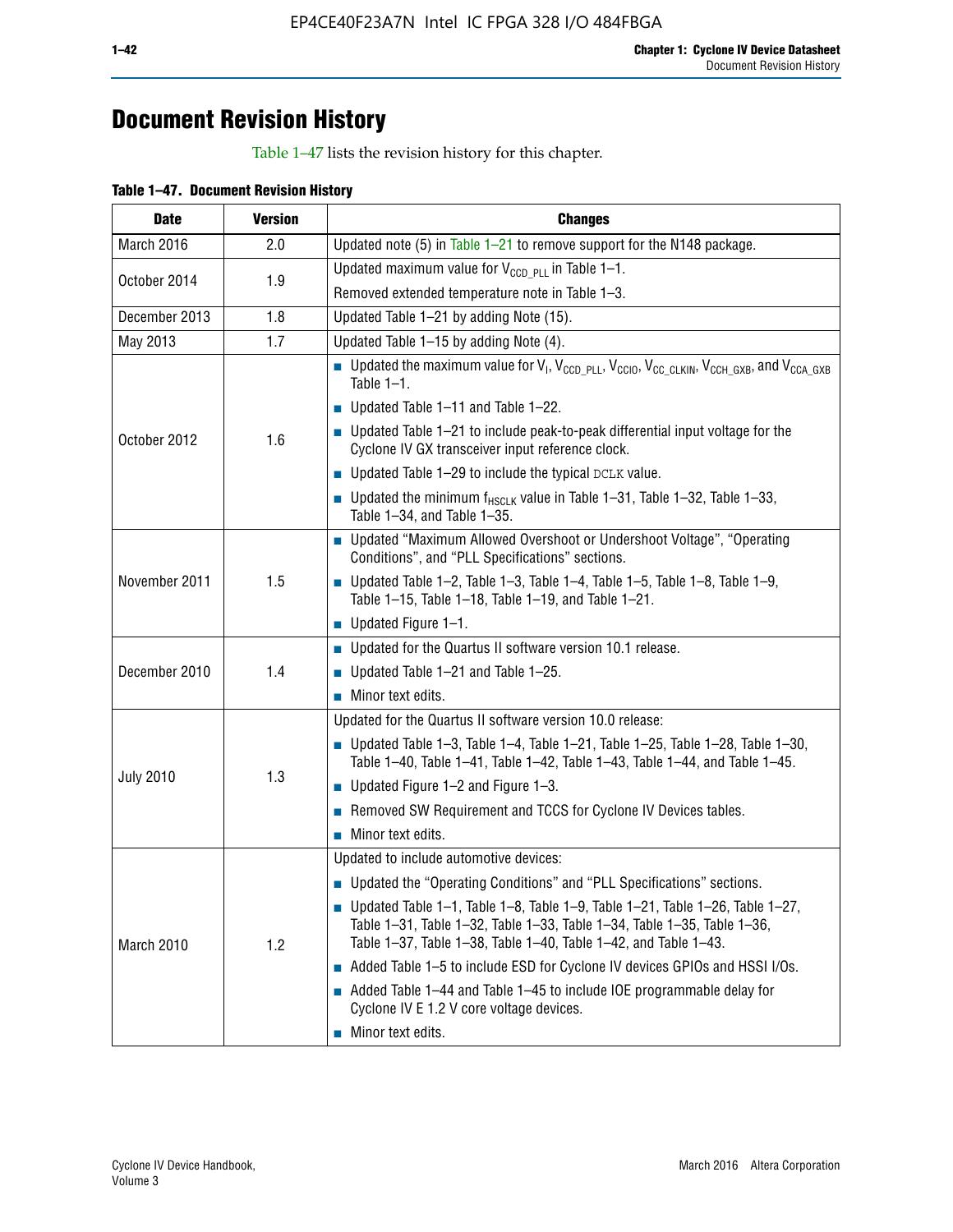#### **Table 1–47. Document Revision History**

| <b>Date</b>   | <b>Version</b> | <b>Changes</b>                                                                                                                                                                          |
|---------------|----------------|-----------------------------------------------------------------------------------------------------------------------------------------------------------------------------------------|
| February 2010 | 1.1            | Updated Table 1-3 through Table 1-44 to include information for Cyclone IV E<br>devices and Cyclone IV GX devices for Quartus II software version 9.1 SP1 release.<br>Minor text edits. |
| November 2009 | 1.0            | Initial release.                                                                                                                                                                        |